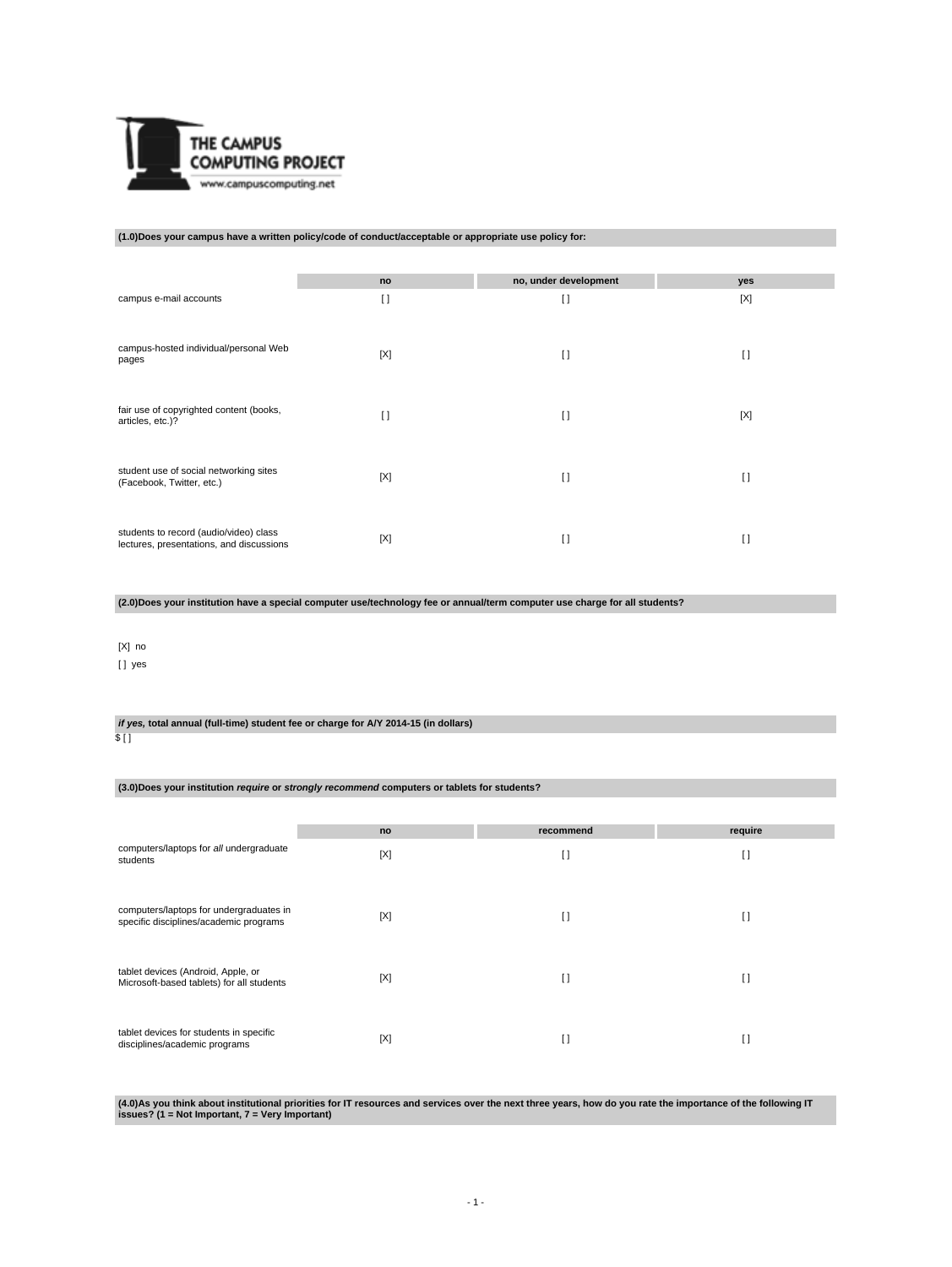| Assisting<br>faculty integrate                                                  | 1<br>$[ \ ]$ | $\mathbf 2$<br>$[ \ ]$                 | $\mathbf 3$<br>$[ \ ]$                 | 4<br>$[ \ ]$                           | 5<br>$[ \ ]$                                                                                                                                                                                          | $\bf 6$<br>$[ \; ]$ | $\bf 7$<br>$[{\sf X}]$                 |
|---------------------------------------------------------------------------------|--------------|----------------------------------------|----------------------------------------|----------------------------------------|-------------------------------------------------------------------------------------------------------------------------------------------------------------------------------------------------------|---------------------|----------------------------------------|
| technology into<br>instruction                                                  |              |                                        |                                        |                                        |                                                                                                                                                                                                       |                     |                                        |
| Migrating to Cloud<br>computing                                                 | $[ \, ]$     | $[ \; ]$                               | $[ \ ]$                                | $[ \; ]$                               | $[ \ ]$                                                                                                                                                                                               | $[ \; ]$            | $[{\sf X}]$                            |
| Financing the<br>replacement of<br>aging hardware/<br>software                  | $[ \ ]$      | $[ \ ]$                                | $[ \; ]$                               | $[ \; ]$                               | $[ \ ]$                                                                                                                                                                                               | $[ \ ]$             | $[{\sf X}]$                            |
| Hiring/retaining<br>qualified IT staff                                          | $[ \, ]$     | $[ \; ]$                               | $[ \ ]$                                | $[ \; ]$                               | $[ \ ]$                                                                                                                                                                                               | $[ \; ]$            | $[{\sf X}]$                            |
| Implementing/<br>supporting mobile<br>computing                                 | $[ \ ]$      | $[ \; ]$                               | $[ \ ]$                                | $[ \ ]$                                | $[ \ ]$                                                                                                                                                                                               | $[{\sf X}]$         | $\lceil$                               |
| Providing adequate<br>user support                                              | $[ \, ]$     | $[ \; ]$                               | $[ \ ]$                                | $[ \; ]$                               | $[ \ ]$                                                                                                                                                                                               | $[ \ ]$             | $[{\sf X}]$                            |
| Supporting online/<br>distance education<br>courses and<br>programs             | $[ \; ]$     | $[{\sf X}]$                            | $[ \; ]$                               | $[ \; ]$                               | $[ \ ]$                                                                                                                                                                                               | $[ \; ]$            | $[ \; ]$                               |
| Upgrading/<br>replacing the<br>campus network                                   | $[ \; ]$     | $[ \; ]$                               | $[ \; ]$                               | $[ \; ]$                               | $[ \; ]$                                                                                                                                                                                              | $[ \; ]$            | $[{\sf X}]$                            |
| Upgrading/<br>replacing<br>administrative IT/<br>ERP systems                    | $[ \ ]$      | $\begin{array}{c} \square \end{array}$ | $[ \ ]$                                | $[ \; ]$                               | $[ \ ]$                                                                                                                                                                                               | $[ \ ]$             | $[{\sf X}]$                            |
| Upgrading/<br>replacing the<br>current campus<br>Learning Mgmt.<br>System (LMS) | IJ           | $\begin{array}{c} \square \end{array}$ | $\begin{array}{c} \square \end{array}$ | H                                      | IJ                                                                                                                                                                                                    | [X]                 | $\begin{array}{c} \square \end{array}$ |
| Upgrading/<br>enhancing network<br>and data security                            | $[ \, ]$     | $[ \ ]$                                | $[ \; ]$                               | $\begin{array}{c} \square \end{array}$ | $[ \; ]$                                                                                                                                                                                              | $\left[ \ \right]$  | $[{\sf X}]$                            |
| Data analysis/<br>learning and<br>$m$ anagerial<br>analytics                    | $[ \, ]$     | $[ \ ]$                                | $[ \ ]$                                | $[ \; ]$                               | $[ \; ]$                                                                                                                                                                                              | $[ \; ]$            | $[{\sf X}]$                            |
| Digital content<br>management                                                   | $[ \, ]$     | $[ \ ]$                                | $[ \ ]$                                | $\mathop{\rm I}\nolimits$              | $\left[ \text{X} \right]$                                                                                                                                                                             | $[ \; ]$            | $[ \; ]$                               |
| Supporting/<br>managing BYOD                                                    | $[ \: ]$     | $[ \ ]$                                | $[ \: ]$                               | $[ \, ]$                               | $[] \centering \includegraphics[width=0.47\textwidth]{images/TrDiS-Architecture.png} \caption{The 3D (top) and 4D (bottom) are used for the 3D (bottom) and 3D (bottom).} \label{TrDiS-Architecture}$ | $[{\sf X}]$         | $[ \ ]$                                |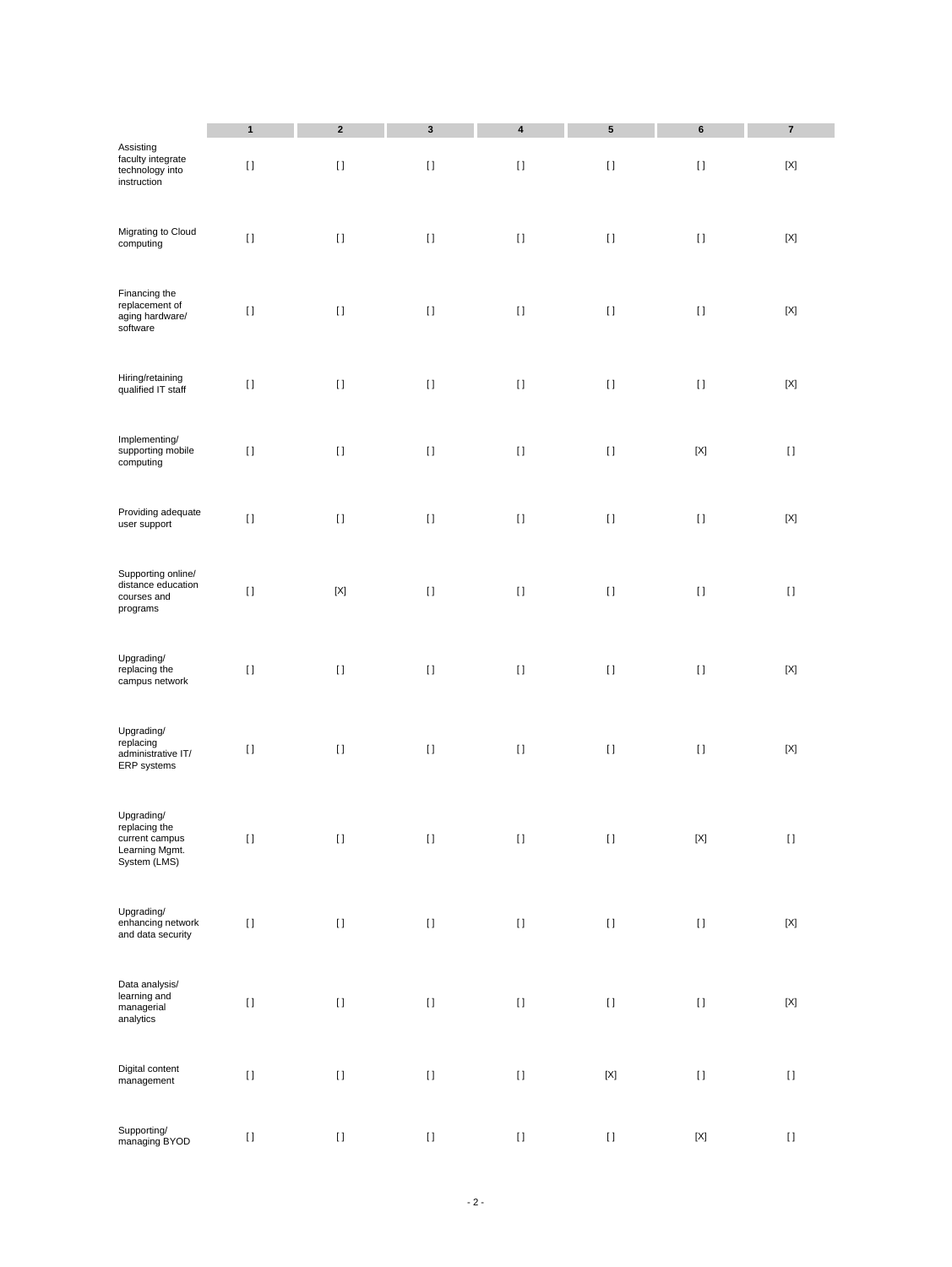# (Bring Your Own Device)

| Professional<br>development for<br>IT personnel (IT<br>staff and senior IT<br>officers)                                                   | $[ \ ]$     | $[ \ ]$  | $\lceil$ | $[ \ ]$ | $[ \ ]$      | $\lceil$    | [X]    |
|-------------------------------------------------------------------------------------------------------------------------------------------|-------------|----------|----------|---------|--------------|-------------|--------|
| Leveraging<br>IT resources<br>and services<br>to advance the<br>student success/<br>student completion<br>priorities of my<br>institution | $\Box$      | $\Box$   | $\lceil$ | $[ \ ]$ | $[ \ ]$      | $\Box$      | [X]    |
| Shared services/IT<br>collaboration with<br>other institutions                                                                            | $\Box$      | $\Box$   | $\lceil$ | $[ \ ]$ | $\Box$       | $[{\sf X}]$ | $\Box$ |
| Using/leveraging<br>social media as<br>a resource for<br>instruction                                                                      | $[{\sf X}]$ | $\lceil$ | $\lceil$ | $[ \ ]$ | $\mathbf{I}$ | $\lceil$    | $\Box$ |
| IT business<br>continuity / IT<br>disaster planning<br>and recovery                                                                       | $[ \ ]$     | $\lceil$ | $\lceil$ | $\Box$  | $\Box$       | $\Box$      | [X]    |

# **(5.0)Has your institution established a specific single product standard for any of the following (i.e., your campus supports only one product):**

# **course / learning management system**

[ ] no

- [ ] Blackboard (including Angel & WebCT)
- [ ] CampusCruiser
- [ ] Desire2Learn
- [ ] eCollege
- [ ] Instructure (Canvas)
- [ ] Jenzabar
- [X] Moodle
- [ ] Sakai
- [] other

### **lecture capture system**

[X] no

- [ ] Desire2Learn
- [ ] Echo360
- [ ] Kaltura
- [ ] Matterhorn
- [ ] Panopto
- [ ] Polycom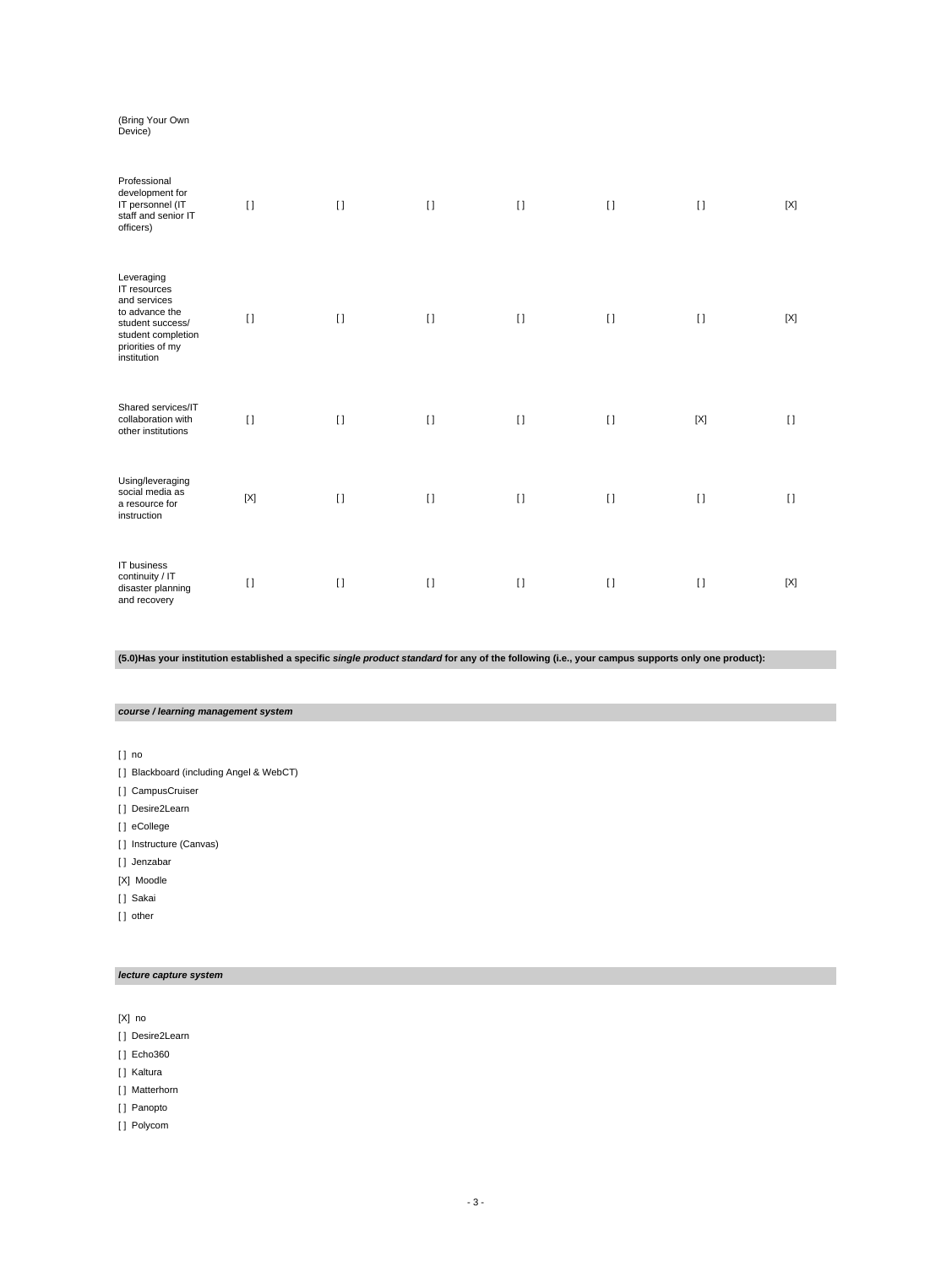- [ ] Sonic Foundry (Mediasite)
- [ ] TechSmith (Camtasia)
- [ ] Tegrity
- [ ] Vbrick
- [] other

#### **(6.0)As of fall 2014, has your institution activated mobile apps (or mobile interfaces) for campus resources and services?**

- [ ] no
- [X] yes
- [] planned for later this academic year (2014-15)
- [] currently under review

#### **current/anticipated Mobile App Provider:**

- [ ] Blackboard
- [ ] CampusCruiser
- [ ] Campus Management
- [ ] Desire2Learn
- [] eCollege
- [ ] Ellucian/Datatel MOX
- [] Ellucian/SunGard Mobile Connection
- [ ] Instructure
- [] Jenzabar
- [ ] Kauli
- [ ] Moodlerooms
- [ ] Oracle
- [ ] uMobile
- [X] other

# **(7.0)How would you rate the technology infrastructure at your institution? (1 = poor, 7 = excellent) 1 2 3 4 5 6 7** computer networks and data communication  $\begin{bmatrix} 1 & 1 & 1 \end{bmatrix}$   $\begin{bmatrix} 1 & 1 & 1 \end{bmatrix}$   $\begin{bmatrix} 1 & 1 & 1 \end{bmatrix}$   $\begin{bmatrix} 1 & 1 & 1 \end{bmatrix}$ telecommunications and phone system [ ] [ ] [ ] [ ] [X] [ ] [ ] wireless networks [ ] [ ] [ ] [ ] [ ] [ ] [X]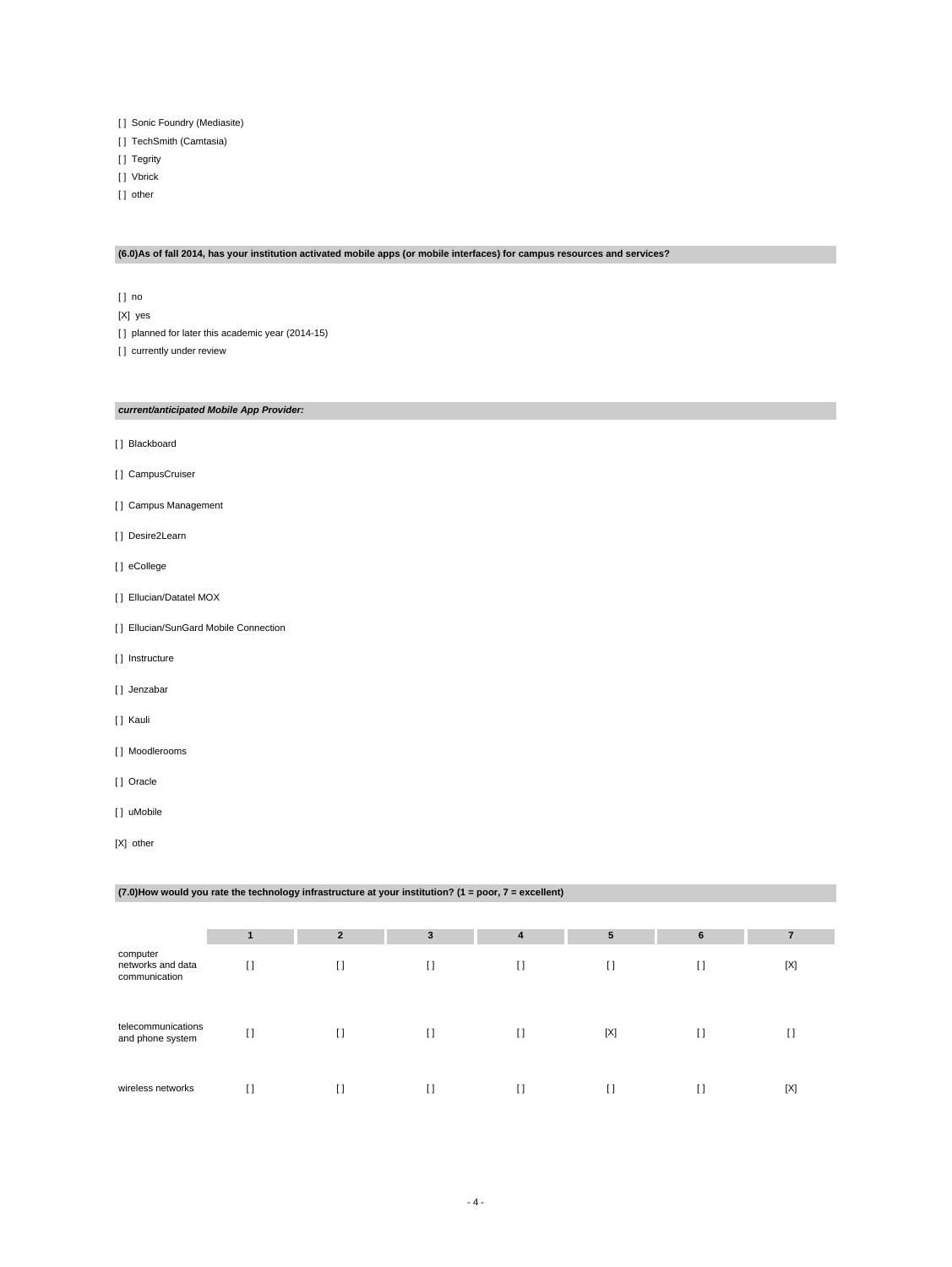| user support<br>services                                                           | $[ \ ]$  | $[ \ ]$                                | $[ \ ]$                   | $[ \ ]$                                | $[ \, ]$                           | $[ \; ]$    | $\left[ \text{X} \right]$ |
|------------------------------------------------------------------------------------|----------|----------------------------------------|---------------------------|----------------------------------------|------------------------------------|-------------|---------------------------|
| online reference<br>resources in the<br>campus library/<br>library system          | $[ \ ]$  | $[ \ ]$                                | $[ \ ]$                   | $\begin{array}{c} \square \end{array}$ | $[ \ ]$                            | $[ \ ]$     | $[{\sf X}]$               |
| research<br>computing                                                              | $[ \ ]$  | $[ \ ]$                                | $\left[ \text{X} \right]$ | $[ \; ]$                               | $[ \ ]$                            | $[ \ ]$     | $[ \ ]$                   |
| instructional<br>computing                                                         | $[ \ ]$  | $[ \; ]$                               | $[ \ ]$                   | $\begin{array}{c} \square \end{array}$ | $[ \ ]$                            | $[{\sf X}]$ | $[ \ ]$                   |
| enterprise systems                                                                 | $[ \ ]$  | $[ \; ]$                               | $[ \: ]$                  | $[ \; ]$                               | $[ \ ]$                            | $[ \ ]$     | $[{\sf X}]$               |
| web resources to<br>support instruction                                            | $[ \ ]$  | $[ \; ]$                               | $[ \ ]$                   | $\begin{array}{c} \square \end{array}$ | $[{\sf X}]$                        | $[ \ ]$     | $[ \ ]$                   |
| multimedia/<br>AV enabled<br>classrooms                                            | $[ \; ]$ | $[ \ ]$                                | $[ \ ]$                   | $[ \ ]$                                | $\begin{array}{c} \Pi \end{array}$ | $[ \ ]$     | $[{\sf X}]$               |
| campus web site<br>services/student<br>portal                                      | $[ \; ]$ | $\begin{array}{c} \square \end{array}$ | $[ \; ]$                  | $[{\sf X}]$                            | $[ \ ]$                            | $[ \ ]$     | $[ \ ]$                   |
| IT security<br>(network attacks,<br>secure data bases,<br>identity mgmt.,<br>etc.) | $[ \ ]$  | $[ \; ]$                               | $[ \ ]$                   | $[ \ ]$                                | $[ \ ]$                            | $[{\sf X}]$ | $\left[ \ \right]$        |
| disaster planning                                                                  | $[ \ ]$  | $[ \ ]$                                | $[ \; ]$                  | $\begin{array}{c} \square \end{array}$ | $\begin{array}{c} \Pi \end{array}$ | $[{\sf X}]$ | $\left[ \ \right]$        |
| IT training for<br>faculty                                                         | $[ \ ]$  | $[ \ ]$                                | $[ \: ]$                  | $\begin{array}{c} \square \end{array}$ | $[ \, ]$                           | $[ \; ]$    | $[{\sf X}]$               |
| IT training for<br>students                                                        | $[ \ ]$  | $[ \ ]$                                | $\left[ \text{X} \right]$ | $\rm II$                               | $[ \, ]$                           | $[ \; ]$    | $[ \ ]$                   |
| data warehousing                                                                   | $[ \ ]$  | $[ \ ]$                                | $[ \ ]$                   | $[ \ ]$                                | $[ \, ]$                           | $[{\sf X}]$ | $[ \; ]$                  |
| digital dashboards/<br>ERP analytics                                               | $[ \ ]$  | $[ \ ]$                                | $[ \ ]$                   | $[{\sf X}]$                            | $[ \: ]$                           | $[ \ ]$     | $[ \ ]$                   |
| emergency<br>communications /<br>notification<br>system(s)                         | $[ \ ]$  | $[ \ ]$                                | $[ \: ]$                  | $\begin{array}{c} \square \end{array}$ | $[ \; ]$                           | $[{\sf X}]$ | $[ \: ]$                  |
| cellular coverage<br>across the campus                                             | $[ \; ]$ | $[ \ ]$                                | $[ \ ]$                   | $[{\sf X}]$                            | $[ \: ]$                           | $[ \ ]$     | $[ \ ]$                   |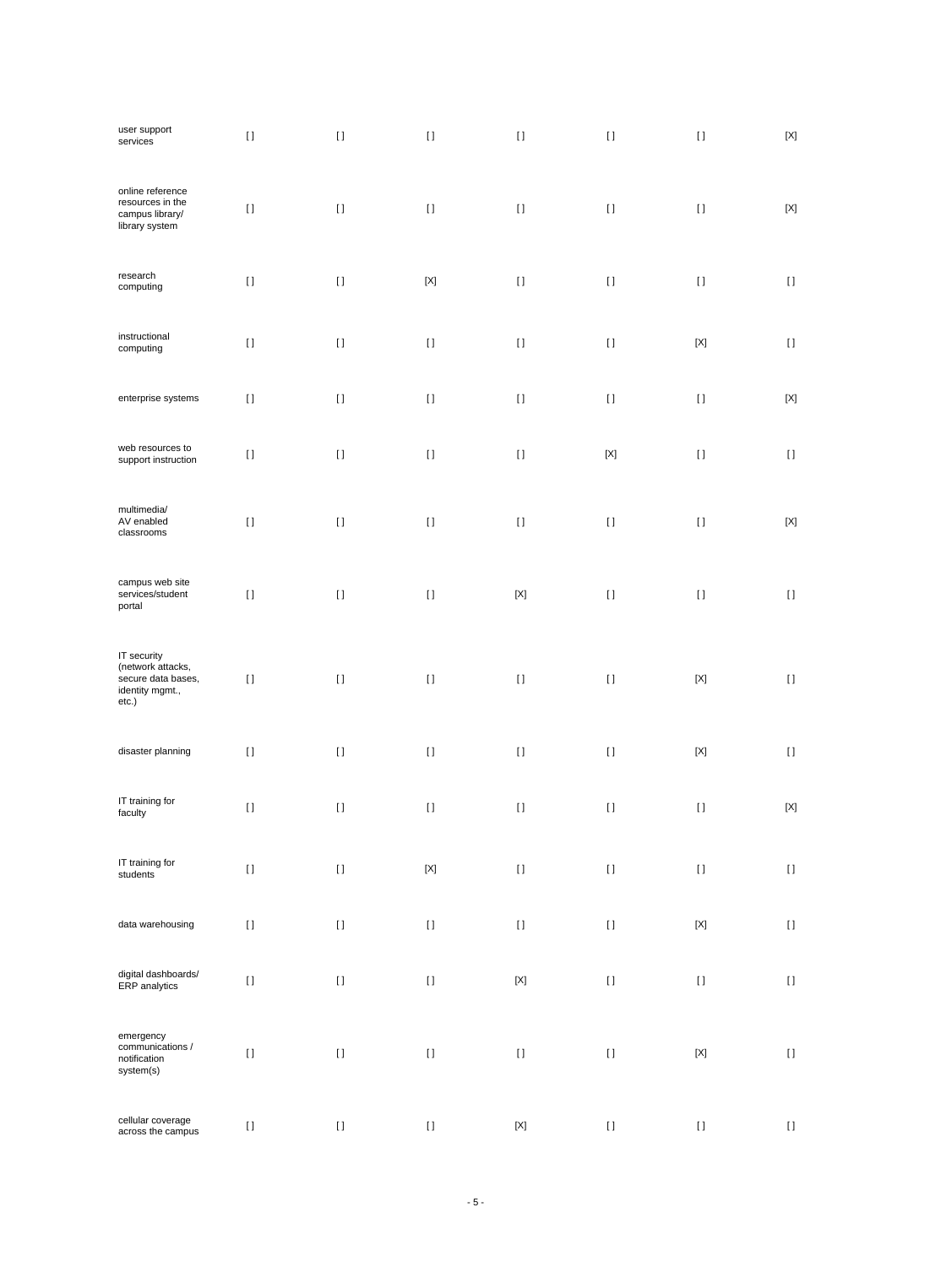| mobile apps/<br>services for<br>students, faculty &<br>staff                     | [] | [X] | []  |  |  |
|----------------------------------------------------------------------------------|----|-----|-----|--|--|
| IT accessibility:<br>IT resources and<br>services for users<br>with disabilities | [] | []  | [X] |  |  |

(8.0)Over the past two decades, colleges and universities have made significant investments in information technology to enhance instruction and<br>scholarship and to improve services and administrative operations. How would

|                                                                                | $\mathbf{1}$ | $\mathbf 2$        | $\mathbf 3$ | 4        | 5        | 6           | $\bf 7$     | n/a          |
|--------------------------------------------------------------------------------|--------------|--------------------|-------------|----------|----------|-------------|-------------|--------------|
| Academic<br>support services<br>(including<br>advising &<br>retention efforts) | $[ \ ]$      | $[ \ ]$            | $[ \; ]$    | $[ \ ]$  | $[ \; ]$ | $[ \ ]$     | $[{\sf X}]$ | $[1]$        |
| Alumni activities/<br>engagement                                               | $[ \ ]$      | $\left[ \ \right]$ | $[ \; ]$    | $[ \; ]$ | $[ \; ]$ | $[ \ ]$     | [X]         | $\mathbf{I}$ |
| Administrative<br>information<br>systems and<br>operations                     | $[ \ ]$      | $[ \; ]$           | $[ \ ]$     | $[ \ ]$  | $[ \ ]$  | $[ \ ]$     | $[{\sf X}]$ | $[ \ ]$      |
| Data analysis<br>and managerial<br>analytics                                   | $[ \ ]$      | $[ \; ]$           | $[ \ ]$     | $[ \ ]$  | $[ \ ]$  | $[{\sf X}]$ | $[ \ ]$     | $[ \ ]$      |
| Development<br>efforts                                                         | $[ \ ]$      | $[ \ ]$            | $[ \ ]$     | $[ \ ]$  | $[ \ ]$  | $[ \ ]$     | $[{\sf X}]$ | $[ \ ]$      |
| Instructional<br>support services<br>for faculty                               | $[ \ ]$      | $[ \; ]$           | $[ \ ]$     | $[ \; ]$ | $[ \; ]$ | $[{\sf X}]$ | $[ \; ]$    | $[ \; ]$     |
| Library<br>resources and<br>services                                           | $[ \ ]$      | $[ \; ]$           | $[ \; ]$    | $[ \; ]$ | $[ \; ]$ | $[ \ ]$     | $[{\sf X}]$ | $[1]$        |
| On-campus<br>teaching and<br>instruction                                       | $[ \ ]$      | $[ \ ]$            | $[ \ ]$     | $[ \ ]$  | $[ \ ]$  | $[{\sf X}]$ | $[ \ ]$     | $[ \ ]$      |
| Online/distance<br>education<br>classes and<br>programs                        | $[ \ ]$      | $\left[ \ \right]$ | $[ \; ]$    | $[ \; ]$ | $[ \; ]$ | $[ \; ]$    | $[ \; ]$    | $[{\sf X}]$  |
| Research and<br>scholarship                                                    | $[ \ ]$      | $[ \; ]$           | $[ \ ]$     | $[ \ ]$  | $[ \ ]$  | $[ \ ]$     | [X]         | $[ \ ]$      |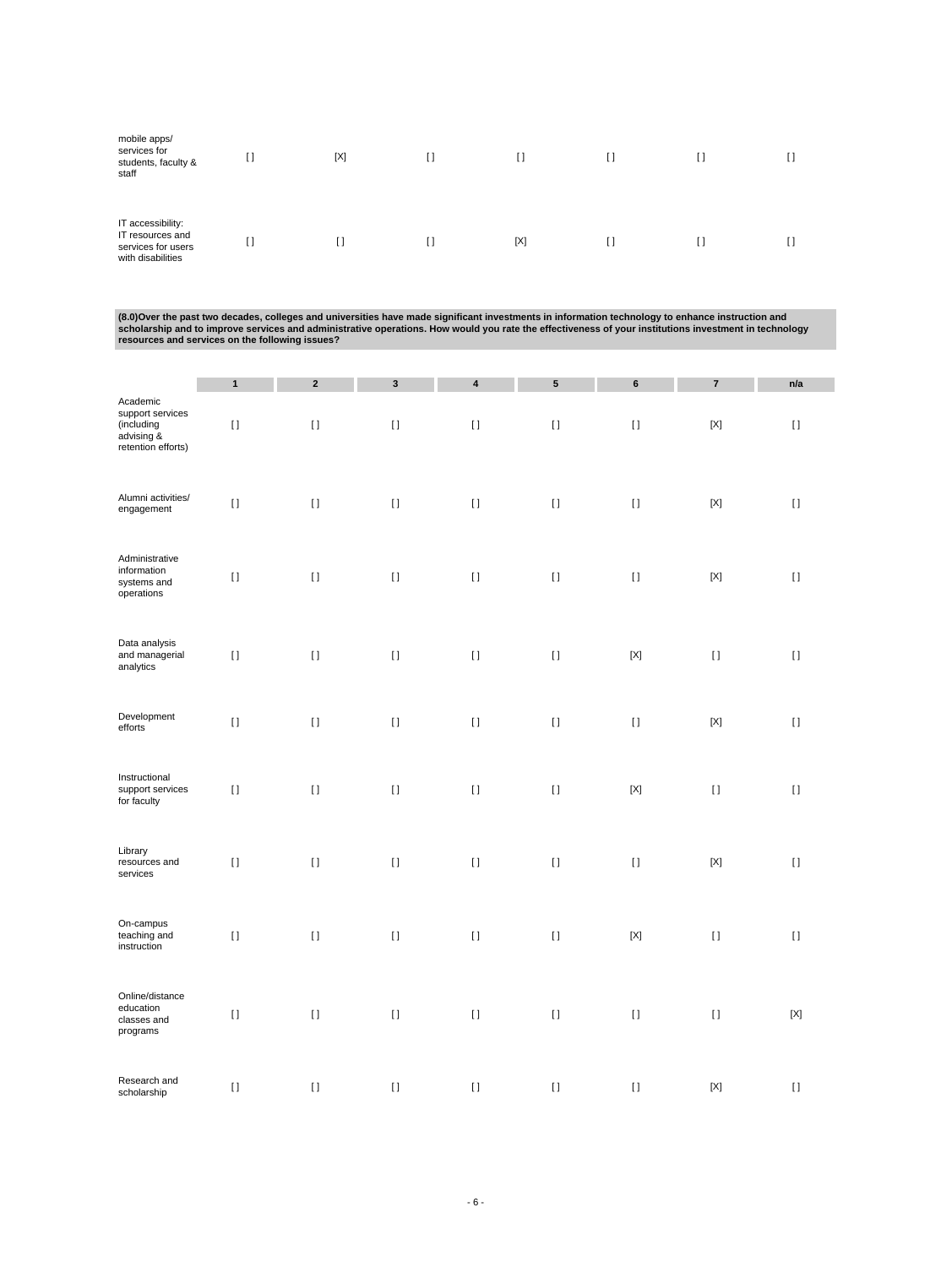| Student<br>recruitment                                                                                                                             | $[ \ ]$ | $[ \ ]$ | H       | $[ \ ]$  | $[ \ ]$                                | [X] | $[ \ ]$     | $\lceil$ |
|----------------------------------------------------------------------------------------------------------------------------------------------------|---------|---------|---------|----------|----------------------------------------|-----|-------------|----------|
| Student services                                                                                                                                   | $[ \ ]$ | $[ \ ]$ | $[ \ ]$ | $[ \ ]$  | $\begin{array}{c} \square \end{array}$ | [X] | H           | H        |
| (9.0) Does your campus/institution                                                                                                                 |         |         |         |          |                                        |     |             |          |
|                                                                                                                                                    |         |         |         |          |                                        |     |             |          |
| have a policy or program for rewarding courseware                                                                                                  |         |         |         | no       |                                        |     | yes         |          |
| development or providing incentives for faculty<br>to develop instructional software/courseware or<br>instructional content?                       |         |         |         | [X]      |                                        |     | $[ \ ]$     |          |
|                                                                                                                                                    |         |         |         |          |                                        |     |             |          |
| have a formal program to recognize and reward the<br>use of information technology as part of the routine<br>faculty review and promotion process? |         |         |         | [X]      |                                        |     | $[ \ ]$     |          |
|                                                                                                                                                    |         |         |         |          |                                        |     |             |          |
| have a formal program to assess the impact of IT on<br>instruction and learning outcomes?                                                          |         |         |         | [X]      |                                        |     | H           |          |
| have a formal policy regarding ownership of Web-<br>based curriculum resources and intellectual property                                           |         |         |         | [X]      |                                        |     | H           |          |
| developed by faculty?                                                                                                                              |         |         |         |          |                                        |     |             |          |
| charge students for access to digital content (online<br>reserve readings, course packets, recorded content,                                       |         |         |         | [X]      |                                        |     | $[ \ ]$     |          |
| etc.)?                                                                                                                                             |         |         |         |          |                                        |     |             |          |
| inform/counsel students about privacy issues related to                                                                                            |         |         |         | [X]      |                                        |     | $[ \ ]$     |          |
| social networking sites (Facebook, LinkedIn, etc)?                                                                                                 |         |         |         |          |                                        |     |             |          |
| encourage the use of the Creative Commons license<br>on digital works?                                                                             |         |         |         | $[ \ ]$  |                                        |     | [X]         |          |
|                                                                                                                                                    |         |         |         |          |                                        |     |             |          |
| encourage faculty to use Open Source/OER<br>instructional content for their courses?                                                               |         |         |         | $\lceil$ |                                        |     | $[{\sf X}]$ |          |
|                                                                                                                                                    |         |         |         |          |                                        |     |             |          |
| support faculty efforts to develop Open Source/OER<br>instructional content for their courses?                                                     |         |         |         | $\lceil$ |                                        |     | $[{\sf X}]$ |          |
| maintain a campus page on Facebook?                                                                                                                |         |         |         | $\lceil$ |                                        |     | $[{\sf X}]$ |          |
|                                                                                                                                                    |         |         |         |          |                                        |     |             |          |
| have an institutional presence on YouTube?                                                                                                         |         |         |         | $[ \ ]$  |                                        |     | [X]         |          |
| have an institutional presence on iTunesU?                                                                                                         |         |         |         | $[ \ ]$  |                                        |     | $[{\sf X}]$ |          |
|                                                                                                                                                    |         |         |         |          |                                        |     |             |          |
| maintain an institutional account on Twitter?                                                                                                      |         |         |         | H        |                                        |     | [X]         |          |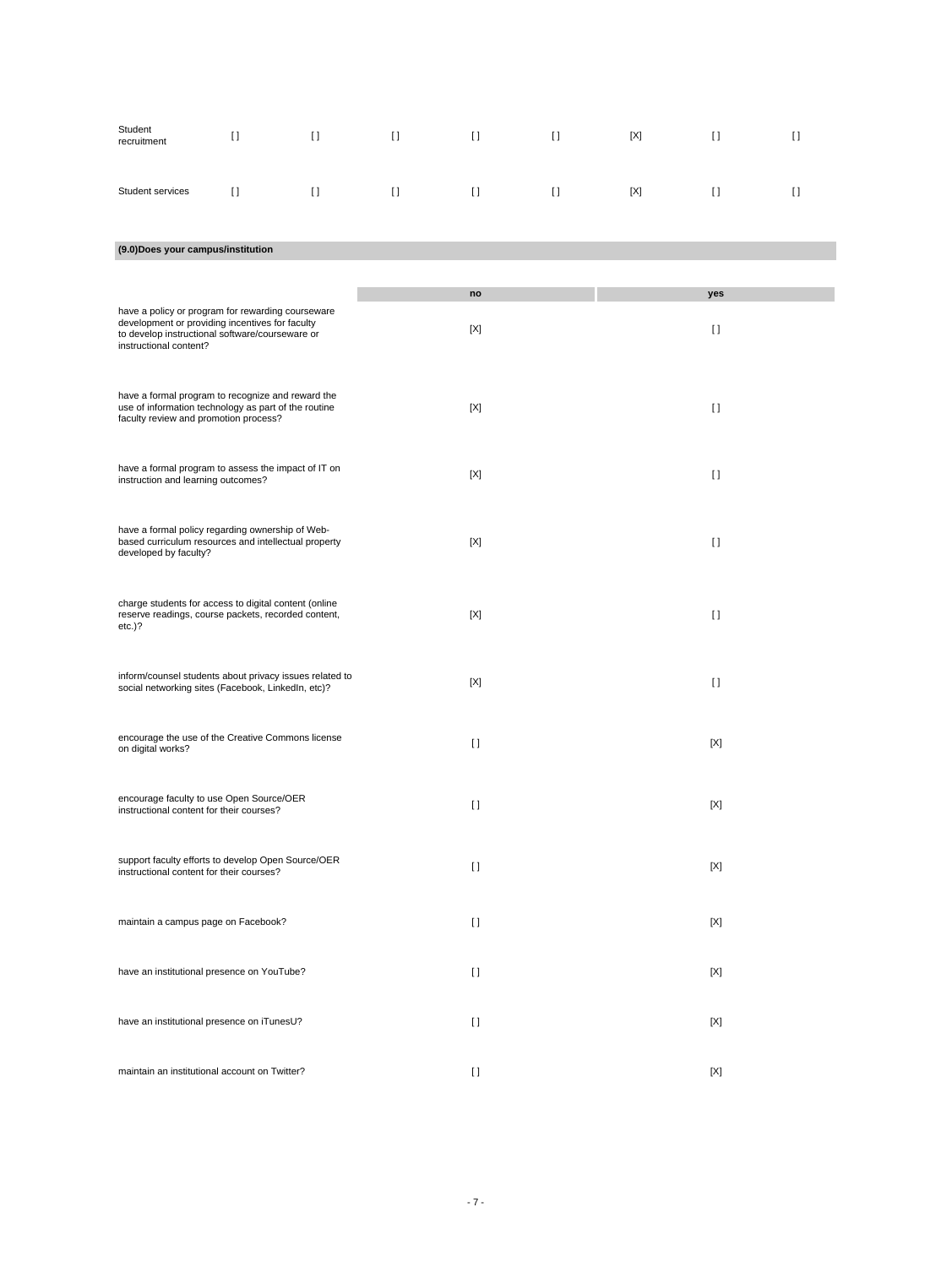| have a campus/department license for antiplagiarism<br>software? (e.g., Plagiarism-Finder, Turnitin,<br>SafeAssign)   | []  | [X] |
|-----------------------------------------------------------------------------------------------------------------------|-----|-----|
| outsource various aspects of your online program<br>activities (recruitment, course development, student<br>services) | [X] | IJ  |
| support Single Sign On (SSO) access to campus<br>services?                                                            | []  | [X] |

# **(10.0)Please indicate the degree to which you agree or disagree with the following statements.**

|                                                                                                                                                                                            | <b>Strongly Disagree</b> | <b>Disagree</b> | Agree   | <b>Strongly Agree</b> |
|--------------------------------------------------------------------------------------------------------------------------------------------------------------------------------------------|--------------------------|-----------------|---------|-----------------------|
| Faculty have unreasonable<br>expectations about user support<br>services.                                                                                                                  | $\lceil$                 | $[{\sf X}]$     | $[ \ ]$ | $\mathbf{I}$          |
| Technology has done much<br>to improve instruction on my<br>campus.                                                                                                                        | $\Box$                   | $\Box$          | [X]     | $[ \ ]$               |
| We are experiencing major cost<br>over-runs/unexpected costs in<br>our ERP deployment activities.                                                                                          | $[ \ ]$                  | [X]             | H       | H                     |
| Cloud computing offers a viable<br>strategy for key campus ERP<br>applications.                                                                                                            | $[ \ ]$                  | $[ \ ]$         | $[ \ ]$ | [X]                   |
| Cloud computing will play an<br>increasingly important role in<br>our campus ERP strategy.                                                                                                 | $\Box$                   | $\Box$          | $\Box$  | [X]                   |
| Cloud computing is an important<br>part of our campus technology<br>plan to reduce IT costs.                                                                                               | $\Box$                   | $\Box$          | $\Box$  | [X]                   |
| Cloud computing services<br>offer a level of data reliability<br>and security that equals or<br>exceeds the level of security<br>and reliability we can provide<br>with on-campus hosting. | $[ \ ]$                  | $[ \ ]$         | $[ \ ]$ | $[{\sf X}]$           |
| Given the exploding demand for<br>network services, my campus<br>should charge access fees for<br>students who consume excess<br>bandwidth -- more than 20Gb of<br>bandwidth weekly        | $[{\sf X}]$              | $[ \ ]$         | $[ \ ]$ | $[ \; ]$              |
| eBook content will be an<br>importance source for<br>instructional resources in five<br>years.                                                                                             | $\lceil$                 | $\lceil$        | [X]     | $\mathbf{I}$          |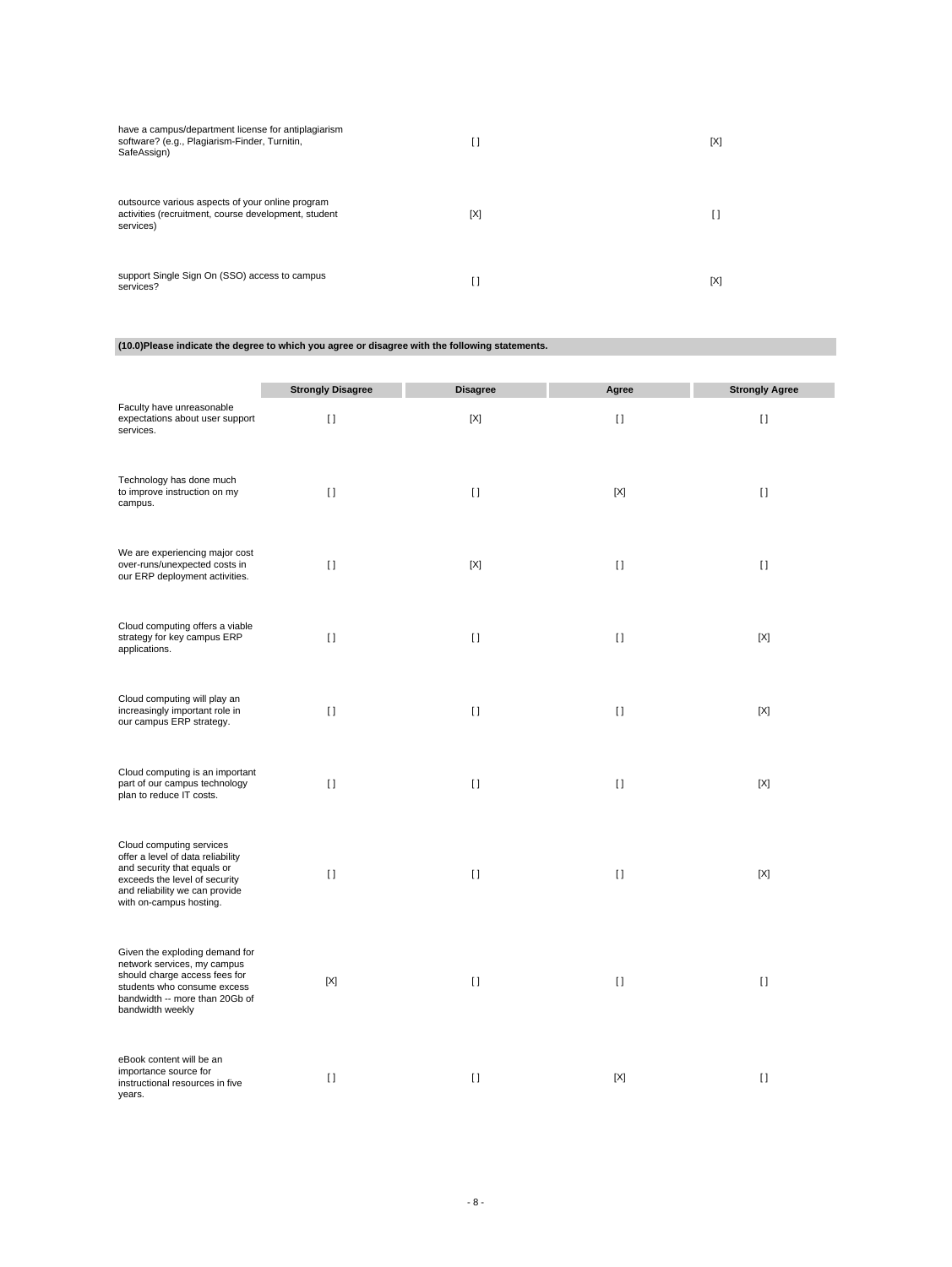| Open Source textbooks/OER<br>content will be an important<br>source for instructional<br>resources in five years.                                                                                     | $\Box$   | $\Box$       | [X]          | $\Box$ |
|-------------------------------------------------------------------------------------------------------------------------------------------------------------------------------------------------------|----------|--------------|--------------|--------|
| Lecture capture is an important<br>part of our campus plan for<br>developing and delivering<br>instructional content.                                                                                 | $\lceil$ | [X]          | $\mathbf{I}$ | H.     |
| Mobile apps are an important<br>part of our campus plan to<br>enhance instructional resources<br>and campus services.                                                                                 | $[ ]$    | [X]          | $[ \ ]$      | $\Box$ |
| MOOCs offer a viable academic<br>model for the effective delivery<br>of online instruction.                                                                                                           | [X]      | $\Box$       | $\Box$       | $\Box$ |
| MOOCs offer a viable business<br>model for campuses to accrue<br>new revenues from online<br>courses.                                                                                                 | [X]      | $\Box$       | $\Box$       | $\Box$ |
| Outsourcing instructional<br>services (course development,<br>user support, etc.) offers a<br>viable and effective strategy<br>for many campuses to launch/<br>expand online courses and<br>programs. | [X]      | $\Box$       | $\Box$       | $\Box$ |
| Outsourcing instructional<br>services (course development,<br>user support, etc.) offers a<br>profitable strategy for many<br>campuses to launch/expand<br>online courses and programs.               | [X]      | $\Box$       | $\Box$       | $\Box$ |
| Senior administrators at my<br>institution (president, provost,<br>CFO, deans, others) view IT<br>as a strategic resource that<br>provides major benefits for my<br>campus.                           | $[ \ ]$  | $\mathbf{I}$ | $\mathbf{I}$ | [X]    |

### **(11.0)Does your institution have a strategic plan for:**

| Information technology                                | no<br>I1 | currently preparing a plan<br>H | yes, we have a plan<br>[X] |
|-------------------------------------------------------|----------|---------------------------------|----------------------------|
| Instructional technology / instruction<br>integration | I)       | H                               | [X]                        |
| Deploying course / learning<br>management tools       | I)       | H                               | [X]                        |
| Online / distance education                           | [X]      | I l                             | ш                          |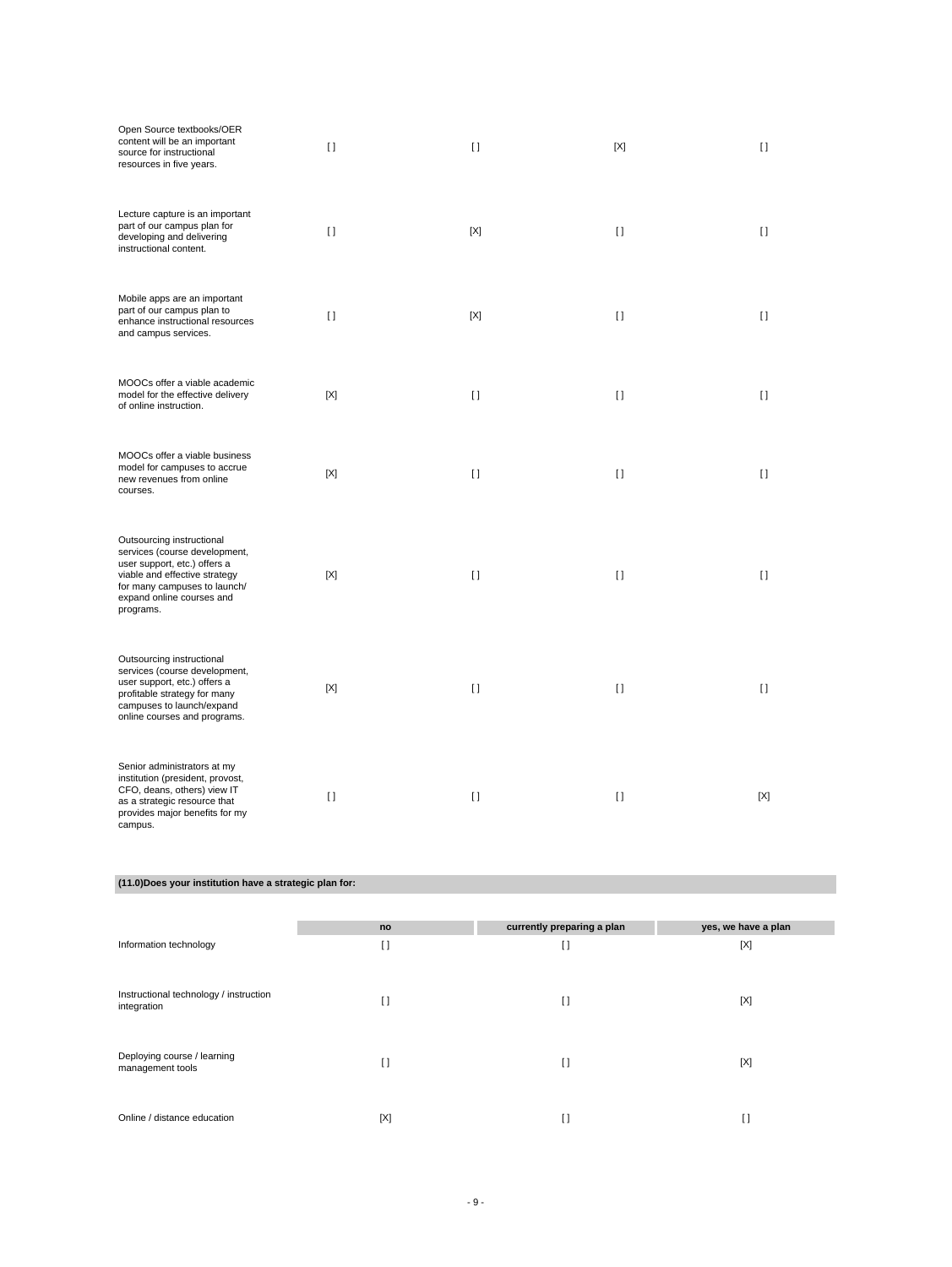| Wireless networks                                          | $[ \ ]$     | $\lceil$    | $\left[ \text{X} \right]$ |
|------------------------------------------------------------|-------------|-------------|---------------------------|
| Network and data security                                  | $[ \ ]$     | $\lceil$    | $[{\sf X}]$               |
| IT disaster recovery                                       | $[ \ ]$     | $\lceil$    | $\left[ \text{X} \right]$ |
| Administrative systems / ERP upgrade /<br>replacement      | $[ \ ]$     | $\lceil$    | $\left[ \text{X} \right]$ |
| Digital content management                                 | $[ \ ]$     | $\lceil$    | $[{\sf X}]$               |
| Data warehousing                                           | $[ \ ]$     | $\lceil$    | $[{\sf X}]$               |
| Business intelligence/analytics                            | $[ \ ]$     | $\lceil$    | $\left[ \text{X} \right]$ |
| Open Source deployment and<br>development                  | $[ \ ]$     | $\lceil$    | $\left[ \text{X} \right]$ |
| Lecture capture (audio and video)                          | [X]         | $\lceil$    | $[ \ ]$                   |
| Campus video management                                    | $[ \ ]$     | $[{\sf X}]$ | $[ \ ]$                   |
| Emergency communications /<br>notification                 | $[ \ ]$     | $\lceil$    | $[{\sf X}]$               |
| Digital preservation / data archiving                      | $[ \ ]$     | $[{\sf X}]$ | H                         |
| Cloud computing                                            | $[ \ ]$     | $\lceil$    | $\left[ \text{X} \right]$ |
| Server virtualization                                      | $[ \ ]$     | $\lceil$    | $[{\sf X}]$               |
| Disability accessibility / compliance for<br>web resources | $[ \ ]$     | $[ \ ]$     | $[{\sf X}]$               |
| Email and document archiving to<br>address eDiscovery      | $[ \ ]$     | $\lceil$    | $[{\sf X}]$               |
| Identity and access management                             | $[ \ ]$     | H           | $[{\sf X}]$               |
| Digital textbooks/digital curricular<br>materials          | $[{\sf X}]$ | $\lceil$    | $[ \ ]$                   |
| Social media (Facebook, Twitter, etc.)                     | H           | $[ \ ]$     | $[{\sf X}]$               |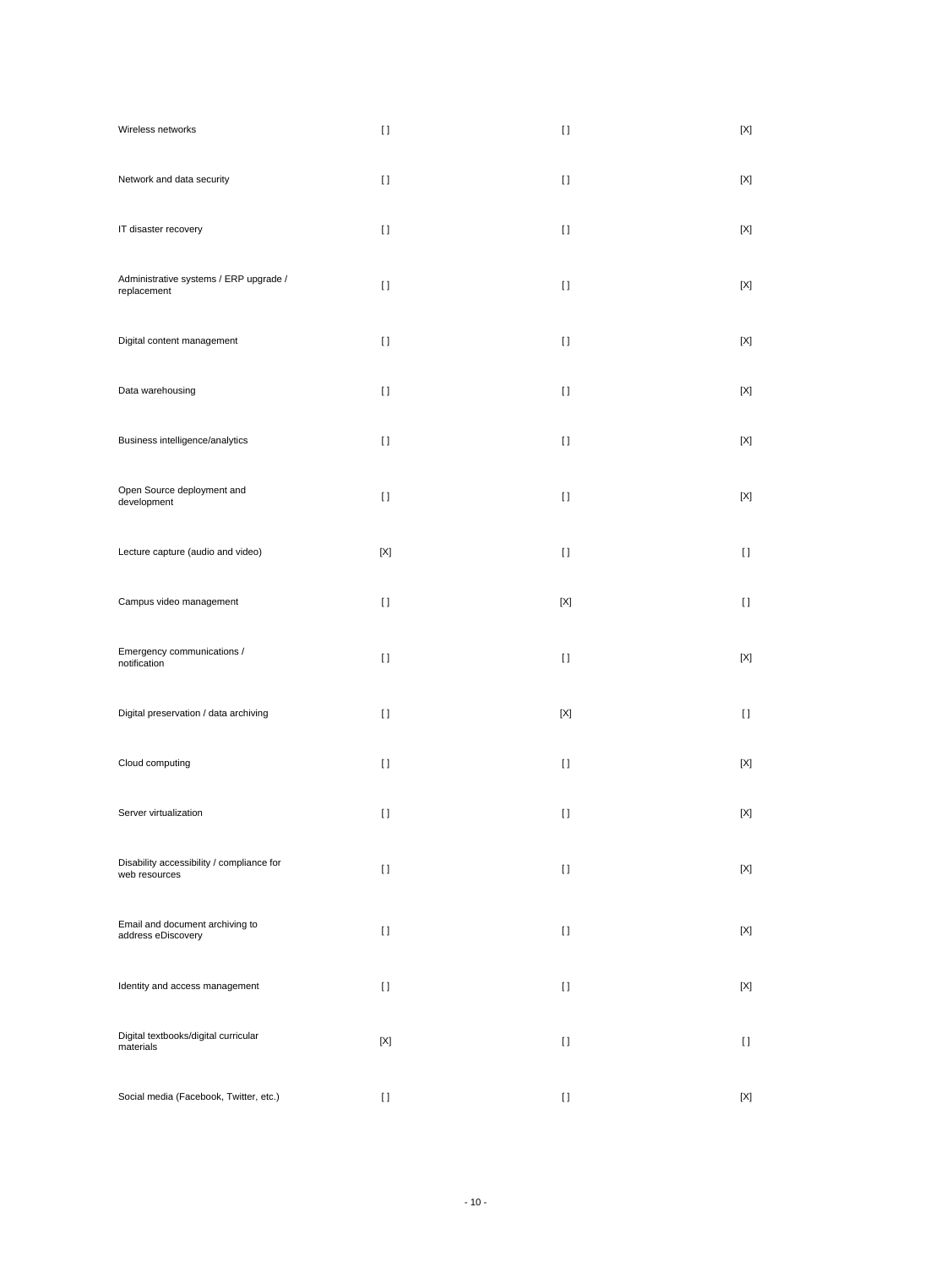| Mobile computing / mobile resources<br>and services |  |  | IX1 |
|-----------------------------------------------------|--|--|-----|
|-----------------------------------------------------|--|--|-----|

### **(12.0)When did your institution develop/last update the campus plan for the IT issues listed below?**

#### **Overall campus IT plan**

[X] past 12 months

- [ ] 13-24 months ago
- [ ] more than 24 months ago

#### **IT security**

[X] past 12 months

[ ] 13-24 months ago

[] more than 24 months ago

### **IT disaster recovery**

[X] past 12 months

[ ] 13-24 months ago

[ ] more than 24 months ago

### **Cloud computing**

[ ] past 12 months

[X] 13-24 months ago

[ ] more than 24 months ago

#### **Mobile computing**

[X] past 12 months

[ ] 13-24 months ago

[ ] more than 24 months ago

# **Identity and access management**

[X] past 12 months

[ ] 13-24 months ago

[ ] more than 24 months ago

### **Disability accessibility / compliance**

[ ] past 12 months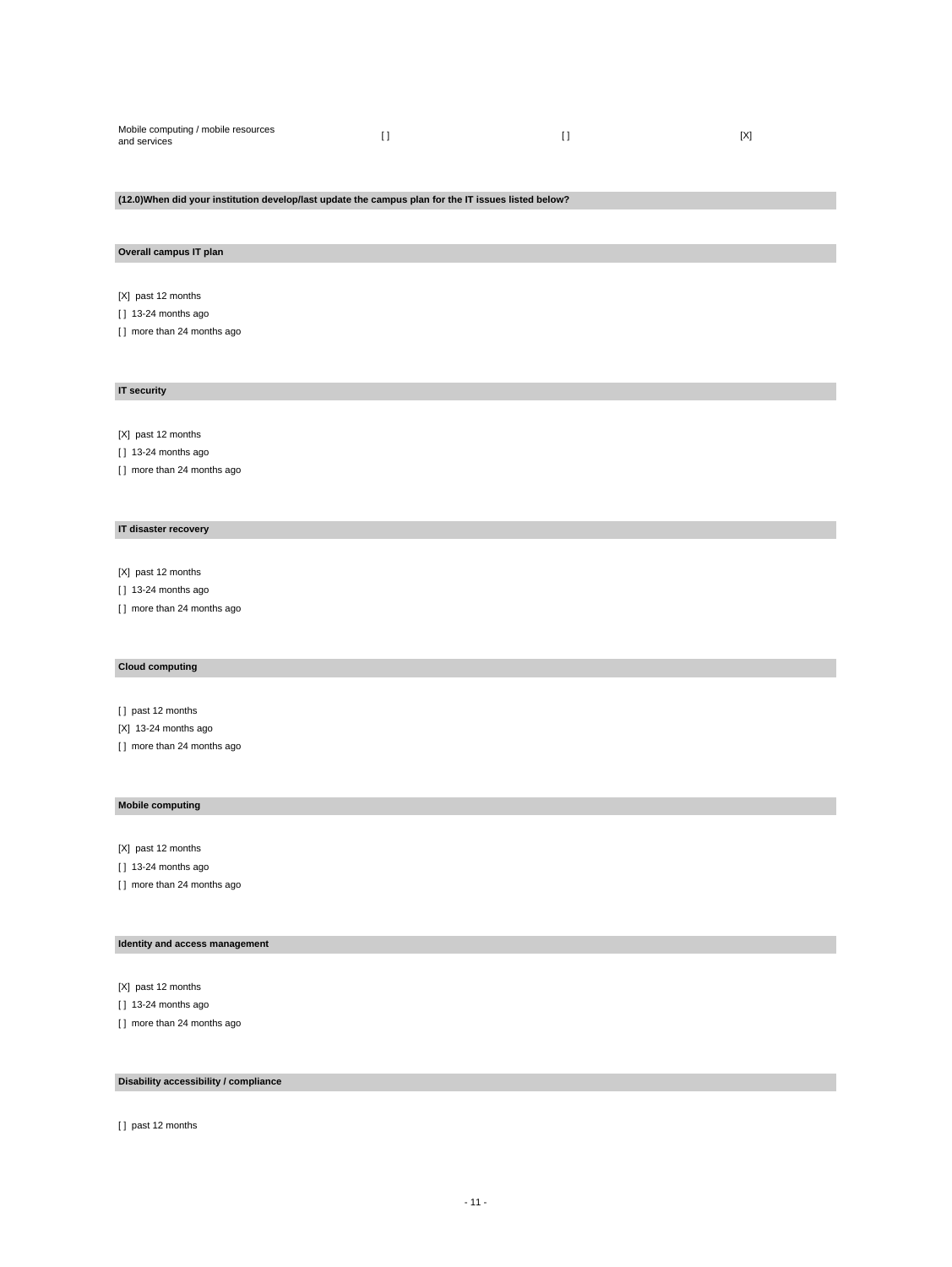[ ] 13-24 months ago

[X] more than 24 months ago

| (13.0) As you look at the future of computing on your campus, please indicate how important the following computing / information technology issues will be<br>in the overall campus computing environment over the next 2-3 years. $(1 = Not$ Important, $7 =$ Very Important) |                         |                        |                        |                       |                                        |                    |                           |  |  |  |
|---------------------------------------------------------------------------------------------------------------------------------------------------------------------------------------------------------------------------------------------------------------------------------|-------------------------|------------------------|------------------------|-----------------------|----------------------------------------|--------------------|---------------------------|--|--|--|
|                                                                                                                                                                                                                                                                                 |                         |                        |                        |                       |                                        |                    |                           |  |  |  |
| Assessing the<br>benefits of existing<br>investments<br>in computing<br>and technology<br>resources                                                                                                                                                                             | $\mathbf{1}$<br>$[ \ ]$ | $\mathbf 2$<br>$[ \ ]$ | $\mathbf 3$<br>$[ \ ]$ | $\pmb{4}$<br>$[ \; ]$ | 5<br>$[ \ ]$                           | $\bf 6$<br>H       | $\pmb{7}$<br>$[{\sf X}]$  |  |  |  |
| Clarifying goals<br>and campus plans<br>for technology<br>resources                                                                                                                                                                                                             | $[ \ ]$                 | $[ \ ]$                | $[ \ ]$                | $[ \ ]$               | $[ \ ]$                                | $[ \ ]$            | $[{\sf X}]$               |  |  |  |
| Providing<br>incentives and<br>rewards for<br>faculty to support<br>technology<br>integration into the<br>curriculum                                                                                                                                                            | $[ \ ]$                 | $[ \ ]$                | $[ \ ]$                | $[ \; ]$              | $[ \ ]$                                | $[ \ ]$            | [X]                       |  |  |  |
| Faculty concerns<br>about the benefits<br>of computing in the<br>curriculum                                                                                                                                                                                                     | $[ \ ]$                 | $[ \ ]$                | $[ \ ]$                | $[ \, ]$              | $[ \; ]$                               | $[ \ ]$            | $\left[ \text{X} \right]$ |  |  |  |
| Administrative<br>concerns about<br>the benefits of<br>computing in the<br>curriculum                                                                                                                                                                                           | $[ \ ]$                 | $\lceil$               | $[ \ ]$                | $[ \ ]$               | $[ \ ]$                                | $[{\sf X}]$        | $[ \ ]$                   |  |  |  |
| Establishing/<br>maintaining<br>campus-wide<br>standards for<br>hardware                                                                                                                                                                                                        | $[ \ ]$                 | $\lceil$               | $[ \ ]$                | $[ \ ]$               | $[{\sf X}]$                            | $[ \ ]$            | $[ \ ]$                   |  |  |  |
| Establishing/<br>maintaining<br>campus-wide<br>standards for<br>software                                                                                                                                                                                                        | $[ \ ]$                 | $[ \ ]$                | $[ \ ]$                | $[ \ ]$               | $[ \ ]$                                | $[{\sf X}]$        | $[ \ ]$                   |  |  |  |
| Using technology<br>resources to<br>enhance our<br>distance/online<br>education program                                                                                                                                                                                         | $[ \; ]$                | $[{\sf X}]$            | $[ \; ]$               | $[ \; ]$              | $[ \; ]$                               | $[ \; ]$           | $[ \ ]$                   |  |  |  |
| Negotiating<br>site licensing<br>agreements with<br>textbook publishers                                                                                                                                                                                                         | $[ \; ]$                | $[ \; ]$               | $\left[ \ \right]$     | $[ \; ]$              | $\begin{array}{c} \square \end{array}$ | $\left[ \ \right]$ | $[{\sf X}]$               |  |  |  |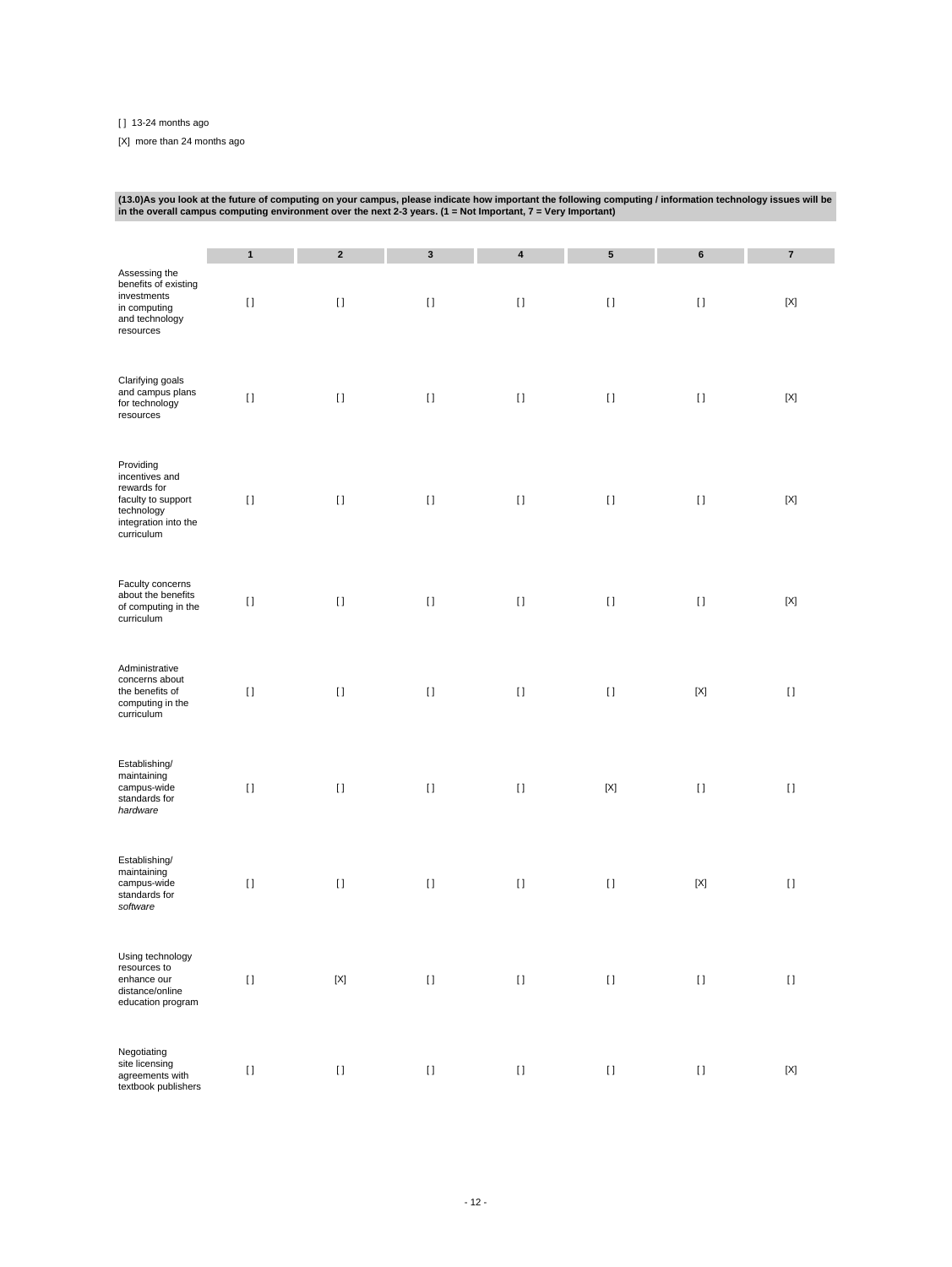| Negotiating<br>site licensing<br>agreements<br>with academic<br>publishers            | $[ \ ]$  | $[ \ ]$  | $[ \ ]$  | $[1]$        | $[ \; ]$ | $[ \; ]$     | $[{\sf X}]$                            |
|---------------------------------------------------------------------------------------|----------|----------|----------|--------------|----------|--------------|----------------------------------------|
| Sharing digital<br>resources with<br>other campuses/<br>institutions                  | $[ \ ]$  | $[ \ ]$  | $[ \; ]$ | $[ \ ]$      | $[ \ ]$  | $[ \ ]$      | $[{\sf X}]$                            |
| Developing/<br>updating campus<br>policies for Web-<br>based intellectual<br>property | $[ \ ]$  | $[ \ ]$  | $[ \; ]$ | $[1]$        | $[ \ ]$  | $[ \; ]$     | $[{\sf X}]$                            |
| Helping our IT<br>personnel stay<br>current with new<br>technologies                  | $[ \ ]$  | $[ \ ]$  | $[ \ ]$  | $[ \ ]$      | $[ \ ]$  | $[ \ ]$      | [X]                                    |
| Retaining current<br>IT personnel,<br>given off-campus<br>competition                 | $[ \ ]$  | $[ \ ]$  | $[ \ ]$  | $\mathbf{I}$ | $[ \ ]$  | $\mathbf{I}$ | $[{\sf X}]$                            |
| Moving more of<br>our user support<br>services to the<br>Web                          | $[ \ ]$  | $[ \ ]$  | $[ \ ]$  | $\mathbf{I}$ | $[ \ ]$  | $\mathbf{I}$ | [X]                                    |
| Surveying students<br>and faculty about<br>IT issues and<br>services                  | $[ \ ]$  | $[ \; ]$ | $[ \ ]$  | $[ \ ]$      | $[ \; ]$ | $[{\sf X}]$  | $\begin{array}{c} \square \end{array}$ |
| Assessing<br>the return on<br>investment for<br>IT spending/<br>resources             | $[ \; ]$ | $[ \; ]$ | $[ \ ]$  | $[ \ ]$      | $[ \ ]$  | $[ \; ]$     | $[{\sf X}]$                            |
| Researching<br>the total cost<br>of ownership<br>(TCO) for our IT<br>purchases        | $[ \ ]$  | $[ \ ]$  | $[ \ ]$  | $[ \ ]$      | $[ \ ]$  | $[ \ ]$      | $[{\sf X}]$                            |

(13.5)As you look at the future of computing on your campus, please indicate how important the following computing / information technology issues will be<br>in the overall campus computing environment over the next 2-3 years

|                                                             |     | $\overline{2}$ | 3 | 4 | 5 | 6   |    |
|-------------------------------------------------------------|-----|----------------|---|---|---|-----|----|
| Migrating<br>administrative ERP<br>services to the<br>Cloud | L J | I)             | U |   |   | [X] | [] |
| Using Open<br>Source tools and<br>applications              |     |                | U |   |   | [X] | I) |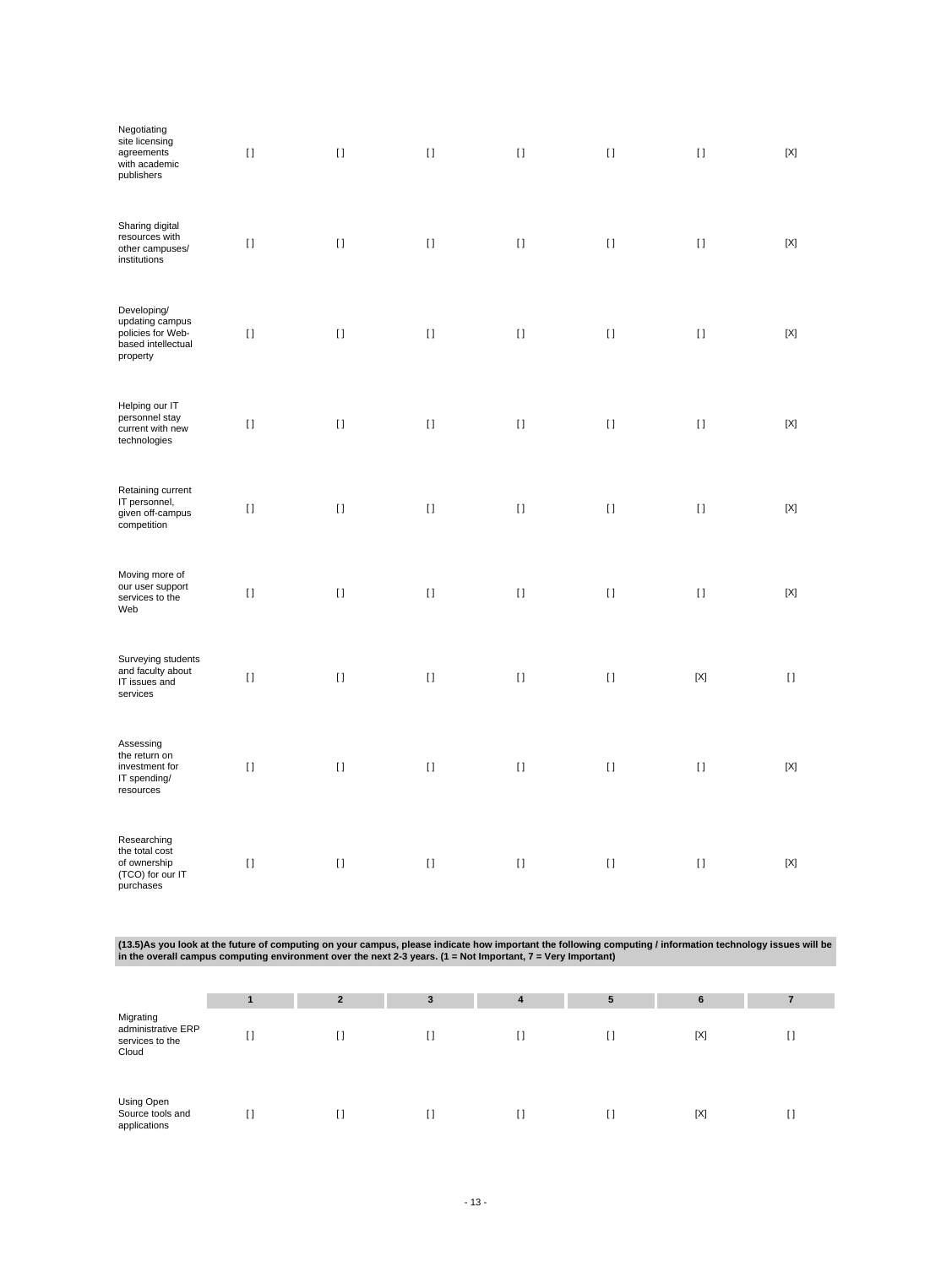| Promoting the use<br>of Open Education<br>Resource (OER)<br>course materials                    | $[ \; ]$ | $[ \; ]$           | $[ \; ]$    | $[{\sf X}]$                                                                                                                                                                                                                                        | $[ \; ]$  | $[ \ ]$                                | $[ \; ]$                   |
|-------------------------------------------------------------------------------------------------|----------|--------------------|-------------|----------------------------------------------------------------------------------------------------------------------------------------------------------------------------------------------------------------------------------------------------|-----------|----------------------------------------|----------------------------|
| Managing/<br>distributing digital<br>learning resources                                         | $[ \; ]$ | $[ \; ]$           | $[ \; ]$    | $[ \; ]$                                                                                                                                                                                                                                           | $[ \; ]$  | $[ \; ]$                               | $[{\sf X}]$                |
| Controlling/<br>restricting file<br>sharing of<br>commercial content<br>(music, media,<br>etc.) | $[ \ ]$  | $[ \; ]$           | $[{\sf X}]$ | $[ \ ]$                                                                                                                                                                                                                                            | $[ \ ]$   | $[ \ ]$                                | $[ \ ]$                    |
| Data warehousing                                                                                | $[ \; ]$ | $[ \; ]$           | $[ \; ]$    | $[ \; ]$                                                                                                                                                                                                                                           | $[ \, ]$  | $[ \; ]$                               | $[{\sf X}]$                |
| Storage<br>management                                                                           | $[ \ ]$  | $[ \; ]$           | $[ \ ]$     | $\lceil$                                                                                                                                                                                                                                           | $[ \ ]$   | $[ \ ]$                                | $[{\sf X}]$                |
| Server<br>consolidation                                                                         | $[ \ ]$  | $[ \; ]$           | $[ \; ]$    | $[ \; ]$                                                                                                                                                                                                                                           | $[ \, ]$  | $[ \; ]$                               | $[{\sf X}]$                |
| <b>IT Business</b><br>Continuity                                                                | $[ \, ]$ | $[ \; ]$           | $[ \; ]$    | $[ \; ]$                                                                                                                                                                                                                                           | $[ \; ]$  | $[ \; ]$                               | $[{\sf X}]$                |
| Identity<br>Management                                                                          | $[ \ ]$  | $[ \; ]$           | $[ \ ]$     | $[ \ ]$                                                                                                                                                                                                                                            | $[ \ ]$   | $\begin{array}{c} \square \end{array}$ | $[{\sf X}]$                |
| <b>Business</b><br>analytics /<br>intelligence                                                  | $[ \ ]$  | $[ \; ]$           | $[ \ ]$     | $[ \; ]$                                                                                                                                                                                                                                           | $[ \; ]$  | $[ \; ]$                               | $[{\sf X}]$                |
| Hosted<br>applications/<br>Software as a<br>Service (SaaS)                                      | $[ \ ]$  | $[ \; ]$           | $[ \; ]$    | $\begin{array}{c} \square \end{array}$                                                                                                                                                                                                             | $[ \; ]$  | $[{\sf X}]$                            | $[ \; ]$                   |
| Providing mobile<br>services (apps)<br>for our ERP/<br>administrative<br>systems                | $[ \, ]$ | $\left[ \ \right]$ | $[{\sf X}]$ | $\rm I$ l                                                                                                                                                                                                                                          | $[ \ ]$   | $\begin{array}{c} \square \end{array}$ | $[ \ ]$                    |
| Providing mobile<br>services (apps) for<br>our LMS/learning<br>mgmt. system                     | $[ \, ]$ | $[ \ ]$            | $[ \ ]$     | $\left[ \text{X} \right]$                                                                                                                                                                                                                          | $\rm I$ l | $\left[ \ \right]$                     | $[ \; ]$                   |
| Managing campus<br>video resources<br>(lectures,<br>presentations, etc.)                        | $[ \ ]$  | $[ \; ]$           | $[ \; ]$    | $[ \ ]$                                                                                                                                                                                                                                            | $[ \ ]$   | $[{\sf X}]$                            | $[ \ ]$                    |
| Implementing<br>Federated Identity<br>Management                                                | $[ \: ]$ | $[ \: ]$           | $[ \: ]$    | $[] \centering \includegraphics[width=0.47\textwidth]{images/TrDiS-Architecture.png} \caption{The 3D (top) and 4D (bottom) are used for the 3D (bottom) and 3D (bottom) are used for the 3D (bottom) and 3D (bottom).} \label{TrDiS-Architecture}$ | $[ \, ]$  | $\begin{array}{c} \square \end{array}$ | $\left[ \mathrm{X}\right]$ |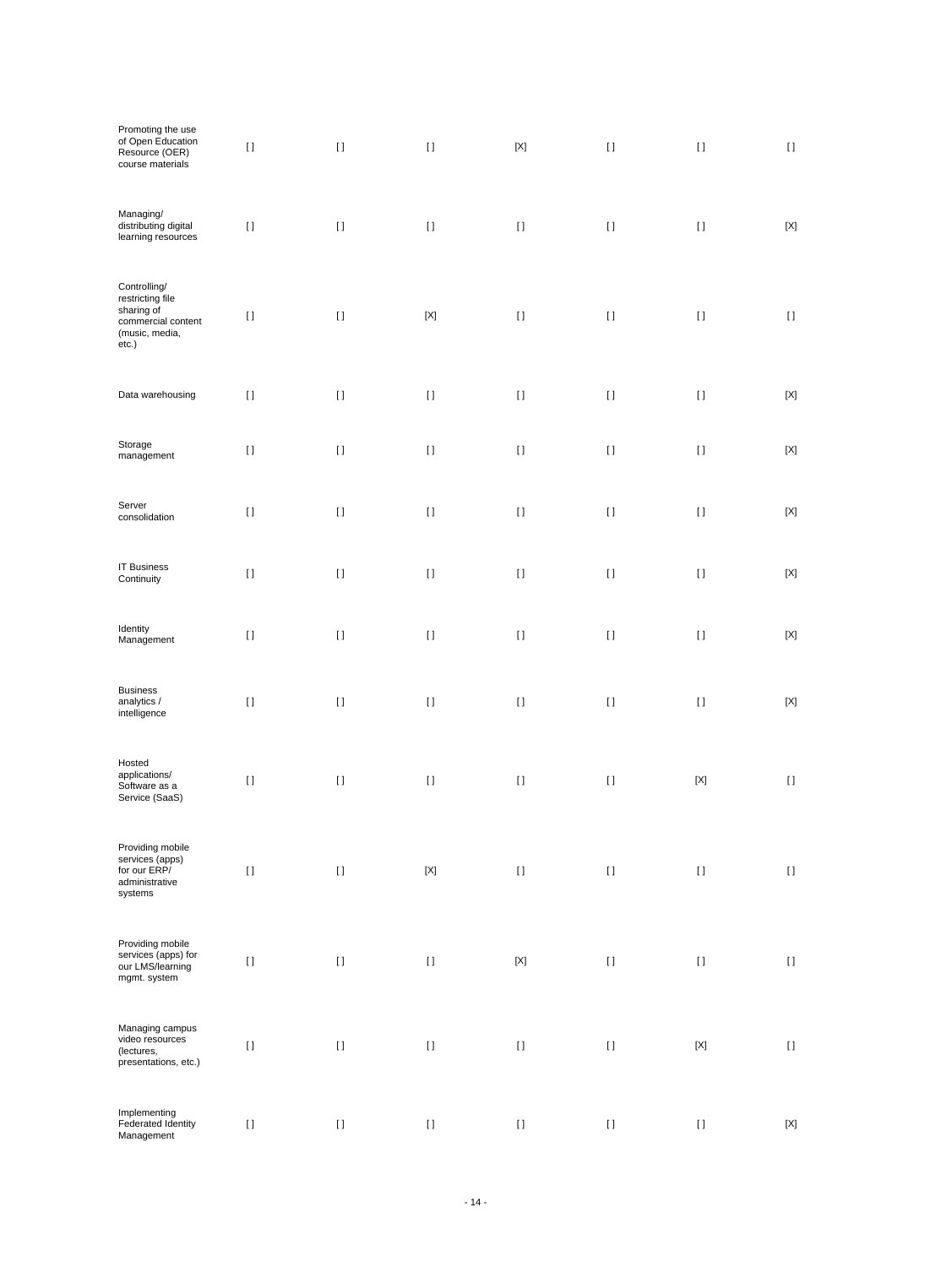| Operating with<br>a single student<br>user profile for<br>all institutional<br>applications              | $\lceil$    | $[{\sf X}]$ | $[ \ ]$  | $\mathbf{I}$ | $[ \ ]$ | I) | U  |
|----------------------------------------------------------------------------------------------------------|-------------|-------------|----------|--------------|---------|----|----|
| Implementing new<br>technology tools<br>in our continuing<br>ed and workforce<br>development<br>programs | $[{\sf X}]$ | $[ \ ]$     | $[ \ ]$  | $\mathbf{I}$ | $[ \ ]$ | I) | IJ |
| Using social media<br>to support student<br>success initiatives                                          | I)          | []          | $\lceil$ | $\mathbf{I}$ | [X]     | I) | I) |

(14.1)As you think about the future of computing and information technology at your institution, please indicate how important you see the following items<br>in the overall campus computing/information technology environment

|                                 | Hardware (1 = Not Important, 7 = Very Important) |                |              |              |         |                 |             |  |  |  |  |  |
|---------------------------------|--------------------------------------------------|----------------|--------------|--------------|---------|-----------------|-------------|--|--|--|--|--|
|                                 |                                                  |                |              |              |         |                 |             |  |  |  |  |  |
|                                 |                                                  | $\overline{2}$ | $\mathbf{3}$ | 4            | 5       | $6\phantom{1}6$ | 7           |  |  |  |  |  |
| Laptop/netbook<br>computers     | []                                               | $[ \ ]$        | $\lceil$     | I)           | $[ \ ]$ | $[ \ ]$         | $[{\sf X}]$ |  |  |  |  |  |
| Smart phones                    | I1                                               | $\Box$         | $[ \ ]$      | $\mathbf{I}$ | $\Box$  | $\Box$          | $[{\sf X}]$ |  |  |  |  |  |
| Tablet devices<br>(iPads, etc.) | []                                               | $[ \ ]$        | $[ \ ]$      | $\mathbf{I}$ | $[ \ ]$ | $[ \ ]$         | $[{\sf X}]$ |  |  |  |  |  |

(14.2)As you think about the future of computing and information technology at your institution, please indicate how important you see the following items<br>in the overall campus computing/information technology environment

|                                                                  |                | Instructional Applications and Resources (1 = Not Important, 7 = Very Important) |              |                         |           |         |                |  |  |  |  |  |  |  |
|------------------------------------------------------------------|----------------|----------------------------------------------------------------------------------|--------------|-------------------------|-----------|---------|----------------|--|--|--|--|--|--|--|
|                                                                  |                |                                                                                  |              |                         |           |         |                |  |  |  |  |  |  |  |
|                                                                  | $\blacksquare$ | $\overline{2}$                                                                   | $\mathbf{3}$ | $\overline{\mathbf{4}}$ | ${\bf 5}$ | 6       | $\overline{7}$ |  |  |  |  |  |  |  |
| Developing<br>instructional<br>software                          | $[ \ ]$        | $[{\sf X}]$                                                                      | $[ \ ]$      | $[ \ ]$                 | $[ \ ]$   | $[ \ ]$ | $\lceil$       |  |  |  |  |  |  |  |
| Using instructional<br>software in classes                       | $[ \ ]$        | $\Box$                                                                           | $[ \ ]$      | $[ \ ]$                 | $[ \ ]$   | $\Box$  | $[{\sf X}]$    |  |  |  |  |  |  |  |
| Using instructional<br>software as a<br>supplement to<br>classes | $[ \ ]$        | $\Box$                                                                           | $\Box$       | $\lceil$                | $[ \ ]$   | $\Box$  | [X]            |  |  |  |  |  |  |  |
| Web-based<br>tutorials                                           | $[ \ ]$        | $\Box$                                                                           | $\lceil$     | $\mathbf{I}$            | [X]       | $\Box$  | $\lceil$       |  |  |  |  |  |  |  |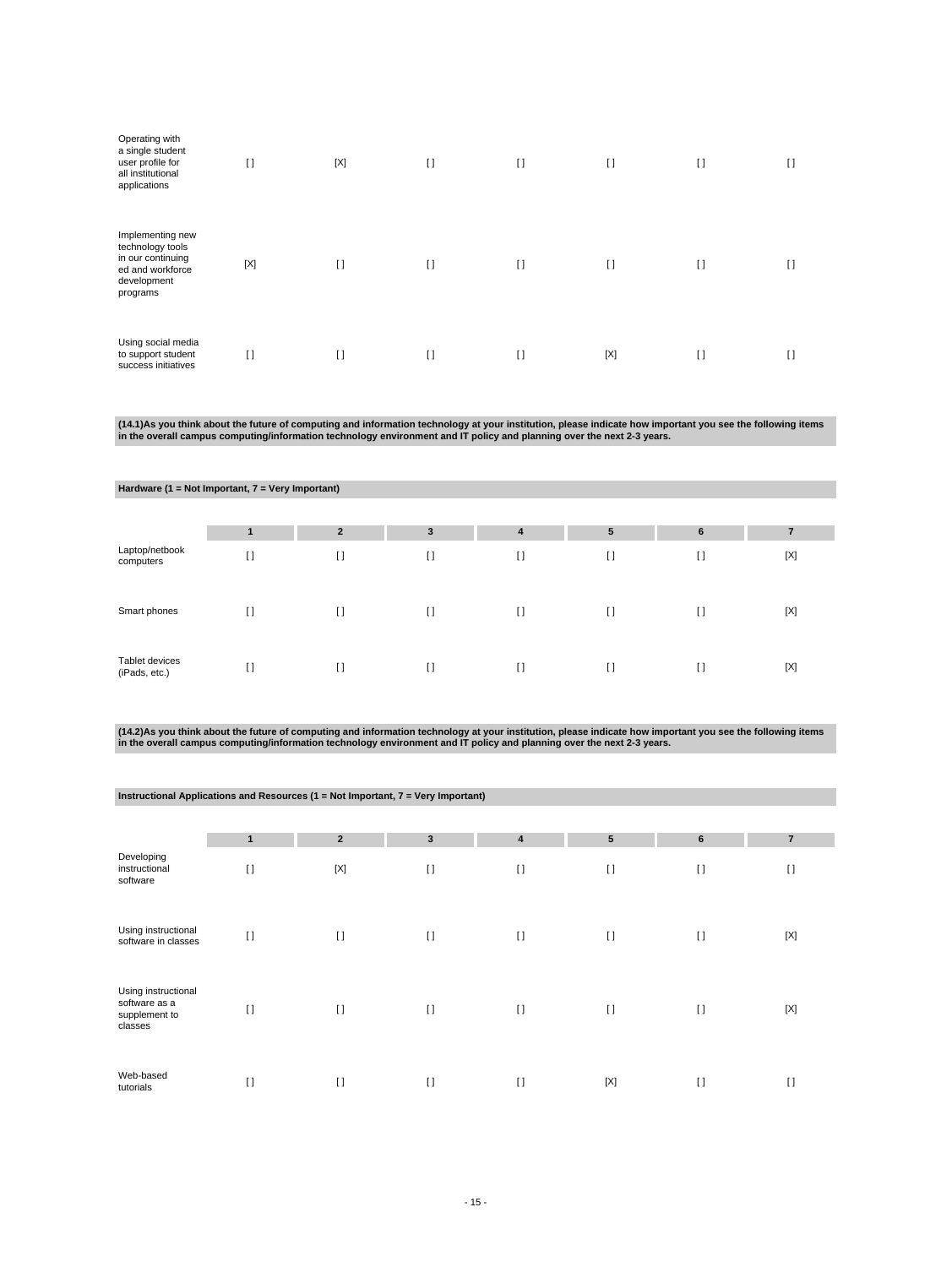| e-Books (e-<br>textbooks)                     | $[ \; ]$ | $[ \; ]$    | $[ \ ]$  | $[ \ ]$                   | $\left[ \text{X} \right]$ | $[ \; ]$                  | $[ \ ]$     |
|-----------------------------------------------|----------|-------------|----------|---------------------------|---------------------------|---------------------------|-------------|
| Open Source/OER<br>textbooks                  | $[ \; ]$ | $[ \; ]$    | $[ \; ]$ | $[ \; ]$                  | $\left[ \text{X} \right]$ | $[ \; ]$                  | $[ \ ]$     |
| Learning<br>management<br>systems             | $[ \; ]$ | $[ \; ]$    | $[ \; ]$ | $[ \; ]$                  | $[ \; ]$                  | $[ \ ]$                   | $[{\sf X}]$ |
| Online education                              | $[ \; ]$ | $[{\sf X}]$ | $[ \; ]$ | $[ \; ]$                  | $[ \; ]$                  | $[ \; ]$                  | $[ \ ]$     |
| Online course<br>evaluation                   | $[ \; ]$ | $[ \; ]$    | $[ \ ]$  | $[ \, ]$                  | $[ \; ]$                  | $\left[ \text{X} \right]$ | $[ \ ]$     |
| Classroom<br>"clickers" /<br>response systems | $[ \ ]$  | $[ \; ]$    | $[ \; ]$ | $[ \; ]$                  | $[{\sf X}]$               | $[ \ ]$                   | $[ \ ]$     |
| Student ePortfolios                           | $[ \; ]$ | $[ \; ]$    | $[ \; ]$ | $\left[ \text{X} \right]$ | $[ \; ]$                  | $[ \; ]$                  | $[ \; ]$    |
| Audio Lecture<br>Capture                      | $[ \; ]$ | $[ \; ]$    | $[ \; ]$ | $[ \; ]$                  | $\left[ \text{X} \right]$ | $[ \; ]$                  | $[ \; ]$    |
| Video Lecture<br>Capture                      | $[ \; ]$ | $[ \; ]$    | $[ \ ]$  | $[ \ ]$                   | $[ \ ]$                   | $[{\sf X}]$               | $[ \ ]$     |

(14.3)As you think about the future of computing and information technology at your institution, please indicate how important you see the following items<br>in the overall campus computing/information technology environment

| User Support Services/Campus Services (1 = Not Important, $7$ = Very Important) |         |                |         |              |                 |                                        |                |  |  |  |  |  |
|---------------------------------------------------------------------------------|---------|----------------|---------|--------------|-----------------|----------------------------------------|----------------|--|--|--|--|--|
|                                                                                 |         |                |         |              |                 |                                        |                |  |  |  |  |  |
|                                                                                 | 1       | $\overline{2}$ | 3       | 4            | $5\phantom{.0}$ | 6                                      | $\overline{7}$ |  |  |  |  |  |
| Online IT training                                                              | $[ \ ]$ | $\Box$         | $[ \ ]$ | $[ \ ]$      | $[ \ ]$         | $\Box$                                 | $[{\sf X}]$    |  |  |  |  |  |
| Online technical<br>support                                                     | $[ \ ]$ | $[ \ ]$        | $[ \ ]$ | $[ \ ]$      | $[ \ ]$         | $\begin{array}{c} \square \end{array}$ | [X]            |  |  |  |  |  |
| Computer resale<br>program                                                      | []      | $\Box$         | [X]     | $[ \ ]$      | $[ \ ]$         | $[ \ ]$                                | I)             |  |  |  |  |  |
| Alumni services via<br>the campus Web<br>site                                   | $\Box$  | $\Box$         | [X]     | $\mathbf{I}$ | $\Box$          | $\Box$                                 | $[ \ ]$        |  |  |  |  |  |

(14.4)As you think about the future of computing and information technology at your institution, please indicate how important you see the following items<br>in the overall campus computing/information technology environment

**Internet/Web Issues & Resources**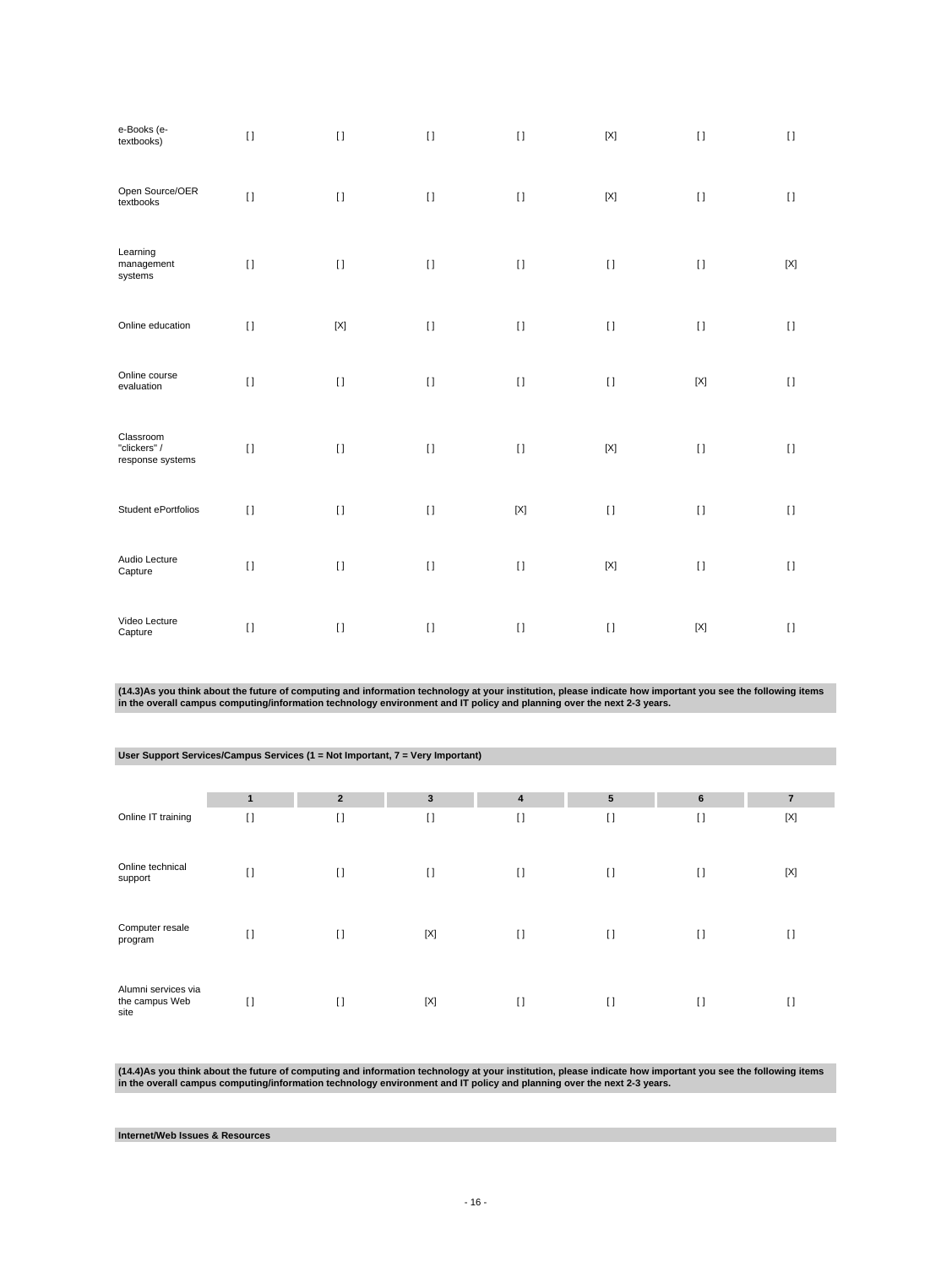|  |  | $(1 = Not Important, 7 = Very Important)$ |  |  |  |
|--|--|-------------------------------------------|--|--|--|
|  |  |                                           |  |  |  |

|                                      | $\mathbf{1}$ | $\mathbf 2$                            | $\mathbf 3$ | 4           | ${\bf 5}$   | 6           | $\overline{\mathbf{7}}$ |
|--------------------------------------|--------------|----------------------------------------|-------------|-------------|-------------|-------------|-------------------------|
| Internet<br>videoconferencing        | $[ \ ]$      | $[ \ ]$                                | $[ \ ]$     | $[ \ ]$     | $[ \; ]$    | $[ \ ]$     | $[{\sf X}]$             |
| Guest access on<br>campus networks   | $[ \, ]$     | $[ \ ]$                                | $[ \; ]$    | $[ \; ]$    | $[ \; ]$    | $[ \; ]$    | $[{\sf X}]$             |
| LTI standards for<br>developing apps | $[ \ ]$      | $[ \ ]$                                | $[ \ ]$     | $[ \ ]$     | $[ \; ]$    | $[{\sf X}]$ | $[ \ ]$                 |
| Data encryption                      | $[ \, ]$     | $[ \ ]$                                | $[ \ ]$     | $\rm II$    | $[ \, ]$    | $[ \; ]$    | $[{\sf X}]$             |
| Content<br>management<br>systems     | $[ \; ]$     | $[ \ ]$                                | $[ \; ]$    | $[ \; ]$    | $[ \; ]$    | $[ \; ]$    | $[{\sf X}]$             |
| Wikis                                | $[ \ ]$      | $[{\sf X}]$                            | $[ \ ]$     | $\bar{\Pi}$ | $[ \; ]$    | $[ \; ]$    | $[ \ ]$                 |
| Podcasting                           | $[ \; ]$     | $[ \ ]$                                | $[{\sf X}]$ | $[ \; ]$    | $[ \; ]$    | $[ \; ]$    | $[ \; ]$                |
| Blogging                             | $[ \; ]$     | $[ \; ]$                               | $[ \; ]$    | $[ \ ]$     | $[{\sf X}]$ | $[ \; ]$    | $[ \; ]$                |
| Web conferencing                     | $[ \; ]$     | $[ \ ]$                                | $[ \; ]$    | $[ \; ]$    | $[{\sf X}]$ | $[ \; ]$    | $[ \; ]$                |
| Server<br>virtualization             | $[ \; ]$     | $[ \; ]$                               | $[ \ ]$     | $[ \ ]$     | $[ \; ]$    | $[ \ ]$     | $[{\sf X}]$             |
| Desktop<br>virtualization            | $[ \, ]$     | $[ \; ]$                               | $[ \ ]$     | $\rm II$    | $[ \; ]$    | $[ \ ]$     | $[{\sf X}]$             |
| Network<br>virtualization            | $[ \; ]$     | $\begin{array}{c} \square \end{array}$ | $[ \ ]$     | $[ \ ]$     | $[ \; ]$    | $[ \; ]$    | $[{\sf X}]$             |

(14.5)As you think about the future of computing and information technology at your institution, please indicate how important you see the following items<br>in the overall campus computing/information technology environment

| Vendor Services/Outsourcing (1 = Not Important, 7 = Very Important) |  |                          |   |     |   |   |     |  |
|---------------------------------------------------------------------|--|--------------------------|---|-----|---|---|-----|--|
|                                                                     |  |                          |   |     |   |   |     |  |
|                                                                     |  | $\overline{\phantom{a}}$ | 3 | 4   | 5 | 6 |     |  |
| Outsourcing data<br>back-up or data<br>storage                      |  |                          |   | [X] |   |   |     |  |
| Outsourcing ERP<br>services                                         |  |                          |   | []  |   |   | [X] |  |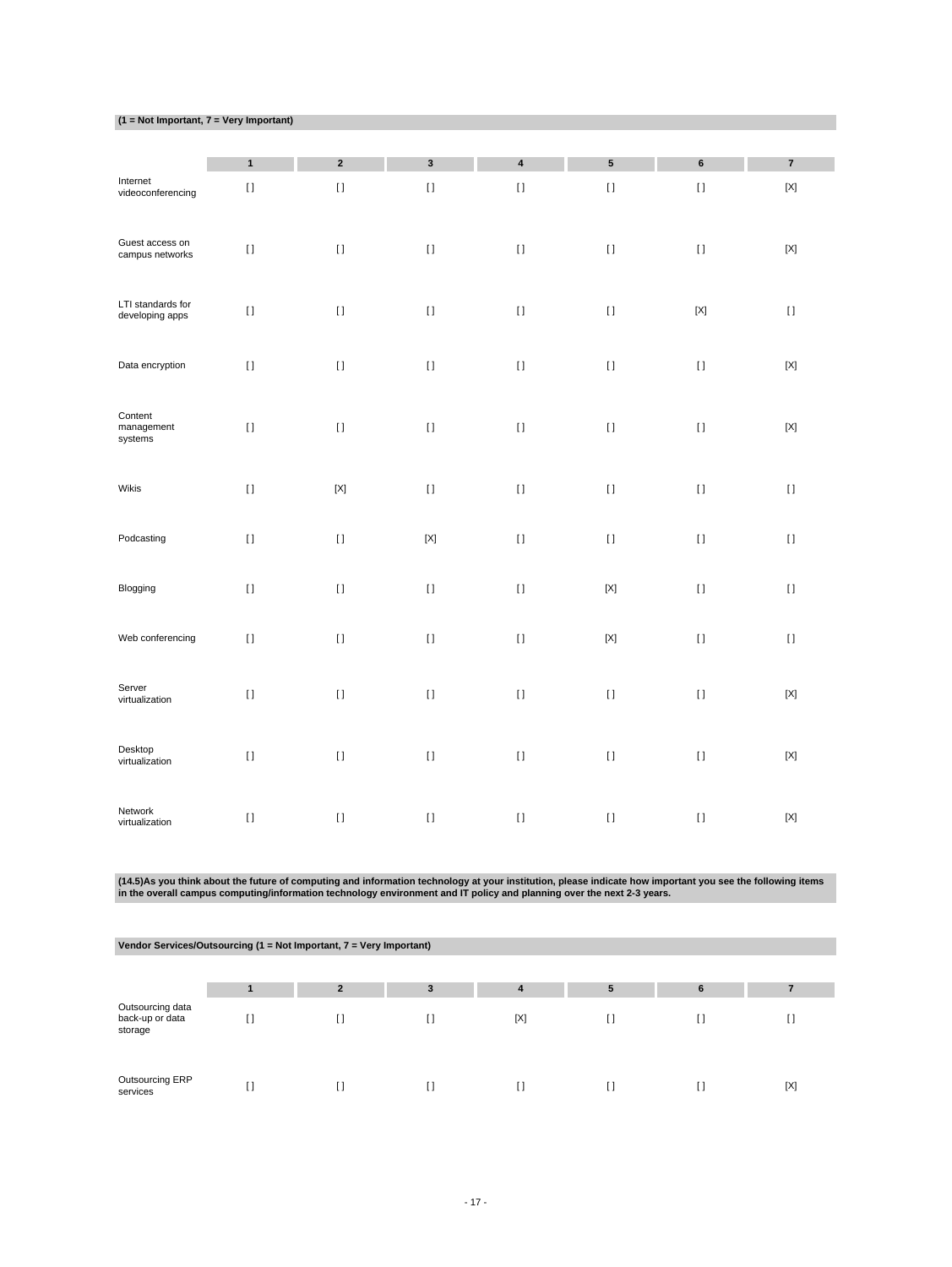| Outsourcing<br>instructional<br>technology<br>services | $[ \ ]$     | $[{\sf X}]$ | $[ \ ]$     | $[ \; ]$ | $[ \; ]$ | $[ \ ]$  | $[ \; ]$    |
|--------------------------------------------------------|-------------|-------------|-------------|----------|----------|----------|-------------|
| Outsourcing user<br>support                            | $[ \ ]$     | $[ \ ]$     | $[{\sf X}]$ | $[ \; ]$ | $[ \ ]$  | $[ \; ]$ | $[ \; ]$    |
| Outsourcing<br>ResNet services                         | $[ \; ]$    | $[{\sf X}]$ | $[ \ ]$     | $[ \; ]$ | $[ \ ]$  | $[ \; ]$ | $[ \; ]$    |
| Outsourcing<br>network services                        | $[ \ ]$     | $[{\sf X}]$ | $[ \ ]$     | $[ \; ]$ | $[ \; ]$ | $[ \ ]$  | $[ \; ]$    |
| Outsourcing<br>eProcurement                            | $[ \ ]$     | $[ \ ]$     | $[{\sf X}]$ | $[ \; ]$ | $[ \ ]$  | $[ \; ]$ | $[ \ ]$     |
| Outsourcing<br>campus portal                           | $[{\sf X}]$ | $[ \ ]$     | $[ \ ]$     | $[ \; ]$ | $[ \; ]$ | $[ \ ]$  | $[ \; ]$    |
| Outsourcing web<br>hosting                             | $[ \; ]$    | $[ \; ]$    | $[ \; ]$    | $[ \; ]$ | $[ \ ]$  | $[ \ ]$  | $[{\sf X}]$ |
| Outsourcing video<br>streaming                         | $[ \; ]$    | $[ \ ]$     | $[ \; ]$    | $[ \; ]$ | $[ \; ]$ | $[ \ ]$  | $[{\sf X}]$ |
| Outsourcing<br>student email<br>services               | $[ \ ]$     | $[ \ ]$     | $[ \; ]$    | $[ \; ]$ | $[ \; ]$ | $[ \; ]$ | $[{\sf X}]$ |
| Outsourcing course<br>development                      | $[{\sf X}]$ | $[ \ ]$     | $[ \; ]$    | $[ \; ]$ | $[ \; ]$ | $[ \; ]$ | $[ \; ]$    |
| Outsourcing online<br>course delivery                  | $[{\sf X}]$ | $[ \; ]$    | $[ \; ]$    | $[1]$    | $[ \; ]$ | $[ \; ]$ | $[ \; ]$    |

(15.0)Colleges and universities typically provide a wide array of technology-based resources and services for students, faculty, and staff. Please review the<br>Iist below: does your institution currently provide these resour

|                                                    | no       | yes    |
|----------------------------------------------------|----------|--------|
| public computer labs                               | $\lceil$ | [X]    |
|                                                    |          |        |
| free (paper) printing services for students        |          |        |
|                                                    | $\Box$   | [X]    |
|                                                    |          |        |
| 3D printing for students                           | [X]      | $\Box$ |
|                                                    |          |        |
|                                                    |          |        |
| email accounts for students                        |          |        |
| (student@acmecollege.edu)                          | $\lceil$ | [X]    |
|                                                    |          |        |
|                                                    |          |        |
| email accounts for faculty, staff & administrators | $\lceil$ | [X]    |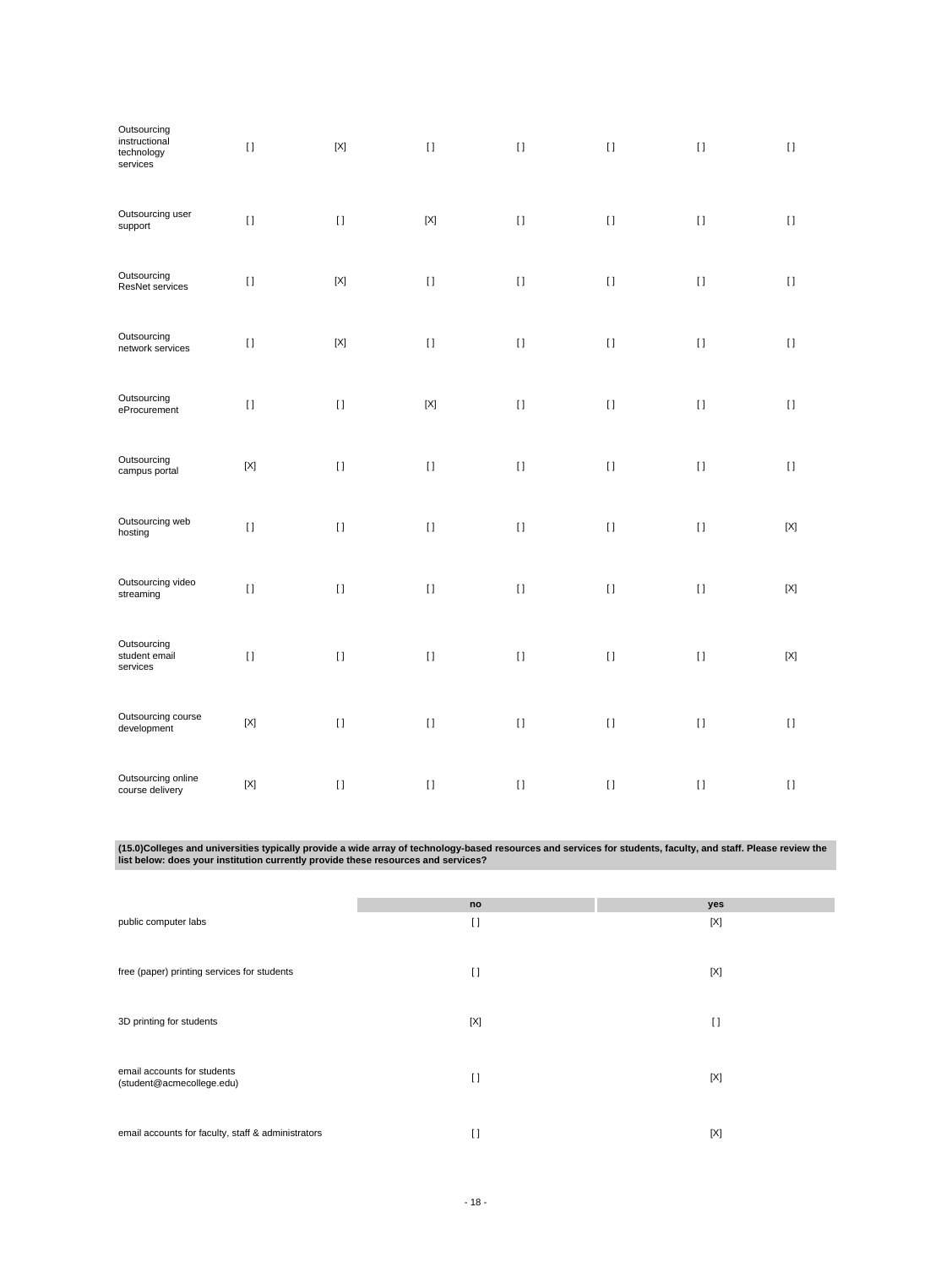| email services for alumni (accounts or forwarding) | [X]      | $\Box$      |
|----------------------------------------------------|----------|-------------|
| computer resale programs                           | $\Box$   | [X]         |
| on-site computer repair services for students      | [X]      | $\Box$      |
| ePortfolio services for students                   | $\Box$   | [X]         |
| ePortfolio services for faculty and staff          | [X]      | $\Box$      |
| IT help desk services on evenings and weekends     | $\Box$   | $[{\sf X}]$ |
| audio lecture capture                              | $\Box$   | [X]         |
| video lecture capture                              | $\lceil$ | $[{\sf X}]$ |

(15.5)Colleges and universities typically provide a wide array of technology-based resources and services for students, faculty, and staff. Please review the<br>Iist below: do you feel that your campus *should provide* these

|                                                          | <b>Strongly Disagree</b> | <b>Disagree</b> | Agree   | <b>Strongly Agree</b> |
|----------------------------------------------------------|--------------------------|-----------------|---------|-----------------------|
| public computer labs                                     | $[ \ ]$                  | $[{\sf X}]$     | $[ \ ]$ | $[ \ ]$               |
| free (paper) printing services for<br>students           | $\Box$                   | $\lceil$        | [X]     | $\lceil$              |
| 3D printing for students                                 | $\lceil$                 | $\lceil$        | [X]     | $[ \ ]$               |
| email accounts for students<br>(student@acmecollege.edu) | $\lceil$                 | $\Box$          | $[ \ ]$ | [X]                   |
| email accounts for faculty, staff<br>& administrators    | $\left[ \ \right]$       | $\lceil$        | $[ \ ]$ | $[{\sf X}]$           |
| email services for alumni<br>(accounts or forwarding)    | $\lceil$                 | [X]             | $[ \ ]$ | $\lceil$              |
| computer resale programs                                 | $\lceil$                 | [X]             | $[ \ ]$ | $[ \; ]$              |
| on-site computer repair services<br>for students         | $\lceil$                 | $[{\sf X}]$     | $[ \ ]$ | $\lceil$              |
| ePortfolio services for students                         | $\lceil$                 | $\lceil$        | $[ \ ]$ | [X]                   |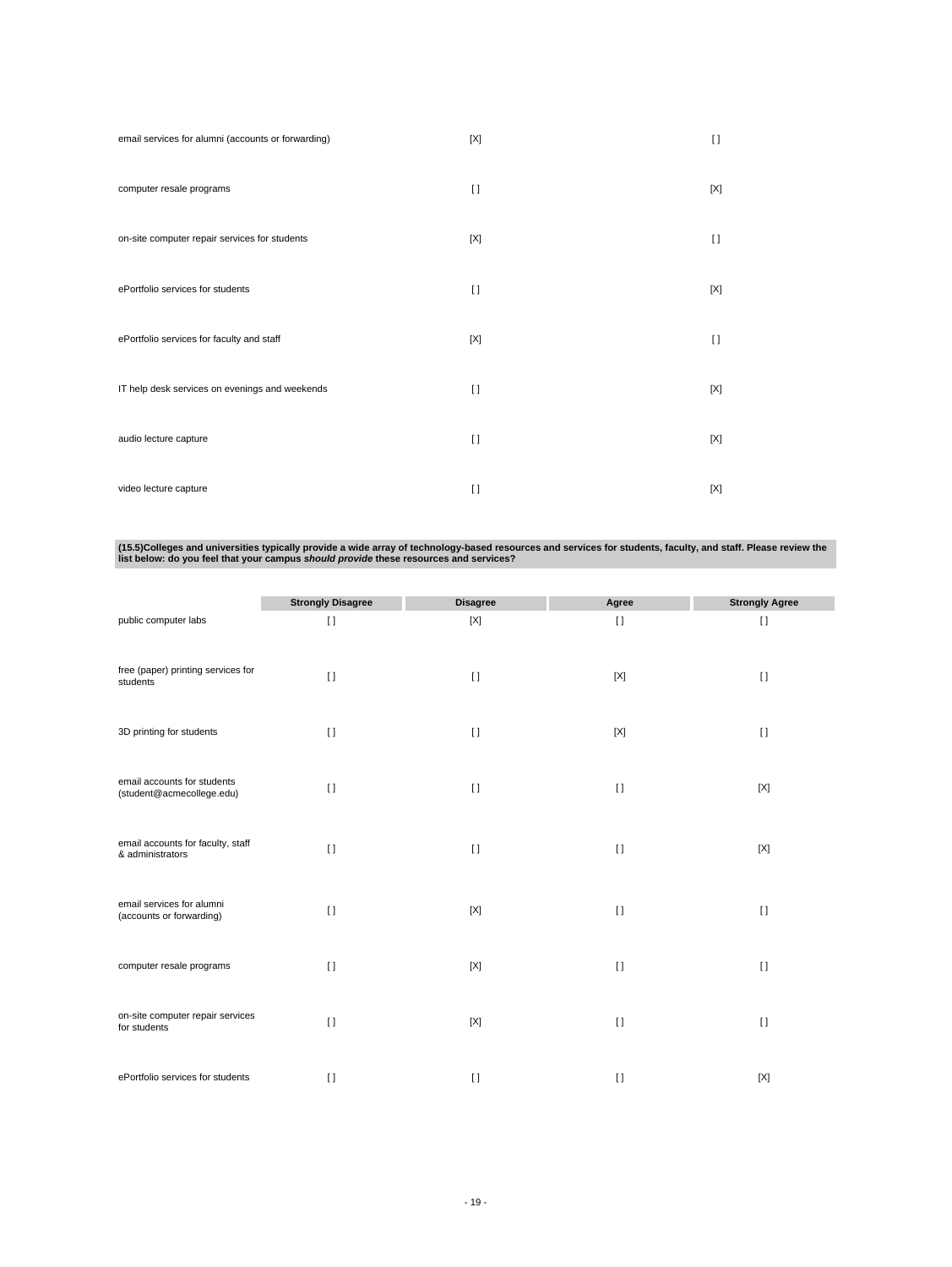| ePortfolio services for faculty<br>and staff      | H        | [X]      | I)      | IJ  |
|---------------------------------------------------|----------|----------|---------|-----|
| IT help desk services on<br>evenings and weekends | $\lceil$ | $\lceil$ | $[ \ ]$ | [X] |
| audio lecture capture                             | H        | $\Box$   | $\Box$  | [X] |
| video lecture capture                             | H        | $\Box$   | $\Box$  | [X] |

**(16.0)Did your budget for central IT services experience a mid-year cut during 2013-14?**

[X] no

[] yes

**If yes, what percent (i.e., 5 means a five percent mid-year budget cut)?** [ 0 ] %

**(17.0)What is the total budget for central IT services for A/Y 2014-15 (whole numbers, no commas)?** \$ [ 295629 ]

**(18.0)Allocation of the IT/Central IT Services Budget (estimated percentages; numbers may not equal 100% because of the overlap of categories, such as personnel and user support):**

| hardware |  |
|----------|--|
| $[9]$ %  |  |
|          |  |

**software**  $[11] %$ 

**personnel**  $[72] \%$ 

**content licenses** [ 0 ] %

**user support** [ 1 ] %

**network service/support** [ 7 ] %

**(19.0)Computing/IT expenditures as a percentage of other campus expenditures:**

**Central IT services as a percentage of total institutional computing/IT expenditures for 2014-15?** [ 10 ] %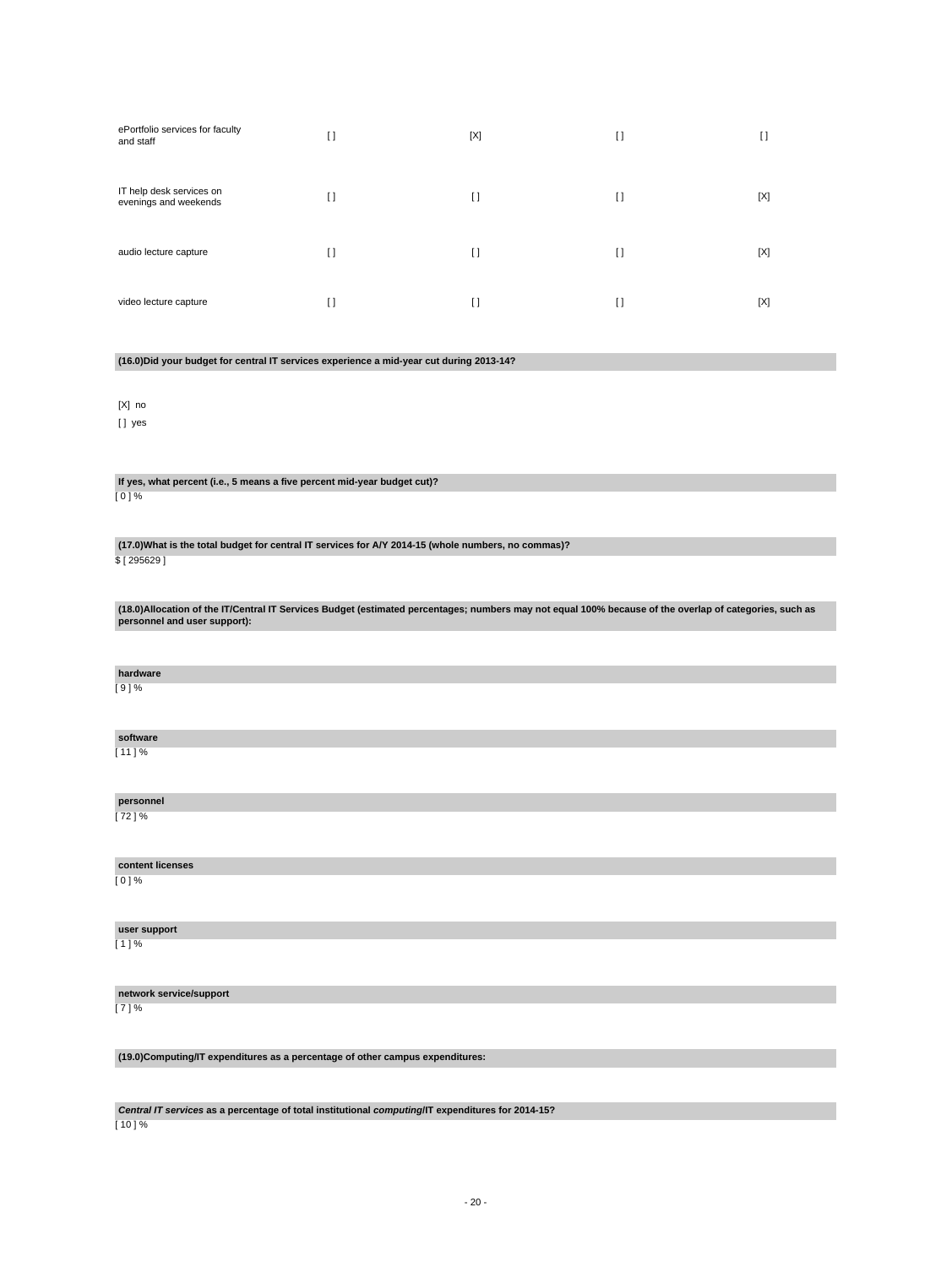**total computing/IT expenditures as a percentage of the total institutional budget for 2014-15?** [ 2 ] % (20.0)What is your best estimate of your institution's annual expenditures for software licensing and maintenance fees paid to vendors for software and<br>services for the following ERP, administrative, and instructional appl **Alumni/Advancement/Development** \$ [ 35625 ] **Business Intelligence/Big Data analytics** \$ [ 13200 ] **CRM** \$ [ 52866 ] **Finance/Accounting** \$ [ 38998 ] **ePortfolio services** \$ [ 3000 ] **Grants and Research Management**  $$$   $\overline{1}$ **Learning Management System**  $$$  [ ] **Lecture capture and campus video management**  $$$  [ ] **Library System Management**  $$$  [ ] **Human Resources (Recruitment)** \$ [ 17149 ] **Human Resources (HR Records and Payroll)** \$ [ 38998 ] **Student Information System**

\$ [ 57733 ]

| (21.0)Current replacement cycle for institutionally-owned desktop & notebook computers (number of years): |  |  |     |  |  |  |  |
|-----------------------------------------------------------------------------------------------------------|--|--|-----|--|--|--|--|
|                                                                                                           |  |  |     |  |  |  |  |
|                                                                                                           |  |  |     |  |  |  |  |
| student labs                                                                                              |  |  | ΙXΙ |  |  |  |  |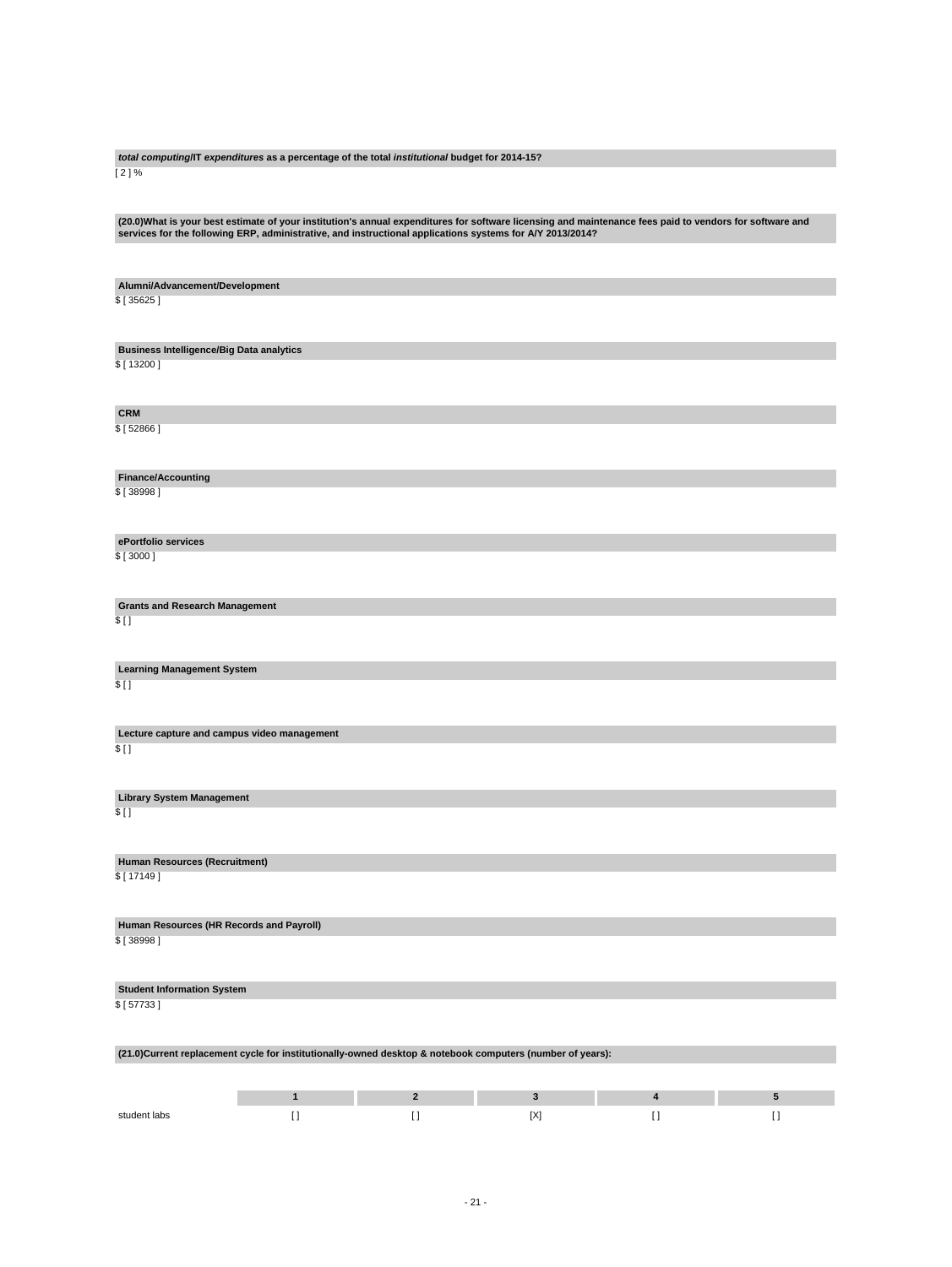| faculty offices        |  | [X] |  |
|------------------------|--|-----|--|
| administrative offices |  | [X] |  |

**(22.0)Does your institution have a financial plan to upgrade/enhance/replace the campus network (including wireless network?)**

[ ] no current plan/policy

[] under discussion/development

[X] currently funded network replacement / upgrade plan

# **(23.0)Many campuses find themselves facing shifting enrollments, changing financial resources, growing demand for IT services, and increasing IT expenditures. How is your campus addressing these issues?**

|                                                                              | <b>Doing This Already</b> | Beginning in 2014 - 2015 Year | <b>Reviewing for</b><br>2014 - 2015 Year | <b>Decided Not To Do This</b> |
|------------------------------------------------------------------------------|---------------------------|-------------------------------|------------------------------------------|-------------------------------|
| Charging fees to depts. and<br>service units (e.g., networking,<br>printing) | $\lceil$                  | $[ \ ]$                       | $[ \ ]$                                  | $[{\sf X}]$                   |
| Requiring a computer / IT fee<br>for all students                            | $\lceil$                  | $[ \ ]$                       | $[ \; ]$                                 | $[{\sf X}]$                   |
| Regulating the amount of<br>campus bandwidth students can<br>consume         | $[ \ ]$                   | $[ \ ]$                       | $[ \ ]$                                  | [X]                           |
| Leasing rather than buying<br>hardware                                       | $[{\sf X}]$               | $\lceil$                      | $[ \; ]$                                 | $[ \; ]$                      |
| Reducing hours in public access<br>facilities                                | $[ \ ]$                   | $[{\sf X}]$                   | $[ \; ]$                                 | $[ \; ]$                      |
| Reducing services (e.g., less<br>consulting, training)                       | $[ \ ]$                   | $[ \ ]$                       | $[ \ ]$                                  | [X]                           |
| Phasing out public computer<br>labs                                          | $\lceil$                  | $[ \ ]$                       | $[{\sf X}]$                              | $[ \; ]$                      |
| Reorganizing operations (e.g.,<br>combining units to coordinate<br>staffing) | $[{\sf X}]$               | $[ \ ]$                       | $[ \ ]$                                  | $\mathbf{I}$                  |
| Reducing staff                                                               | $[ \ ]$                   | $\lceil$                      | $[ \ ]$                                  | [X]                           |
| Using info. technology (IT) to<br>reduce instructional costs                 | $\lceil$                  | $\lceil$                      | $\lceil$                                 | $[{\sf X}]$                   |
| Making greater use of student<br>assistants to address user<br>support needs | $[{\sf X}]$               | $[ \ ]$                       | $[ \; ]$                                 | $[ \; ]$                      |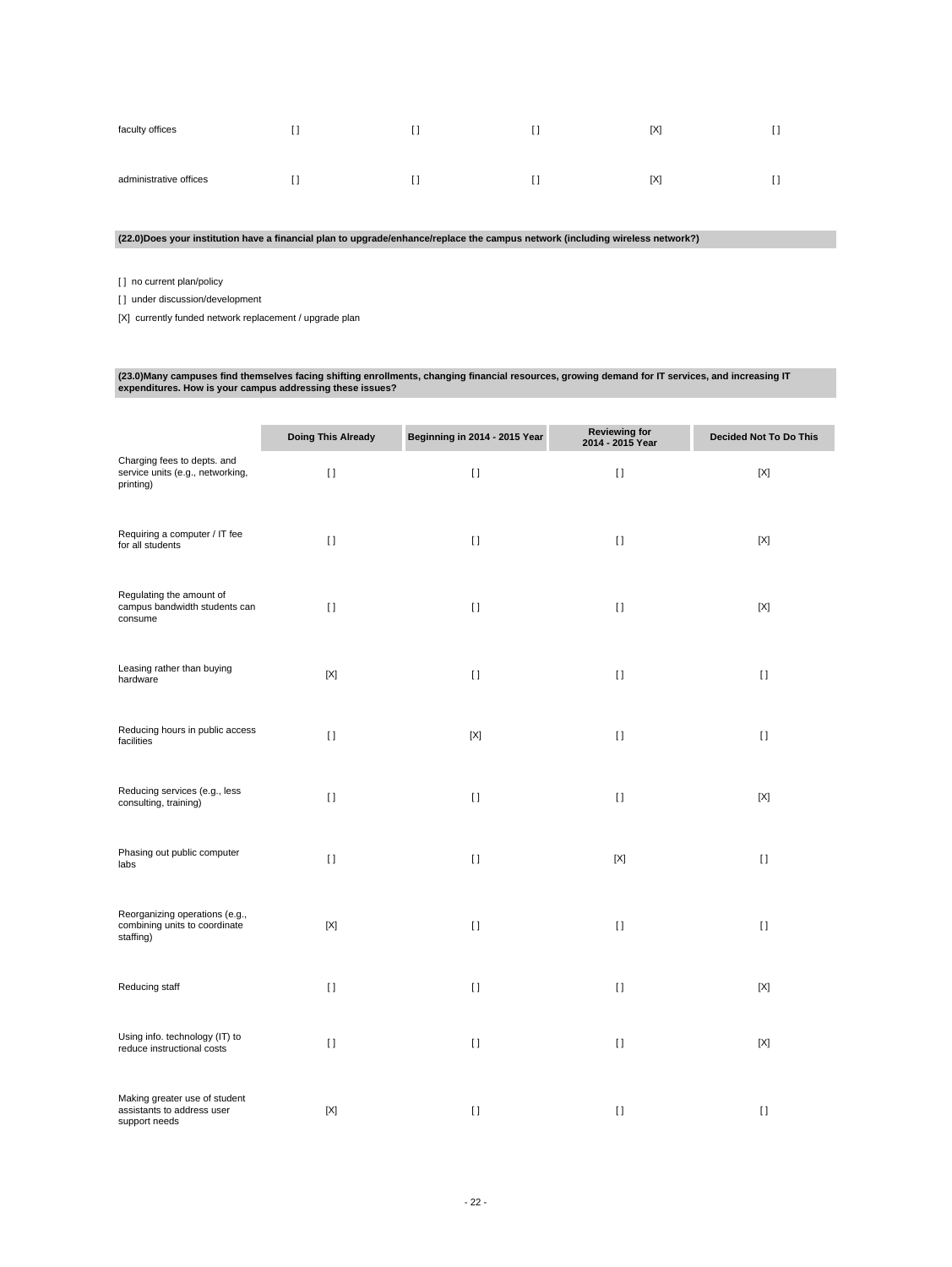| Outsourcing computing / IT<br>services                                | $[{\sf X}]$ | $[ \; ]$     | $[ \ ]$      | $\mathbf{I}$ |
|-----------------------------------------------------------------------|-------------|--------------|--------------|--------------|
| Outsourcing student portal<br>services                                | $[ \ ]$     | $\mathbf{I}$ | $[ \ ]$      | $[{\sf X}]$  |
| Outsourcing user support / help<br>desk services                      | $[ \ ]$     | $[ \ ]$      | $[ \; ]$     | [X]          |
| Outsourcing ERP services                                              | $\lceil$    | $[ \ ]$      | $\mathbf{I}$ | [X]          |
| <b>Outsourcing ResNet services</b>                                    | $\lceil$    | $[ \ ]$      | $[ \ ]$      | [X]          |
| Outsourcing student email<br>services                                 | [X]         | $\mathbf{I}$ | $[ \ ]$      | $\lceil$     |
| Delaying / deferring ERP<br>deployment / replacement /<br>upgrades    | $[ \ ]$     | $[ \ ]$      | $[ \ ]$      | [X]          |
| Deferring / reducing use of<br>consultants on IT projects             | $\lceil$    | $[ \ ]$      | $[ \ ]$      | [X]          |
| Reviewing options for the<br>campus standard Learning<br>Mgmt System  | $[ \ ]$     | $[ \ ]$      | $\mathbf{I}$ | $[{\sf X}]$  |
| Migrating to Software as a<br>Service/Cloud-based ERP<br>applications | $[{\sf X}]$ | $[ \ ]$      | $[ \ ]$      | $[ \ ]$      |

(24.0)Compared to last year (2013-14), how do you expect this year's budget (2014-15) to change with regard to central computing/IT services overall, and to<br>the institutional purchases of IT products and services?<br>1 = Redu

|                                                                      | 1        | $\overline{2}$ | 3        | 4   | $5\phantom{.0}$ | 6        | $\overline{7}$ |
|----------------------------------------------------------------------|----------|----------------|----------|-----|-----------------|----------|----------------|
| Total computing<br>budget for central<br>IT services                 | H        | $\Box$         | $\lceil$ | [X] | $[ \ ]$         | $\lceil$ | $\lceil$       |
| Computer<br>purchases<br>by academic<br>departments                  | $[ \ ]$  | $\lceil$       | $\lceil$ | [X] | $[ \ ]$         | $\lceil$ | $[ \ ]$        |
| All institutional<br>purchases of<br>desktop / notebook<br>computers | $\lceil$ | $\lceil$       | $[ \ ]$  | [X] | $[ \ ]$         | $\lceil$ | $\lceil$       |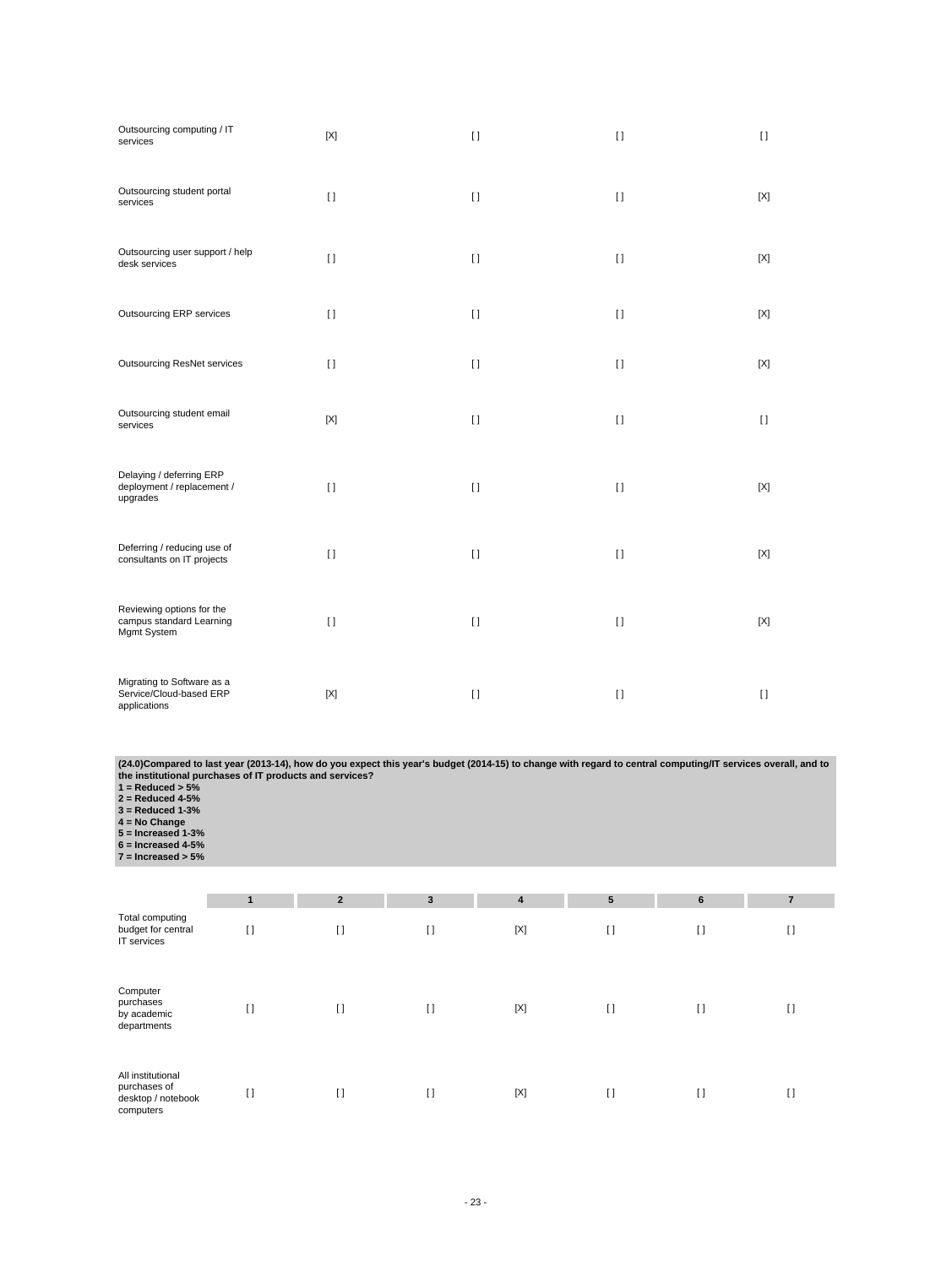| Institutional support<br>for public computer<br>labs | $[ \: ]$ | $[ \ ]$            | $[ \: ]$ | $\left[ \text{X} \right]$ | $[ \; ]$                                                                                                                                                                                              | $[ \; ]$ | $[ \ ]$            |
|------------------------------------------------------|----------|--------------------|----------|---------------------------|-------------------------------------------------------------------------------------------------------------------------------------------------------------------------------------------------------|----------|--------------------|
| Network servers                                      | $[ \ ]$  | $[ \; ]$           | $[ \; ]$ | $[{\sf X}]$               | $[ \; ]$                                                                                                                                                                                              | $[ \ ]$  | $\left[ \ \right]$ |
| Server software &<br>related products                | $[ \ ]$  | $[ \; ]$           | $[ \: ]$ | $[{\sf X}]$               | $[ \; ]$                                                                                                                                                                                              | $[ \ ]$  | $[ \ ]$            |
| Wireless networks                                    | $[ \; ]$ | $[ \; ]$           | $[ \; ]$ | $[{\sf X}]$               | $[ \ ]$                                                                                                                                                                                               | $[ \; ]$ | $[ \ ]$            |
| User training and<br>support                         | $[ \; ]$ | $[ \; ]$           | $[ \: ]$ | [X]                       | $[ \ ]$                                                                                                                                                                                               | $[ \; ]$ | $[ \ ]$            |
| Professional<br>development for IT<br>personnel      | $[ \ ]$  | $[ \; ]$           | $[ \; ]$ | $[{\sf X}]$               | $[ \; ]$                                                                                                                                                                                              | $[ \ ]$  | $[ \ ]$            |
| Campus portal<br>services                            | $[ \; ]$ | $\left[ \ \right]$ | $[ \; ]$ | $[{\sf X}]$               | $\rm I$ l                                                                                                                                                                                             | $[ \; ]$ | $[ \ ]$            |
| ERP software and<br>services                         | $[ \ ]$  | $[ \ ]$            | $[ \; ]$ | $[{\sf X}]$               | $[ \; ]$                                                                                                                                                                                              | $[ \ ]$  | $[ \ ]$            |
| Cloud computing<br>resources/services/<br>migration  | $[ \, ]$ | $[ \ ]$            | $[ \; ]$ | $[{\sf X}]$               | $[ \; ]$                                                                                                                                                                                              | $[ \ ]$  | $[ \ ]$            |
| Mobile computing<br>resources/services               | $[ \ ]$  | $[ \ ]$            | $[ \; ]$ | $[{\sf X}]$               | $[ \; ]$                                                                                                                                                                                              | $[ \ ]$  | $[ \ ]$            |
| External service<br>providers                        | $[ \, ]$ | $[ \ ]$            | $[ \; ]$ | $[{\sf X}]$               | $[ \; ]$                                                                                                                                                                                              | $[ \ ]$  | $[ \ ]$            |
| Security issues                                      | $[ \ ]$  | $[ \ ]$            | $[ \; ]$ | $[{\sf X}]$               | $[ \; ]$                                                                                                                                                                                              | $[ \ ]$  | $[ \ ]$            |
| Identity<br>management                               | $[ \ ]$  | $\left[ \ \right]$ | $[ \ ]$  | $\left[ \text{X} \right]$ | $[ \; ]$                                                                                                                                                                                              | $[ \; ]$ | $[ \: ]$           |
| Consultants for<br>IT projects and<br>services       | $[ \ ]$  | $[ \: ]$           | $[ \ ]$  | $[{\sf X}]$               | $[] \centering \includegraphics[width=0.47\textwidth]{images/TrDiS-Architecture.png} \caption{The 3D (top) and 4D (bottom) are used for the 3D (bottom) and 3D (bottom).} \label{TrDiS-Architecture}$ | $[ \; ]$ | $[ \ ]$            |
| Data warehousing                                     | $[ \, ]$ | $[ \ ]$            | $[ \ ]$  | $\left[ \text{X} \right]$ | $[] \centering \includegraphics[width=0.47\textwidth]{images/TrDiS-Architecture.png} \caption{The 3D (top) and 4D (bottom) are used for the 3D (bottom) and 3D (bottom).} \label{TrDiS-Architecture}$ | $[ \; ]$ | $[ \; ]$           |
| CRM services /<br>software                           | $[ \ ]$  | $[ \ ]$            | $[ \ ]$  | $[{\sf X}]$               | $[ \; ]$                                                                                                                                                                                              | $[ \ ]$  | $[ \ ]$            |
| Supporting Open<br>Source projects/<br>applications  | $[ \: ]$ | $[ \: ]$           | $[ \: ]$ | $[{\sf X}]$               | $[ \: ]$                                                                                                                                                                                              | $[ \; ]$ | $[ \ ]$            |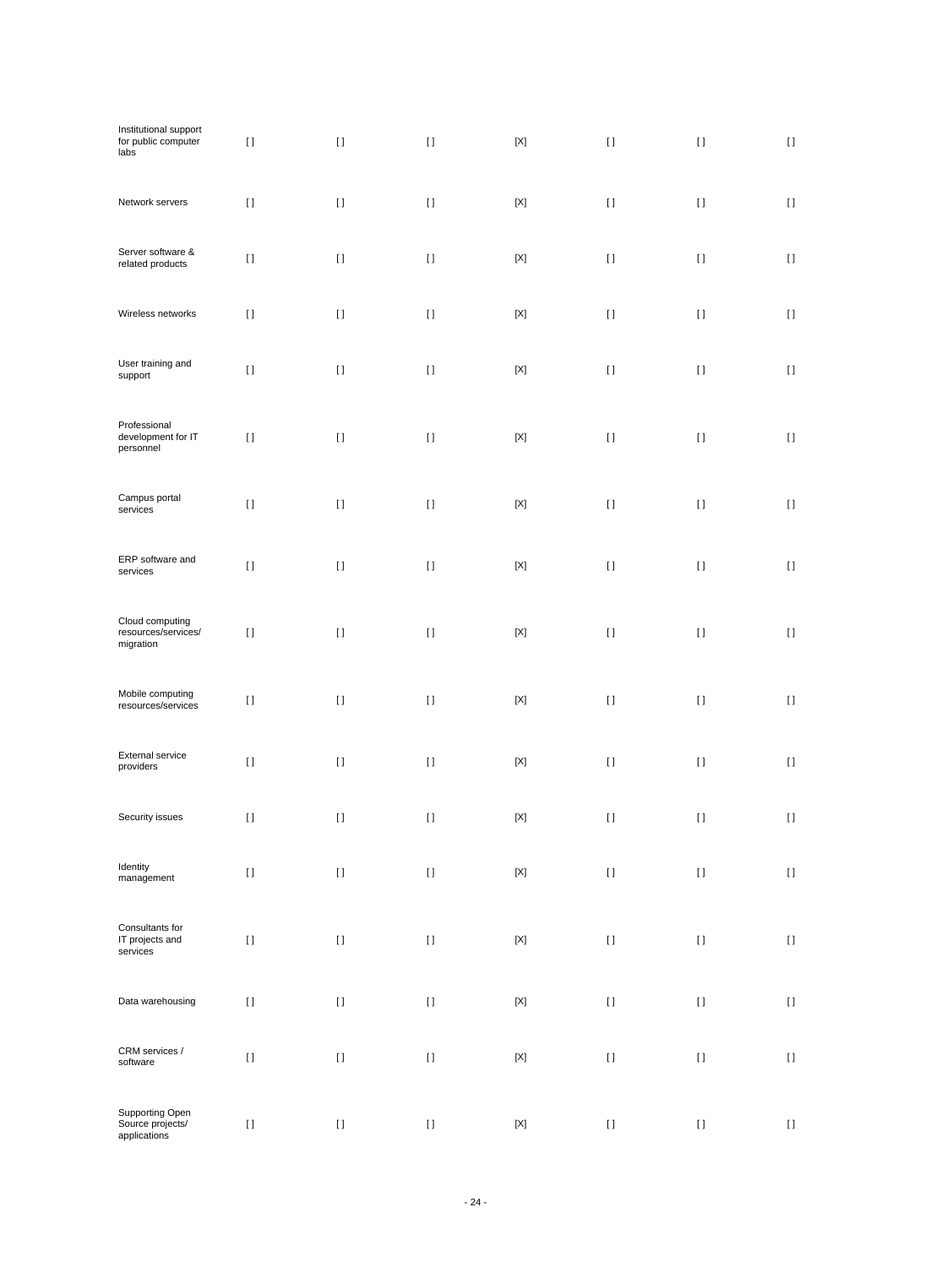| <b>Business</b><br>Continuity                                                 | $[ \ ]$ | $\lceil$ | $\lceil$ | $[{\sf X}]$ | $[ \ ]$  | $\lceil$ | $\lceil$ |
|-------------------------------------------------------------------------------|---------|----------|----------|-------------|----------|----------|----------|
| <b>Business</b><br>Analytics /<br><b>Business</b><br>Intelligence<br>products | $[ \ ]$ | $\lceil$ | $\lceil$ | $[{\sf X}]$ | $\lceil$ | $\lceil$ | $\lceil$ |
| Emergency<br>communication /<br>notification<br>services                      | $[ \ ]$ | $\lceil$ | $\lceil$ | $[{\sf X}]$ | $\lceil$ | $\lceil$ | $\lceil$ |
| Media<br>management<br>(capture,<br>cataloging,<br>archiving, etc.)           | $[ \ ]$ | $[ \ ]$  | $\lceil$ | $[{\sf X}]$ | $[ \ ]$  | $[ \ ]$  | $\lceil$ |

#### **(25.0)As of September 2014, will your institution have operational campus-wide (emergency) notification system?**

[ ] no (go to Question 28) [X] yes

# **(26.0)As of September 2014, will your institution use a third party provider for notification software or services?**

[ ] no (go to Question 28) [X] yes

#### **(26.5)Please indicate the name of the company that your campus uses for notification services:**

[X] Blackboard Connect

- [] CampusCruiser
- [] E2Campus
- [ ] MIR3
- [] 3n/Everbridge
- [] Rave
- [] SchoolMessenger
- [ ] Send Word Now
- [ ] Switfteach Networks
- [ ] Other

#### **(27.0)Over the past year (2013-14), did you activate your notification service?**

[ ] no (go to Question 28) [X] yes

#### **(27.5)If yes, for what purposes did you activate the notification system during the past academic year? (please check all that apply)**

[X] emergency notification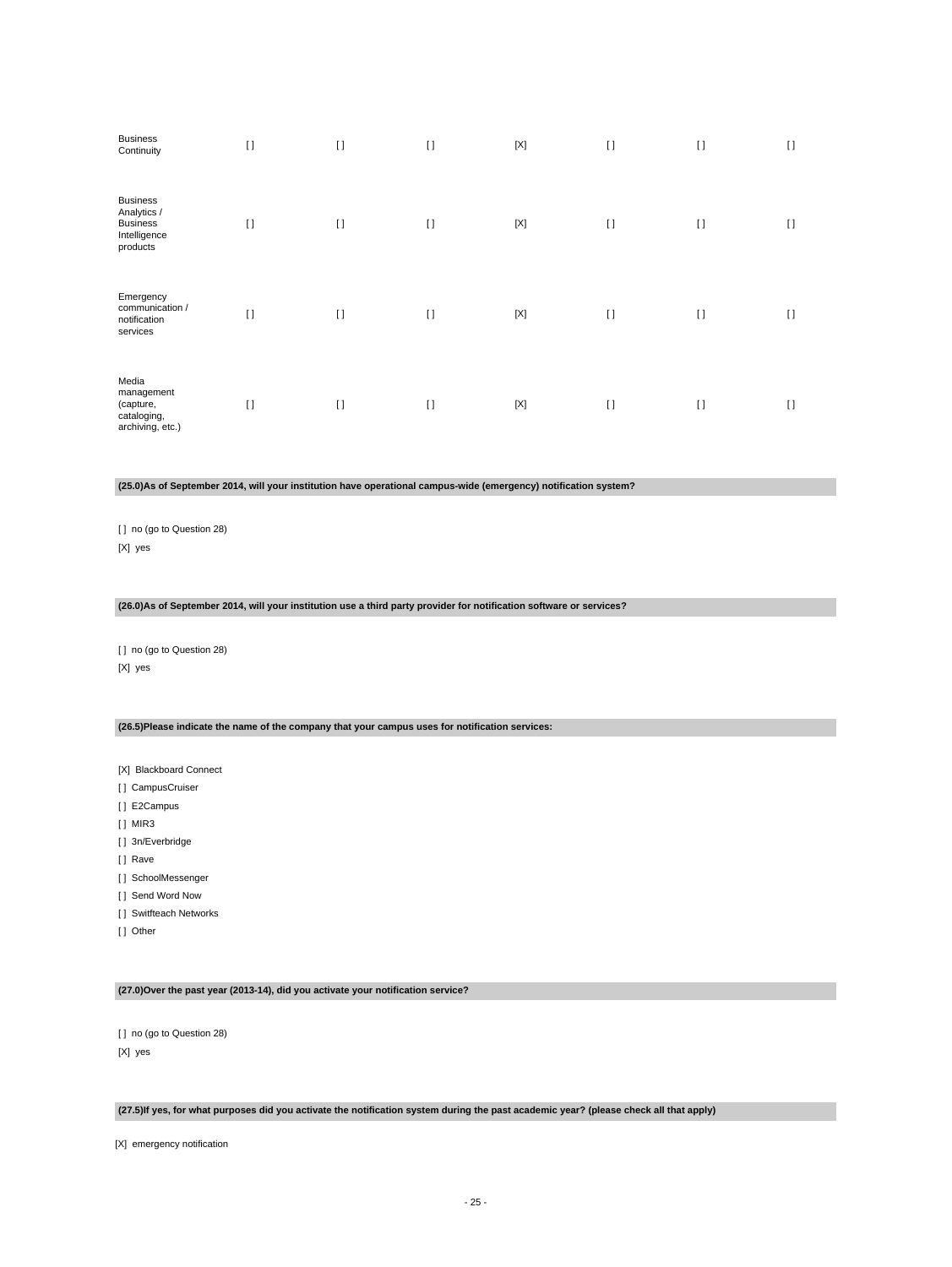[] student recruitment (contacting prospective students)

[X] severe weather alerts

[] student services (academic services for current students)

[] alumni contact/services

[] other

### **(28.0)Does your institution charge students for printing? (please check only one):**

[X] no

[] annual/term fee for all printing

[] annual/term fee for a specific number of pages

[] pay for use/individual charges

[] other payment plan for printing services

|                                                                     | (29.0)How important are the following issues in discussions about and planning for networking on your campus? (1 = Not Important, 7 = Very Important) |                  |             |                         |           |             |                           |
|---------------------------------------------------------------------|-------------------------------------------------------------------------------------------------------------------------------------------------------|------------------|-------------|-------------------------|-----------|-------------|---------------------------|
|                                                                     |                                                                                                                                                       |                  |             |                         |           |             |                           |
|                                                                     | $\mathbf{1}$                                                                                                                                          | $\boldsymbol{2}$ | $\mathbf 3$ | $\overline{\mathbf{4}}$ | ${\bf 5}$ | 6           | $\overline{7}$            |
| Addressing the<br>rapidly growing<br>demand for<br>network bandwith | $[ \ ]$                                                                                                                                               | $[ \; ]$         | $[ \; ]$    | $[ \, ]$                | $[ \; ]$  | $[ \; ]$    | $[{\sf X}]$               |
| Digital image<br>libraries/archives                                 | $[ \; ]$                                                                                                                                              | $[ \; ]$         | $[ \; ]$    | $[ \ ]$                 | $[ \; ]$  | $[{\sf X}]$ | $[ \; ]$                  |
| Video/rich media<br>streaming                                       | $[ \ ]$                                                                                                                                               | $[ \ ]$          | $[ \ ]$     | $[ \ ]$                 | $[ \ ]$   | $[{\sf X}]$ | $[ \ ]$                   |
| Large data sets<br>and 3D modeling/<br>file sharing                 | $[ \; ]$                                                                                                                                              | $[ \; ]$         | $[ \; ]$    | $[ \; ]$                | $[ \; ]$  | $[{\sf X}]$ | $[ \ ]$                   |
| Disaster recovery                                                   | $[ \ ]$                                                                                                                                               | $[ \ ]$          | $[ \; ]$    | $[ \ ]$                 | $[ \ ]$   | $[ \ ]$     | $[{\sf X}]$               |
| Virtual private<br>networks (VPN)                                   | $[ \ ]$                                                                                                                                               | $[ \; ]$         | $[ \ ]$     | $[ \; ]$                | $[ \; ]$  | $[ \; ]$    | $\left[ \text{X} \right]$ |
| Network security                                                    | $[ \ ]$                                                                                                                                               | $[ \; ]$         | $[ \ ]$     | $[ \ ]$                 | $[ \ ]$   | $[ \ ]$     | $[{\sf X}]$               |
| 100Gb ethernet                                                      | $[ \ ]$                                                                                                                                               | $[ \ ]$          | $[{\sf X}]$ | $\lceil$                | $[ \ ]$   | $[ \ ]$     | $[ \ ]$                   |
| Grid computing                                                      | $[ \ ]$                                                                                                                                               | $[{\sf X}]$      | $[ \; ]$    | $[ \ ]$                 | $[ \ ]$   | $[ \ ]$     | $[ \ ]$                   |
| Cloud computing                                                     | $[ \; ]$                                                                                                                                              | $[ \ ]$          | $[ \; ]$    | $[ \ ]$                 | $[ \; ]$  | $[ \; ]$    | $[{\sf X}]$               |
| VoIP                                                                | $[ \; ]$                                                                                                                                              | $[ \ ]$          | $[ \; ]$    | $[1]$                   | $[ \ ]$   | $[ \; ]$    | $[{\sf X}]$               |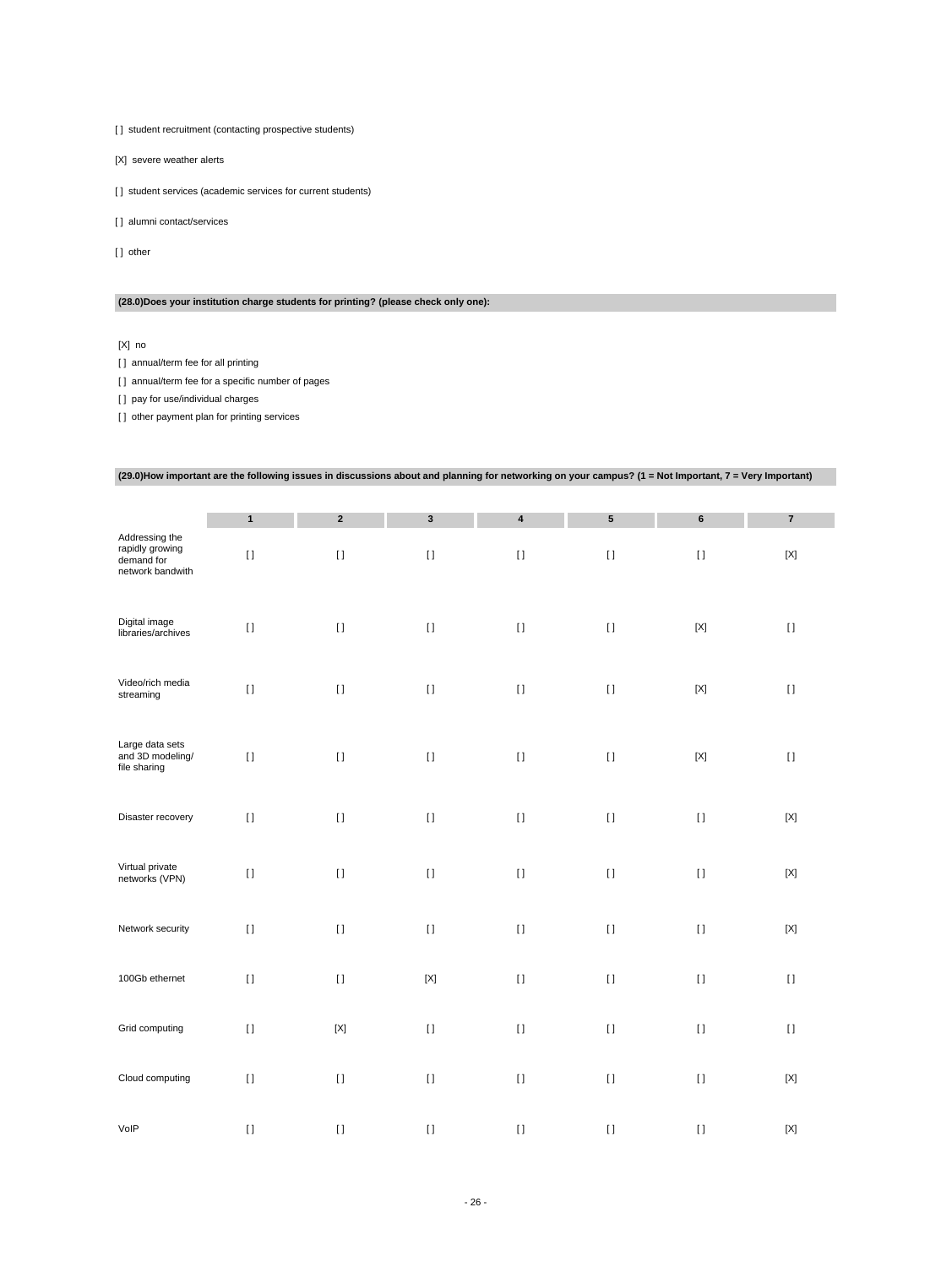| Making campus<br>networks<br>accessible to<br>Smart Phones                                | $[ \ ]$                                | $[ \; ]$ | $[ \; ]$ | $[ \; ]$     | $[ \; ]$ | $[ \; ]$                               | $[{\sf X}]$  |
|-------------------------------------------------------------------------------------------|----------------------------------------|----------|----------|--------------|----------|----------------------------------------|--------------|
| Quality of cellular<br>coverage that<br>commercial<br>services provide for<br>your campus | $[ \; ]$                               | $[ \; ]$ | $[ \ ]$  | $[ \ ]$      | $[ \ ]$  | $[ \ ]$                                | [X]          |
| Guest access/<br>services on the<br>campus network                                        | $[ \ ]$                                | $[ \ ]$  | $[ \; ]$ | $[ \; ]$     | $[ \ ]$  | $[{\sf X}]$                            | $[ \ ]$      |
| Data Encryption                                                                           | $[ \; ]$                               | $[ \ ]$  | $[ \ ]$  | $[ \ ]$      | $[ \ ]$  | $[ \ ]$                                | $[{\sf X}]$  |
| Replacement<br>cycle for network<br>infrastructure                                        | $[ \; ]$                               | $[ \; ]$ | $[ \; ]$ | $[ \ ]$      | $[ \ ]$  | $[ \; ]$                               | [X]          |
| Identity<br>management                                                                    | $[ \ ]$                                | $[ \; ]$ | $[ \; ]$ | $[ \; ]$     | $[ \; ]$ | $[ \; ]$                               | $[{\sf X}]$  |
| Bandwidth for<br>Software as a<br>Service/SaaS<br>applications                            | $[ \ ]$                                | $[ \ ]$  | $[ \ ]$  | $[ \ ]$      | $[ \ ]$  | $[ \; ]$                               | $[{\sf X}]$  |
| Internet2                                                                                 | $[{\sf X}]$                            | $[ \ ]$  | $[ \; ]$ | $[ \ ]$      | $[ \ ]$  | $[ \ ]$                                | $[ \ ]$      |
| Net+ services from<br>Internet2                                                           | $[{\sf X}]$                            | $[ \ ]$  | $[ \ ]$  | H            | $[ \ ]$  | $[ \ ]$                                | $\mathbf{I}$ |
| Statenets/Statenet<br>services                                                            | $[ \ ]$                                | $[ \ ]$  | $[ \; ]$ | $[ \, ]$     | $[ \; ]$ | $[{\sf X}]$                            | $[ \ ]$      |
| <b>IT Disaster</b><br>Communications<br>Capacity                                          | $[ \ ]$                                | $[ \ ]$  | $[ \ ]$  | H.           | $[ \ ]$  | $[{\sf X}]$                            | H.           |
| <b>BYOD</b> (Bring<br>your own device)<br>support                                         | $\begin{array}{c} \square \end{array}$ | $[ \; ]$ | $[ \; ]$ | $\mathbf{I}$ | $[ \; ]$ | $[ \ ]$                                | $[{\sf X}]$  |
| Collaborative<br>agreements with<br>other institutions<br>and community<br>agencies       | $[ \ ]$                                | $[ \ ]$  | $[ \ ]$  | $[ \, ]$     | $[ \ ]$  | $\begin{array}{c} \square \end{array}$ | $[{\sf X}]$  |

**(30.0)Is your institution reviewing or converting to Cloud Services for the following applications?**

| No | Under Review | Coverting to / Now using |
|----|--------------|--------------------------|
|    |              |                          |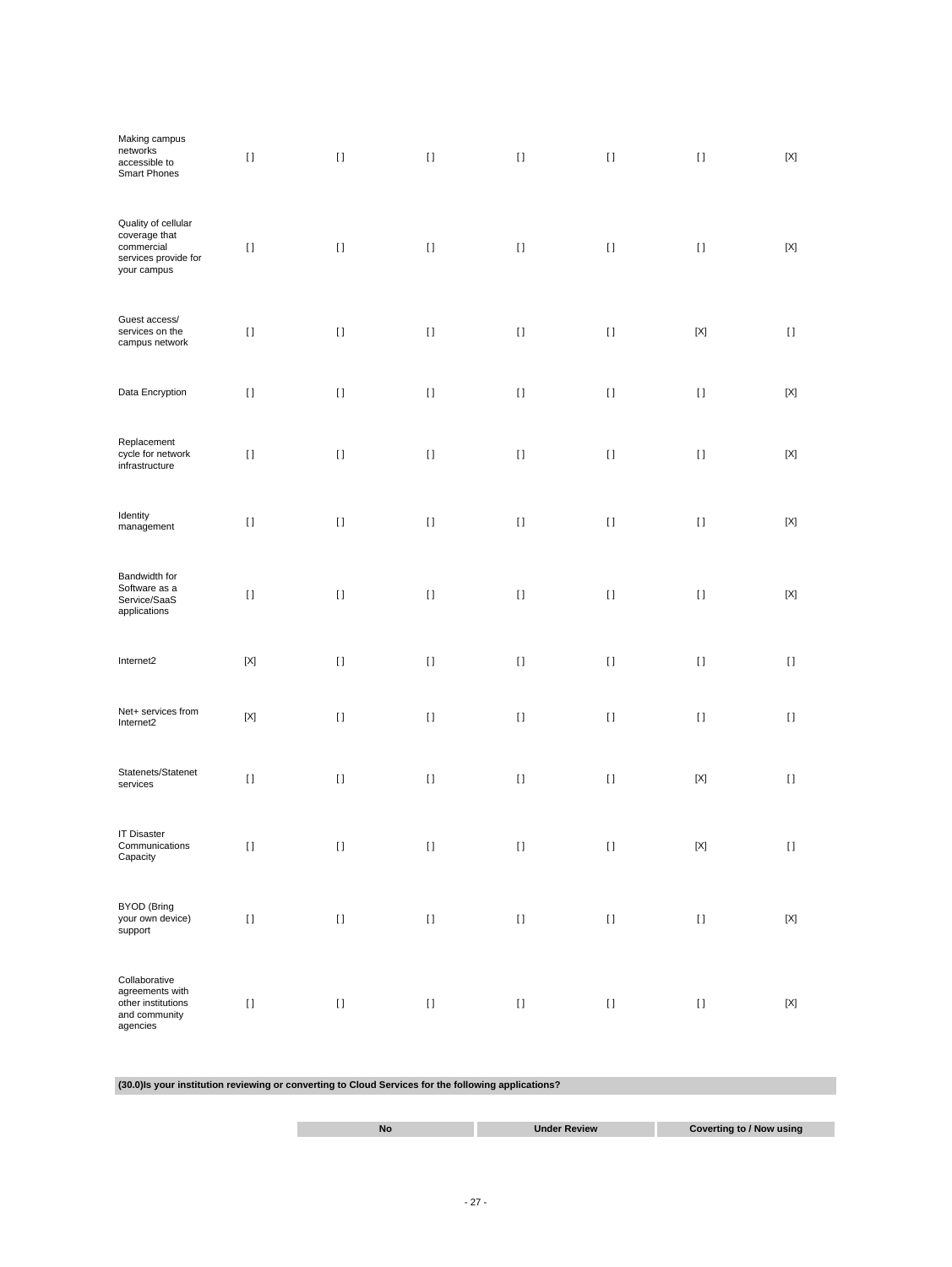| Calendaring                           | $\lceil$ | $[ \ ]$  | [X]    |
|---------------------------------------|----------|----------|--------|
| Administrative computing/ERP services | $\lceil$ | $[ \ ]$  | [X]    |
| <b>CRM</b> services                   | $\lceil$ | $\lceil$ | [X]    |
| Learning management/LMS services      | [X]      | $\lceil$ | $\Box$ |
| Research and HPC activities           | [X]      | $\lceil$ | I)     |
| Storage/Archiving/Business continuity | $\Box$   | [X]      | I)     |

### **(31.0)Is your institution reviewing or converting to an outsourced / hosted email solution?**

|          | No | <b>Under Review</b> | <b>Coverting to / Now using</b> |
|----------|----|---------------------|---------------------------------|
| Students | IJ |                     | [X]                             |
|          |    |                     |                                 |
| Faculty  | IJ |                     | [X]                             |

### **Provider**

[X] Google

[ ] Microsoft

[ ] Zimbra

### **(31.5)Is your institution reviewing or converting to an outsourced / hosted "office" application?**

[ ] no

[] under review

[X] converting to / now using

#### **Product**

[X] Google Apps/Docs for Education

[] Microsoft Live @ EDU/Office 365 for Education

(32.0)Looking ahead, what's the likelihood that your institution will migrate (or has already migrated to) to one or more Cloud/Software as a Service (SaaS)<br>or Open Source ERP applications in five years, by fall 2018 (1 =

| Software as a Service (SaaS) Apps |  |  |  |  |  |  |
|-----------------------------------|--|--|--|--|--|--|
|                                   |  |  |  |  |  |  |
|                                   |  |  |  |  |  |  |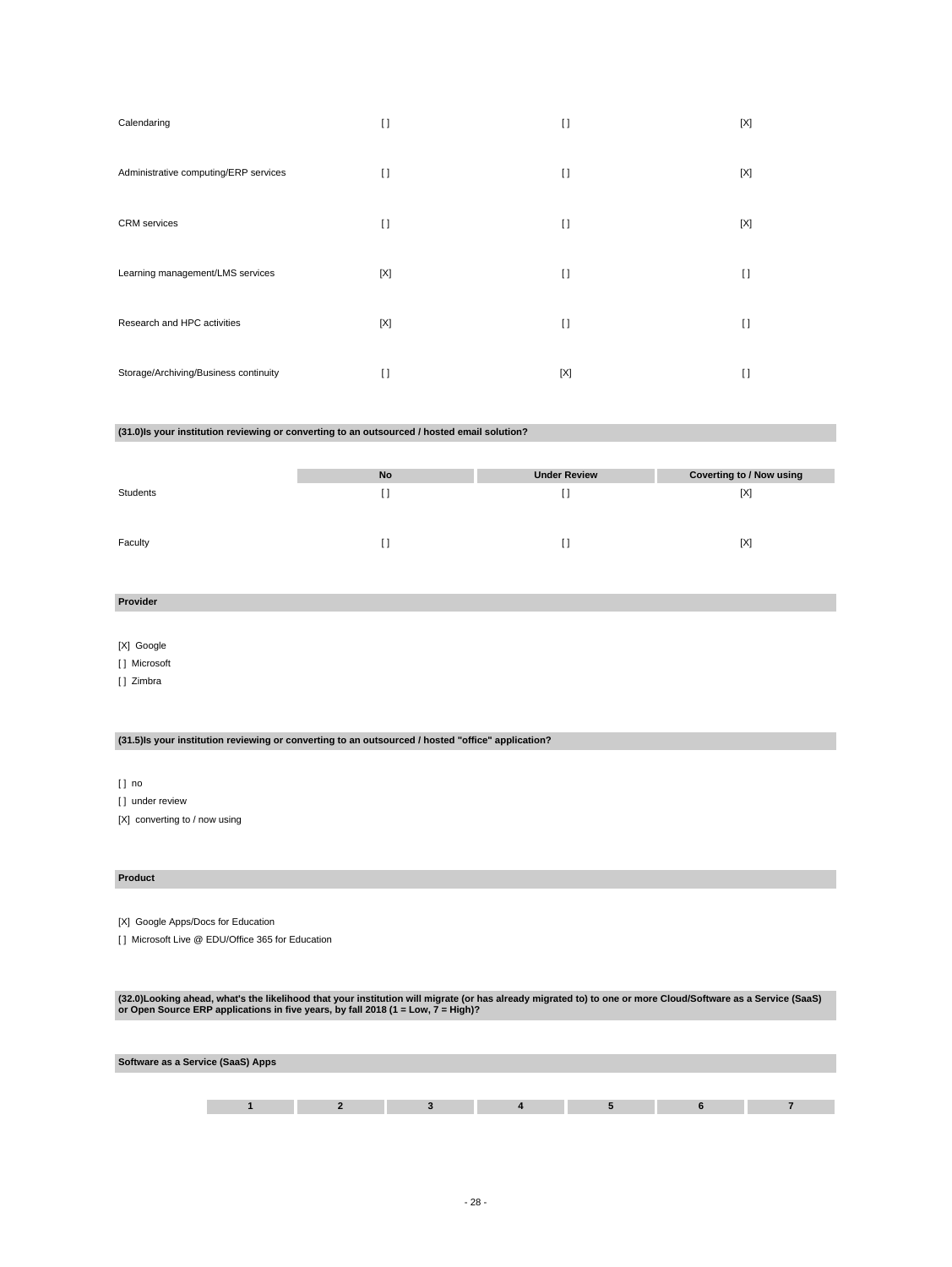| Collaboration<br>Platforms/<br>Applications             | $[ \, ]$     | $[ \: ]$    | $[ \; ]$    | $[ \; ]$                                                                                                                                                                                                                                           | $[ \: ]$                                                                                                                                                                                              | $[ \ ]$     | $[{\sf X}]$  |
|---------------------------------------------------------|--------------|-------------|-------------|----------------------------------------------------------------------------------------------------------------------------------------------------------------------------------------------------------------------------------------------------|-------------------------------------------------------------------------------------------------------------------------------------------------------------------------------------------------------|-------------|--------------|
| Content<br>Mangement<br>System                          | $[ \, ]$     | $[ \ ]$     | $[ \; ]$    | $[ \: ]$                                                                                                                                                                                                                                           | $[ \ ]$                                                                                                                                                                                               | $[ \ ]$     | $[{\sf X}]$  |
| Continuing<br>Education<br>Management<br>Platform       | $[{\sf X}]$  | $[ \: ]$    | $[ \; ]$    | $[ \, ]$                                                                                                                                                                                                                                           | $[ \: ]$                                                                                                                                                                                              | $[ \; ]$    | $[ \ ]$      |
| Learning<br>Management<br>System                        | $[ \, ]$     | $[ \; ]$    | $[ \; ]$    | $[ \; ]$                                                                                                                                                                                                                                           | $[{\sf X}]$                                                                                                                                                                                           | $[ \; ]$    | $[ \; ]$     |
| <b>CRM</b> Services                                     | $[ \, ]$     | $[ \: ]$    | $[ \; ]$    | $[] \centering \includegraphics[width=0.47\textwidth]{images/TrDiS-Architecture.png} \caption{The 3D (top) and 4D (bottom) are used for the 3D (bottom) and 3D (bottom) are used for the 3D (bottom) and 3D (bottom).} \label{TrDiS-Architecture}$ | $[ \: ]$                                                                                                                                                                                              | $[ \; ]$    | $[{\sf X}]$  |
| Development<br>System                                   | $[{\sf X}]$  | $[ \ ]$     | $[ \ ]$     | $[ \ ]$                                                                                                                                                                                                                                            | $[] \centering \includegraphics[width=0.47\textwidth]{images/TrDiS-Architecture.png} \caption{The 3D (top) and 4D (bottom) are used for the 3D (bottom) and 3D (bottom).} \label{TrDiS-Architecture}$ | $[ \ ]$     | $[ \ ]$      |
| <b>Financial System</b>                                 | $[ \, ]$     | $[ \; ]$    | $[{\sf X}]$ | $[ \; ]$                                                                                                                                                                                                                                           | $[ \ ]$                                                                                                                                                                                               | $[ \ ]$     | $\mathbf{I}$ |
| ePortfolio System                                       | $[ \ ]$      | $[ \ ]$     | $[ \ ]$     | $[ \, ]$                                                                                                                                                                                                                                           | $[ \; ]$                                                                                                                                                                                              | $[ \ ]$     | $[{\sf X}]$  |
| <b>Business</b><br>Intelligence / Big<br>Data Analytics | $[ \ ]$      | $[ \ ]$     | $[ \; ]$    | $[] \centering \includegraphics[width=0.47\textwidth]{images/TrDiS-Architecture.png} \caption{The 3D (top) and 4D (bottom) are used for the 3D (bottom) and 3D (bottom).} \label{TrDiS-Architecture}$                                              | $[ \ ]$                                                                                                                                                                                               | $[{\sf X}]$ | $[ \ ]$      |
| HR System                                               | $[{\sf X}]$  | $[ \; ]$    | $[ \; ]$    | $[ \; ]$                                                                                                                                                                                                                                           | $[ \; ]$                                                                                                                                                                                              | $[ \; ]$    | $\mathbf{I}$ |
| Lecture Capture                                         | $[ \; ]$     | $[{\sf X}]$ | $[ \ ]$     | $[ \, ]$                                                                                                                                                                                                                                           | $[ \; ]$                                                                                                                                                                                              | $[ \ ]$     | $[ \ ]$      |
| Video management                                        | $[ \, ]$     | $[{\sf X}]$ | $[ \; ]$    | $[ \, ]$                                                                                                                                                                                                                                           | $[ \; ]$                                                                                                                                                                                              | $[ \ ]$     | $[ \; ]$     |
| Student<br>Information System                           | $[ \, ]$     | $[{\sf X}]$ | $[ \; ]$    | $[ \; ]$                                                                                                                                                                                                                                           | $[ \; ]$                                                                                                                                                                                              | $[ \; ]$    | $[ \ ]$      |
| Research/Grants<br>Management<br>System                 | $[ \, ]$     | $[{\sf X}]$ | $[ \; ]$    | $[ \; ]$                                                                                                                                                                                                                                           | $[] \centering \includegraphics[width=0.47\textwidth]{images/TrDiS-Architecture.png} \caption{The 3D (top) and 4D (bottom) are used for the 3D (bottom) and 3D (bottom).} \label{TrDiS-Architecture}$ | $[ \; ]$    | $[ \ ]$      |
| Student ePortfolio<br>System                            | $[ \, ]$     | $[ \ ]$     | $[{\sf X}]$ | $[] \centering \includegraphics[width=0.47\textwidth]{images/TrDiS-Architecture.png} \caption{The 3D (top) and 4D (bottom) are used for the 3D (bottom) and 3D (bottom).} \label{TrDiS-Architecture}$                                              | $[ \; ]$                                                                                                                                                                                              | $[ \; ]$    | $[ \ ]$      |
| Open Source ERP Apps                                    |              |             |             |                                                                                                                                                                                                                                                    |                                                                                                                                                                                                       |             |              |
|                                                         | $\mathbf{1}$ | $\mathbf 2$ | 3           | $\pmb{4}$                                                                                                                                                                                                                                          | ${\bf 5}$                                                                                                                                                                                             | $\bf 6$     | $\bf 7$      |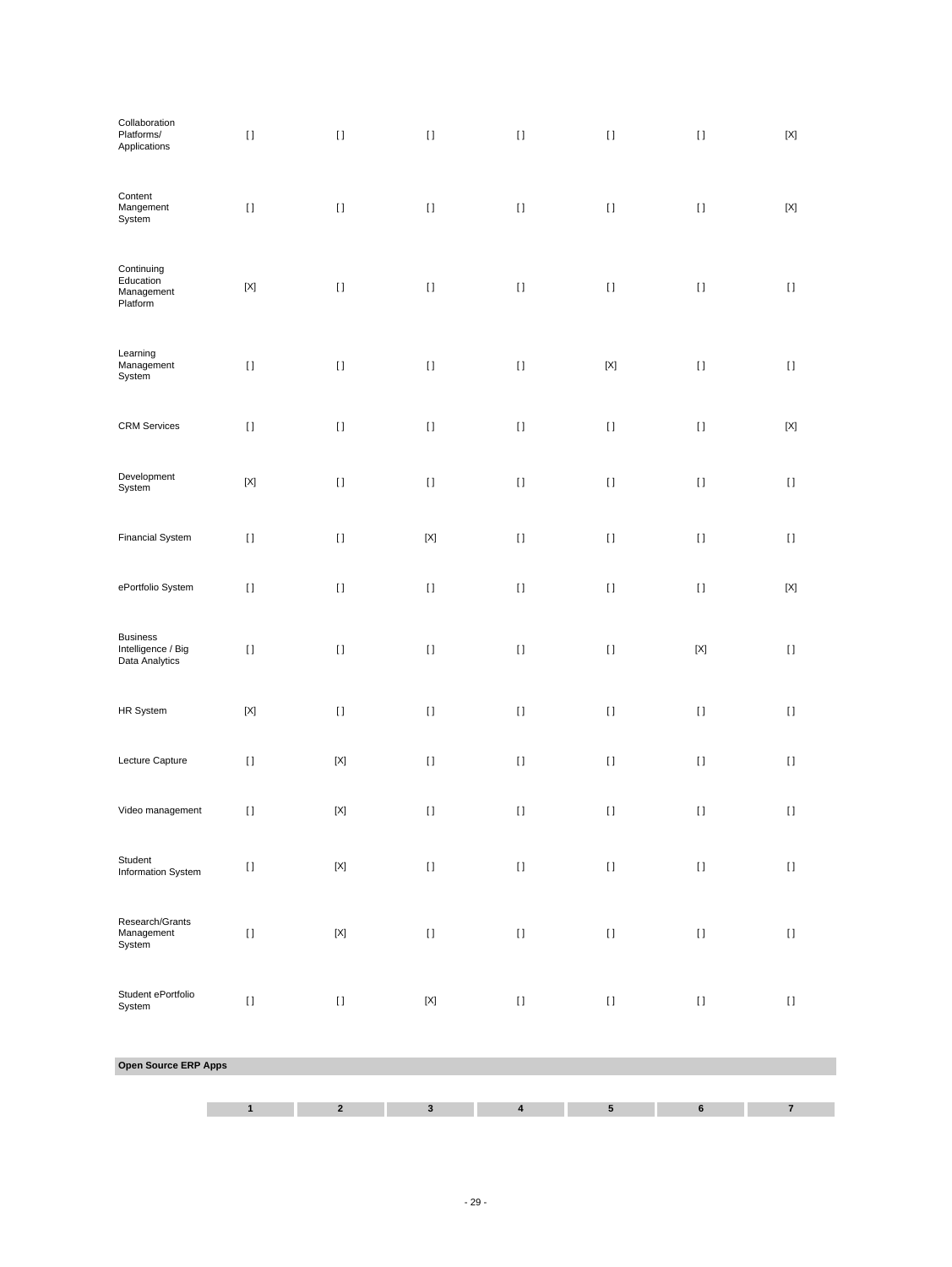| Collaboration<br>Platforms/<br>Applications                                                   | $[ \ ]$                   | $[{\sf X}]$ | $[ \ ]$                                                                                                                                                                                               | $[ \ ]$  | $[] \centering \includegraphics[width=0.47\textwidth]{images/TrDiS-Architecture.png} \caption{The 3D (top) and 4D (bottom) are used for the 3D (bottom) and 3D (bottom) are used for the 3D (bottom) and 3D (bottom).} \label{TrDiS-Architecture}$ | $[ \; ]$ | $[ \ ]$      |
|-----------------------------------------------------------------------------------------------|---------------------------|-------------|-------------------------------------------------------------------------------------------------------------------------------------------------------------------------------------------------------|----------|----------------------------------------------------------------------------------------------------------------------------------------------------------------------------------------------------------------------------------------------------|----------|--------------|
| Content<br>Mangement<br>System                                                                | $[ \; ]$                  | $[ \; ]$    | $[ \ ]$                                                                                                                                                                                               | $[ \, ]$ | $[ \; ]$                                                                                                                                                                                                                                           | $[ \ ]$  | $[{\sf X}]$  |
| Continuing<br>Education<br>Management<br>Platform                                             | $[{\sf X}]$               | $[ \; ]$    | $[] \centering \includegraphics[width=0.47\textwidth]{images/TrDiS-Architecture.png} \caption{The 3D (top) and 4D (bottom) are used for the 3D (bottom) and 3D (bottom).} \label{TrDiS-Architecture}$ | $[ \; ]$ | $[] \centering \includegraphics[width=0.47\textwidth]{images/TrDiS-Architecture.png} \caption{The 3D (top) and 4D (bottom) are used for the 3D (bottom) and 3D (bottom) are used for the 3D (bottom) and 3D (bottom).} \label{TrDiS-Architecture}$ | $[ \; ]$ | $[ \ ]$      |
| Learning<br>Management<br>System                                                              | $[ \; ]$                  | $[ \; ]$    | $[] \centering \includegraphics[width=0.47\textwidth]{images/TrDiS-Architecture.png} \caption{The 3D (top) and 4D (bottom) are used for the 3D (bottom) and 3D (bottom).} \label{TrDiS-Architecture}$ | $[ \; ]$ | $[] \centering \includegraphics[width=0.47\textwidth]{images/TrDiS-Architecture.png} \caption{The 3D (top) and 4D (bottom) are used for the 3D (bottom) and 3D (bottom) are used for the 3D (bottom) and 3D (bottom).} \label{TrDiS-Architecture}$ | $[ \; ]$ | $[{\sf X}]$  |
| <b>CRM Services</b>                                                                           | $[{\sf X}]$               | $[ \ ]$     | $[ \ ]$                                                                                                                                                                                               | $[ \, ]$ | $[ \: ]$                                                                                                                                                                                                                                           | $[ \ ]$  | $\mathbf{I}$ |
| Development<br>System                                                                         | $\left[ \text{X} \right]$ | $[ \ ]$     | $[ \ ]$                                                                                                                                                                                               | $[ \, ]$ | $[ \; ]$                                                                                                                                                                                                                                           | $[ \; ]$ | $[ \ ]$      |
| <b>Financial System</b>                                                                       | $[ \ ]$                   | $[{\sf X}]$ | $[ \ ]$                                                                                                                                                                                               | $[ \; ]$ | $[ \; ]$                                                                                                                                                                                                                                           | $[ \ ]$  | $\mathbf{I}$ |
| ePortfolio System                                                                             | $[ \; ]$                  | $[{\sf X}]$ | $[ \ ]$                                                                                                                                                                                               | $[ \; ]$ | $[ \; ]$                                                                                                                                                                                                                                           | $[ \ ]$  | $[ \ ]$      |
| <b>Business</b><br>Intelligence / Big<br>Data Analytics                                       | $[ \, ]$                  | $[{\sf X}]$ | $[ \ ]$                                                                                                                                                                                               | $[ \; ]$ | $[ \, ]$                                                                                                                                                                                                                                           | $[ \ ]$  | $[ \; ]$     |
| HR System                                                                                     | $[ \ ]$                   | $[{\sf X}]$ | $[ \ ]$                                                                                                                                                                                               | $[ \; ]$ | $[ \; ]$                                                                                                                                                                                                                                           | $[ \; ]$ | $\mathbf{I}$ |
| Lecture Capture                                                                               | $[ \; ]$                  | $[{\sf X}]$ | $[ \ ]$                                                                                                                                                                                               | $[ \; ]$ | $[ \; ]$                                                                                                                                                                                                                                           | $[ \ ]$  | $[ \ ]$      |
| Video management                                                                              | $[ \; ]$                  | $[{\sf X}]$ | $[ \ ]$                                                                                                                                                                                               | $[ \: ]$ | $[ \; ]$                                                                                                                                                                                                                                           | $[ \ ]$  | $[ \; ]$     |
| Student<br>Information System                                                                 | $[ \; ]$                  | $[{\sf X}]$ | $[ \ ]$                                                                                                                                                                                               | $[ \ ]$  | $[ \; ]$                                                                                                                                                                                                                                           | $[ \; ]$ | $[ \; ]$     |
| Research/Grants<br>Management<br>System                                                       | $[{\sf X}]$               | $[ \; ]$    | $[ \ ]$                                                                                                                                                                                               | $[ \; ]$ | $[ \; ]$                                                                                                                                                                                                                                           | $[ \ ]$  | $[ \ ]$      |
| Student ePortfolio<br>System                                                                  | $[ \; ]$                  | $[{\sf X}]$ | $[ \ ]$                                                                                                                                                                                               | $[ \ ]$  | $[ \; ]$                                                                                                                                                                                                                                           | $[ \ ]$  | $[ \; ]$     |
| (33.0) Has your institution reorganized information services units within the past two years? |                           |             |                                                                                                                                                                                                       |          |                                                                                                                                                                                                                                                    |          |              |
|                                                                                               |                           |             |                                                                                                                                                                                                       | no       |                                                                                                                                                                                                                                                    | yes      |              |

|                            | no | ves                     |
|----------------------------|----|-------------------------|
| <b>Central IT Services</b> |    | $\alpha$<br>$ \Lambda $ |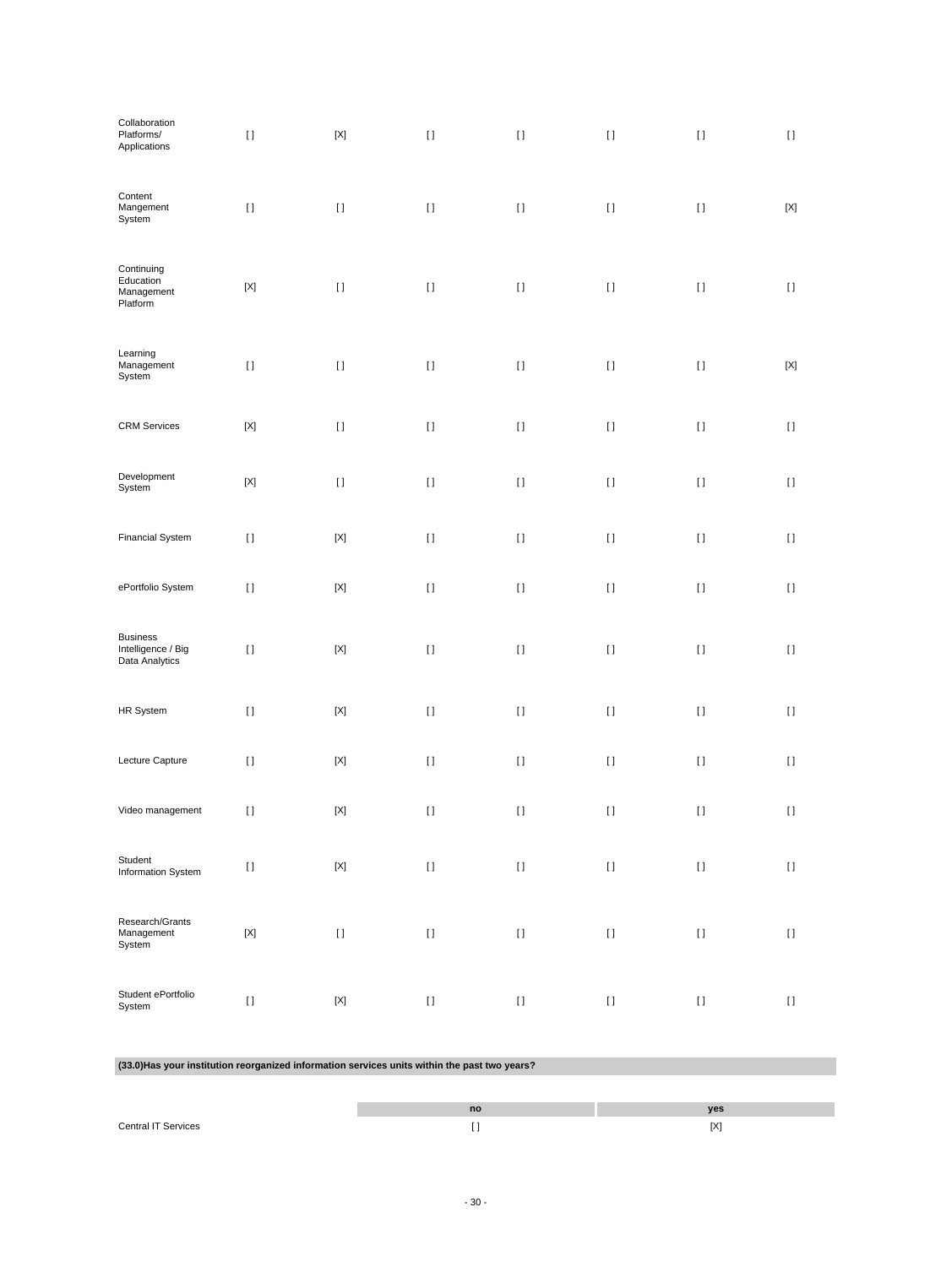| Libraries          | I)                  | [X] |
|--------------------|---------------------|-----|
| Telecommunications | $\mathsf{L}$<br>. . | [X] |

#### **(34.0)Do you anticipate a reorganization of information services units within the next two years?**

|                            | no       | yes |
|----------------------------|----------|-----|
| <b>Central IT Services</b> | $\lceil$ | [X] |
|                            |          |     |
| Libraries                  | $\Box$   | [X] |
|                            |          |     |
| Telecommunications         | $\Box$   | [X] |
|                            |          |     |

### **(35.0)Does your institution have a chief information officer/chief technology officer (CIO/CTO)?**

[ ] no (go to #38)

[] no, but currently under discussion (go to #38)

[X] yes (go to #36)

### **(36.0)What academic and operational units report (or will report) to the CIO/CTO?**

- [X] academic computing
- [X] administrative computing
- [X] libraries
- [X] institutional research / analytics
- [X] media center / services
- [X] telecommunications
- [] distance / online education programs

**(37.0)Is the CIO (or senior institutional computing/IT officer) a member of the president's cabinet/exec. committee?**

### [ ] no [X] yes

**(38.0)Does your campus have a chief learning/instructional officer?**

### [X] no [] yes

**Does your campus have a chief/senior office for online education?**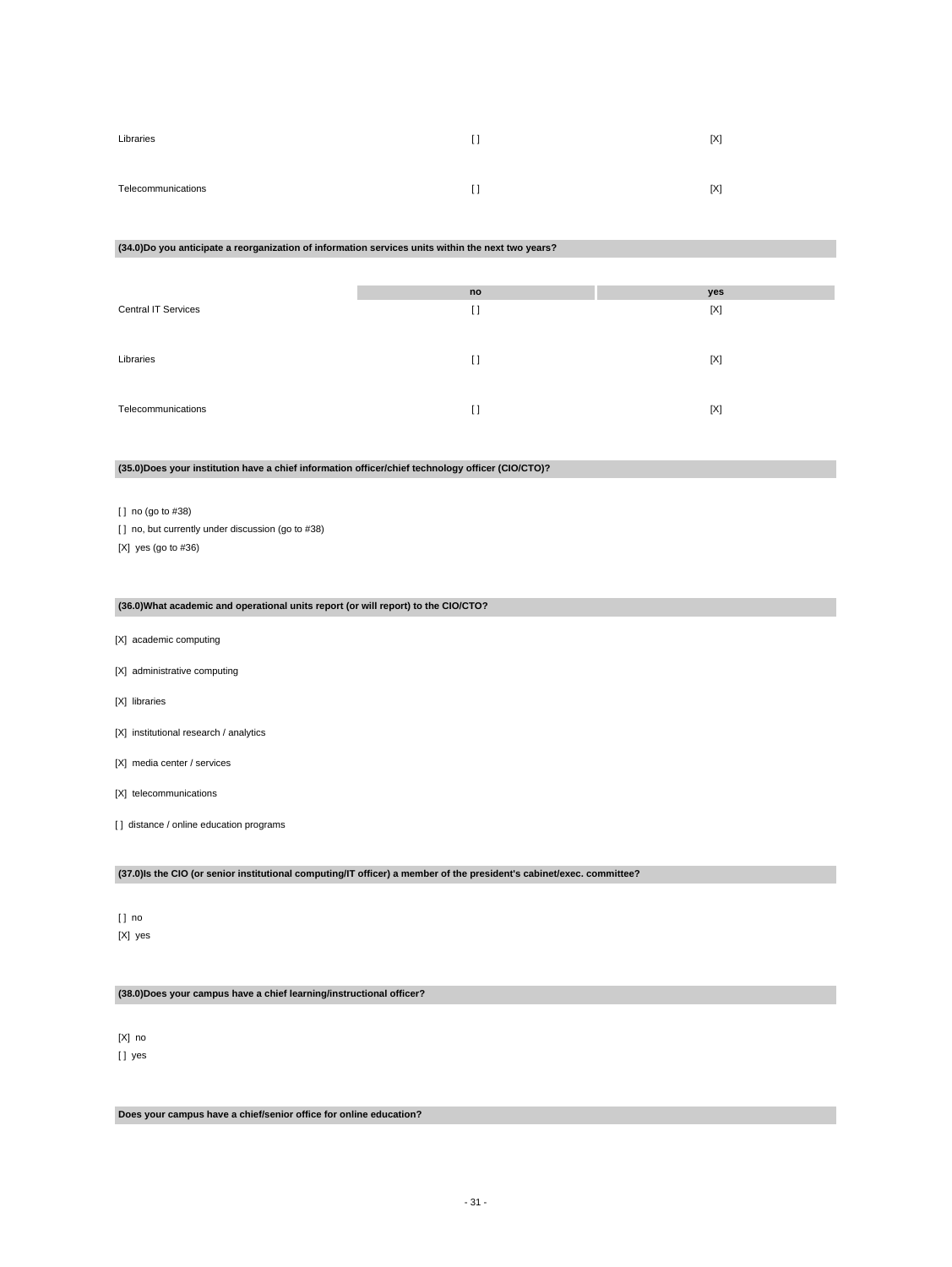[X] no [] yes

#### **Does your campus have a chief/senior officer for innovation?**

[X] no [] yes

**(39.0)Does your institution have a board/trustee committee on computing/information technology**

[ ] no

[] under discussion

[] to begin in A/Y 2014-15

[X] yes, current board committee on computing/IT issues

#### **(40.0)Which unit provides tech. support for most departmental computer labs:**

[ ] individual department

[ ] central IT service unit

[X] both

#### **(41.0)How does your institution deal with the "life cycle" issues affecting the institutional purchase (and upgrading / replacement) of desktop computers for faculty, classrooms, clusters, and labs?**

[ ] Most institutional purchases of desktop systems are acquired through a special one-time allocation or appropriation.

[ ] Although we generally purchase equipment on a one-time allocation, we are developing a budget mechanism (or budget planning model) to help us routinely "acquire and retire" new technology.

[X] We have a budget mechanism (or budget planning model) to help us routinely "acquire and retire" new technology.

#### **(42.0)Which statement below best describes the way your campus manages the institutional presence and messaging on Facebook, Twitter, and other social media:**

[X] Individual departments operate with great autonomy, as we do not have a set of institutional guidelines or policies for social media and we do not monitor the<br>activities of individual departments and units (admissions

[ ] A central office (president, provost, CIO, communications, etc.) monitors the activities of individual departments and units but we do not have broad institutional policies or guidelines for social media.

[] A central office (president, provost, CIO, communications, etc.) is responsible for setting the overall policies for and monitoring activities for individual departments and units.

**(43.0)As you think about security issues at your institution, what security incidents did your campus experience in the past year (2013-14)?**

#### **Security incident in the past 12 months?**

[X] Theft of a computer, phone, tablet, or thumb drive or other device containing confidential data files

- [ ] Hack/attack on the campus network
- [] Hack/attack on student/personnel/alumni data files
- [] Hack/attack on administrative/financial files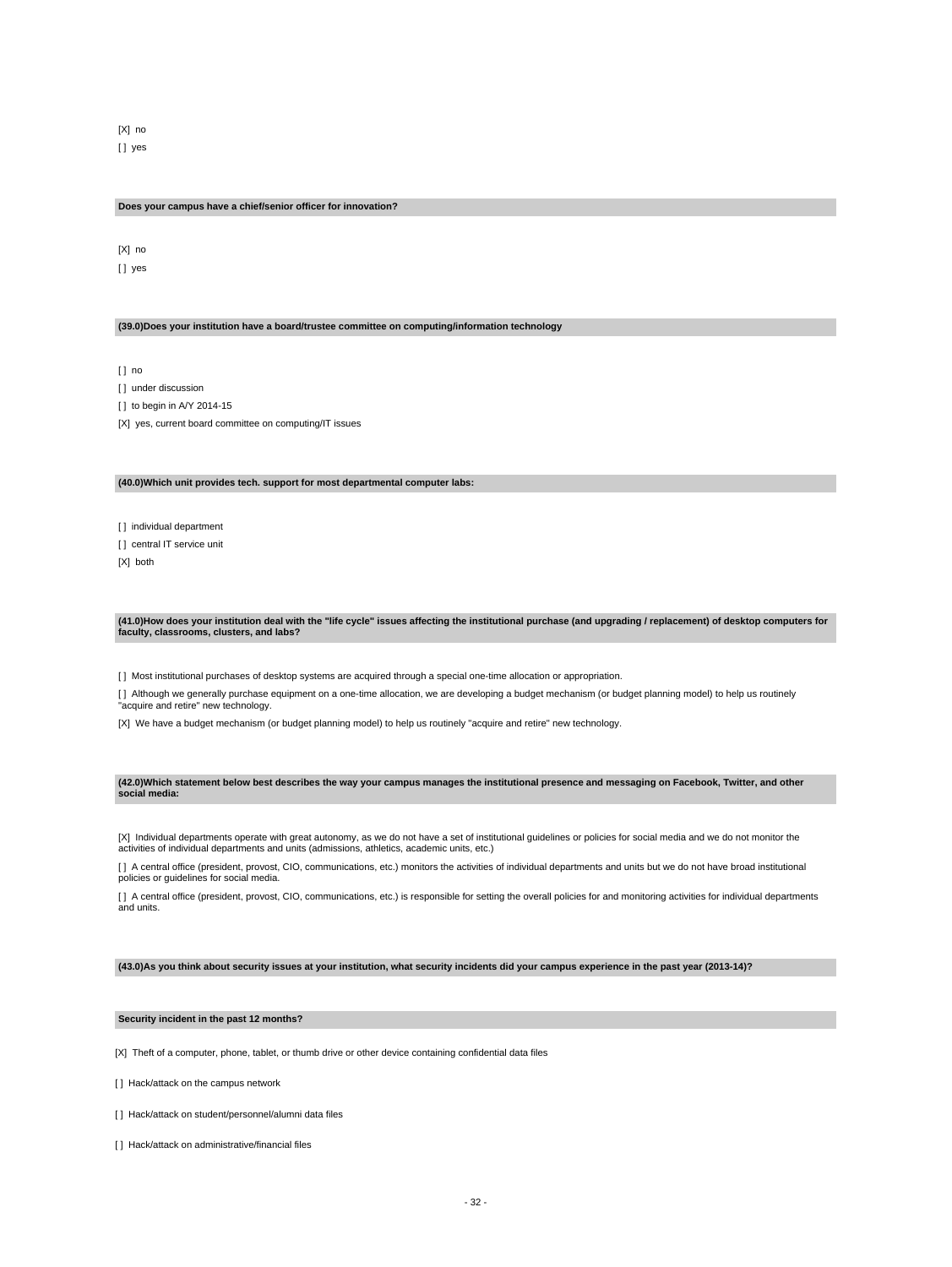[ ] Hack/attack on research data files

[ ] Other attack on institutional data files

[] Identity management issues

[ ] Major computer virus infestation

[X] Major spyware infestation

[ ] Student security "incident" related to social networking sites (e.g., Facebook, FourSquare)

[ ] Exposure/loss of sensitive data in a distributed environment (i.e., dept server not managed by central IT unit)

[] Intentional employee transgressions affecting IT security

[ ] Data security, reliability, or integrity issues involving Cloud services

### **(43.5)How concerned are you about security issues for your institution for the coming year?**

# **Security Concern for 2014-15 (1=Low, 7=High)**

|                                                                                                                         | $\mathbf{1}$ | $\overline{2}$ | $\mathbf{3}$ | $\overline{\mathbf{4}}$   | $5\phantom{.0}$            | 6        | $\overline{7}$ |
|-------------------------------------------------------------------------------------------------------------------------|--------------|----------------|--------------|---------------------------|----------------------------|----------|----------------|
| Theft of a<br>computer, phone,<br>tablet, or thumb<br>drive or other<br>device containing<br>confidential data<br>files | $[ \; ]$     | $\lceil$       | $[ \; ]$     | $\mathop{\rm I}\nolimits$ | $[ \; ]$                   | $[ \; ]$ | $[{\sf X}]$    |
| Hack/attack on the<br>campus network                                                                                    | $\mathbf{I}$ | $[ \ ]$        | $[ \ ]$      | $[ \ ]$                   | $[{\sf X}]$                | $\lceil$ | $[ \ ]$        |
| Hack/attack on<br>student/personnel/<br>alumni data files                                                               | $[ \ ]$      | $\lceil$       | $[ \ ]$      | $[ \; ]$                  | $[{\sf X}]$                | $\lceil$ | $[ \ ]$        |
| Hack/attack on<br>administrative/<br>financial files                                                                    | $[ \ ]$      | $\lceil$       | $[ \ ]$      | $[ \ ]$                   | $[{\sf X}]$                | $\lceil$ | $[ \ ]$        |
| Hack/attack on<br>research data files                                                                                   | $[ \; ]$     | $\lceil$       | $[ \ ]$      | $[ \ ]$                   | $[{\sf X}]$                | $\lceil$ | $[ \ ]$        |
| Other attack on<br>institutional data<br>files                                                                          | $[ \; ]$     | $\lceil$       | $[ \ ]$      | $[ \; ]$                  | $\left[ \mathrm{X}\right]$ | $[ \ ]$  | $[ \ ]$        |
| Identity<br>management<br>issues                                                                                        | $[ \; ]$     | $[ \ ]$        | $[ \; ]$     | $[ \ ]$                   | $[{\sf X}]$                | $[ \ ]$  | $[ \; ]$       |
| Major computer<br>virus infestation                                                                                     | $[ \; ]$     | $\lceil$       | $[ \; ]$     | $[ \; ]$                  | $\left[ \text{X} \right]$  | $[ \ ]$  | $[ \; ]$       |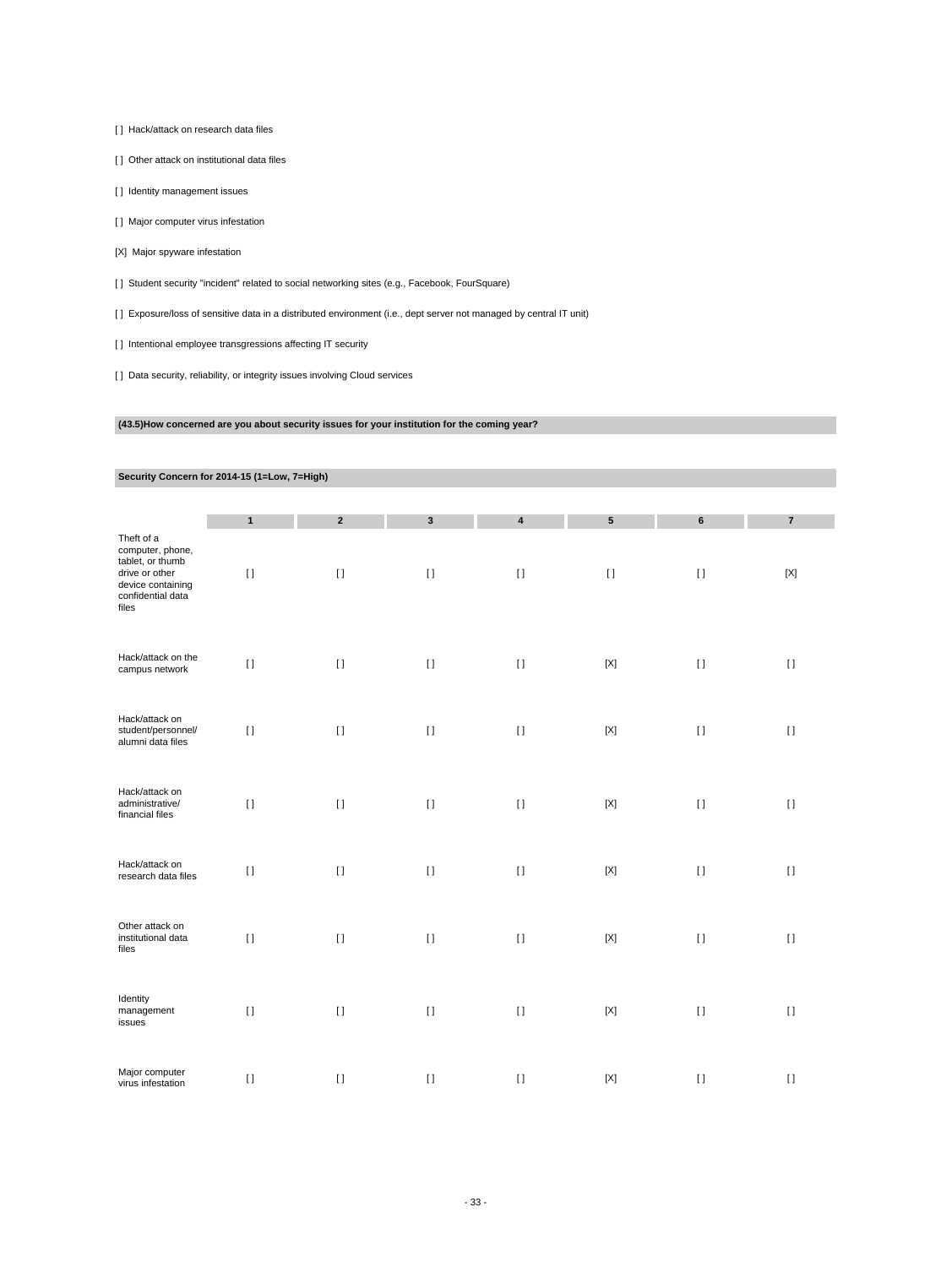| Major spyware<br>infestation                                                                                                      | $\Box$   | $\Box$      | $\Box$   | $\Box$       | $\Box$  | $\Box$   | [X]         |
|-----------------------------------------------------------------------------------------------------------------------------------|----------|-------------|----------|--------------|---------|----------|-------------|
| Student security<br>"incident"<br>related to social<br>networking sites<br>(e.g., Facebook,<br>FourSquare)                        | $\lceil$ | $[{\sf X}]$ | $\lceil$ | $[ \ ]$      | $\Box$  | $\lceil$ | $\Box$      |
| Exposure/loss<br>of sensitive data<br>in a distributed<br>environment<br>(i.e., dept server<br>not managed by<br>central IT unit) | $\Box$   | $\lceil$    | $\lceil$ | $\lceil$     | [X]     | $[ \ ]$  | $\Box$      |
| Intentional<br>employee<br>transgressions<br>affecting IT security                                                                | $\lceil$ | $\lceil$    | $\lceil$ | $\mathbf{I}$ | [X]     | $\lceil$ | $[ \ ]$     |
| Data security,<br>reliability, or<br>integrity issues<br>involving Cloud<br>services                                              | $\lceil$ | $\lceil$    | $\lceil$ | $\lceil$     | $[ \ ]$ | $[ \ ]$  | $[{\sf X}]$ |

**(44.0)What was the total headcount enrollment on your campus as of May, 2014?**

[ 1667 ]

(45.0)What is your *best estimate* of the total number of institutionally-owned desktop/notebook computers and workstations on your campus as of May,<br>2014? (Please include systems in faculty offices and in labs, clusters,

**Desktop/notebook computers**

[ 1300 ]

**(46.0)What is your best estimate of the proportion of individuals in your campus community who have or own computers:**

**students who own desktop computers**

[ 9 ] %

**students who own notebook computers** [ 98 ] %

**students who own smartphones**

[ 72 ] %

**students who own tablets**

[ 18 ] %

**faculty who own desktop computers**

[ 53 ] %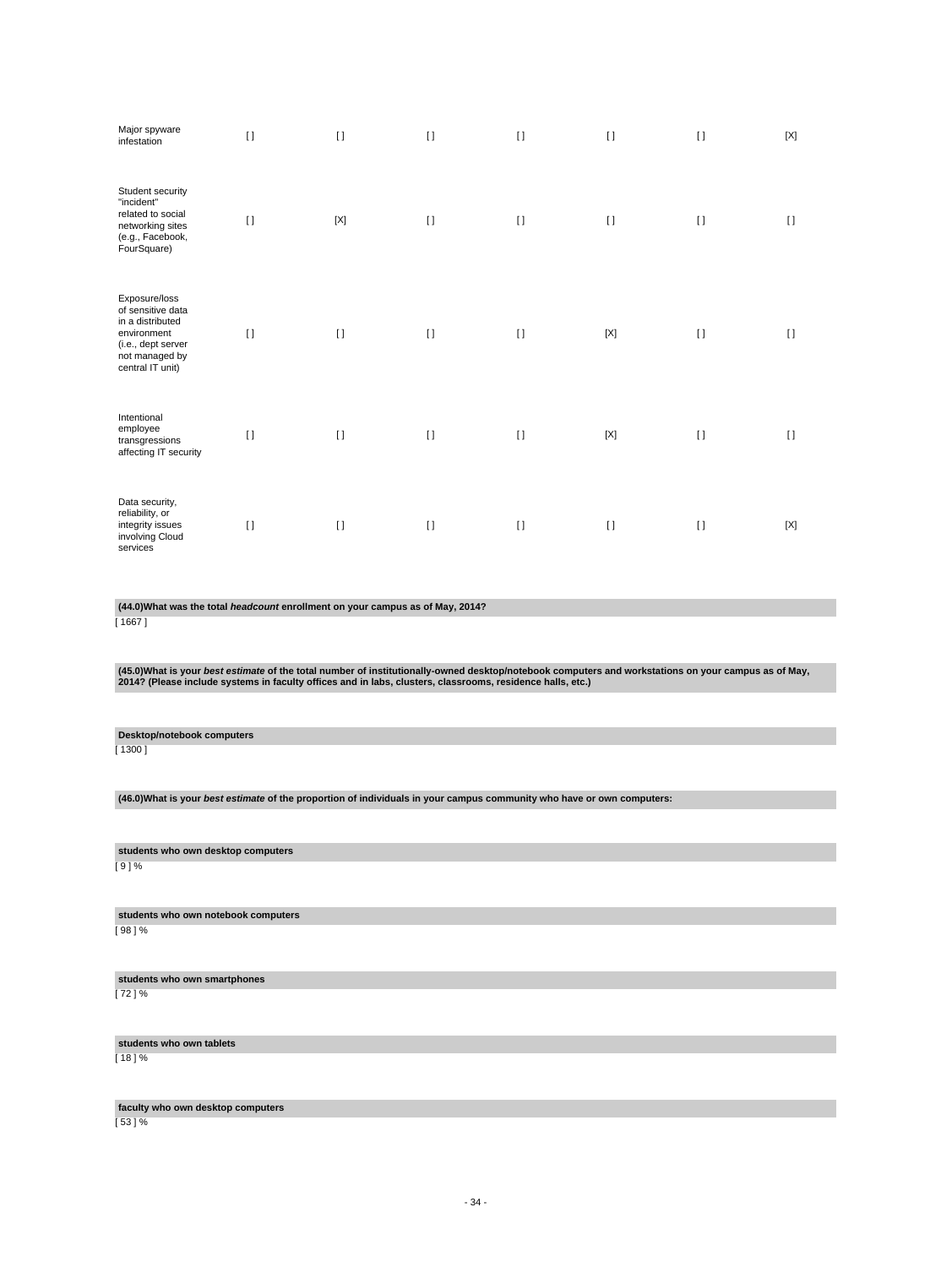| faculty who own notebook computers                                                                                                                      |
|---------------------------------------------------------------------------------------------------------------------------------------------------------|
| [ 80 ] %                                                                                                                                                |
|                                                                                                                                                         |
|                                                                                                                                                         |
|                                                                                                                                                         |
|                                                                                                                                                         |
| faculty who own smartphones                                                                                                                             |
| [ 44 ] %                                                                                                                                                |
|                                                                                                                                                         |
|                                                                                                                                                         |
|                                                                                                                                                         |
| faculty who own tablets                                                                                                                                 |
| [46]%                                                                                                                                                   |
|                                                                                                                                                         |
|                                                                                                                                                         |
|                                                                                                                                                         |
|                                                                                                                                                         |
| (47.0) Total number of computer labs, clusters, and classrooms on your campus as of May, 2014?                                                          |
| [ 13 ]                                                                                                                                                  |
|                                                                                                                                                         |
|                                                                                                                                                         |
|                                                                                                                                                         |
| (47.5)How many of these computer labs/clusters/classrooms are specifically dedicated for use by individual departments or units (e.g., writing program, |
| engineering, social science)?                                                                                                                           |
| [7]                                                                                                                                                     |
|                                                                                                                                                         |
|                                                                                                                                                         |
|                                                                                                                                                         |
|                                                                                                                                                         |
| (48.0) What proportion of the classrooms on your campus are multimedia or AV enabled (aufio/video capture, etc.)?                                       |
| [97]%                                                                                                                                                   |
|                                                                                                                                                         |
|                                                                                                                                                         |
|                                                                                                                                                         |
| (49.0) What is your best estimate (percentage) of the operating systems now installed on institutionally-owned desktop/notebook computers and network   |
| servers? (example: 25 pct use the Mac O/S, 35 pct use Windows 7, 5 pct use Linux).                                                                      |
|                                                                                                                                                         |
|                                                                                                                                                         |
|                                                                                                                                                         |
|                                                                                                                                                         |
| computers/clients:                                                                                                                                      |
|                                                                                                                                                         |
|                                                                                                                                                         |
|                                                                                                                                                         |
| <b>Macintosh</b>                                                                                                                                        |
|                                                                                                                                                         |
| [ 47 ] %                                                                                                                                                |
|                                                                                                                                                         |
|                                                                                                                                                         |
|                                                                                                                                                         |
| <b>Windows 7</b>                                                                                                                                        |
| [ 50 ] \$                                                                                                                                               |
|                                                                                                                                                         |
|                                                                                                                                                         |
|                                                                                                                                                         |
| <b>Windows 8</b>                                                                                                                                        |
|                                                                                                                                                         |
| [1]%                                                                                                                                                    |
|                                                                                                                                                         |
|                                                                                                                                                         |
|                                                                                                                                                         |
| Unix                                                                                                                                                    |
| $[1]$ %                                                                                                                                                 |
|                                                                                                                                                         |
|                                                                                                                                                         |
|                                                                                                                                                         |
| Linux                                                                                                                                                   |
|                                                                                                                                                         |
| [1]%                                                                                                                                                    |
|                                                                                                                                                         |
|                                                                                                                                                         |
|                                                                                                                                                         |
| (49.5) What is your best estimate (percentage) of the operating systems now installed on institutionally-owned network servers:                         |
|                                                                                                                                                         |
|                                                                                                                                                         |
|                                                                                                                                                         |
| Mac                                                                                                                                                     |
|                                                                                                                                                         |
| [1]%                                                                                                                                                    |
|                                                                                                                                                         |
|                                                                                                                                                         |
|                                                                                                                                                         |
|                                                                                                                                                         |
| <b>Windows</b>                                                                                                                                          |

[ 50 ] %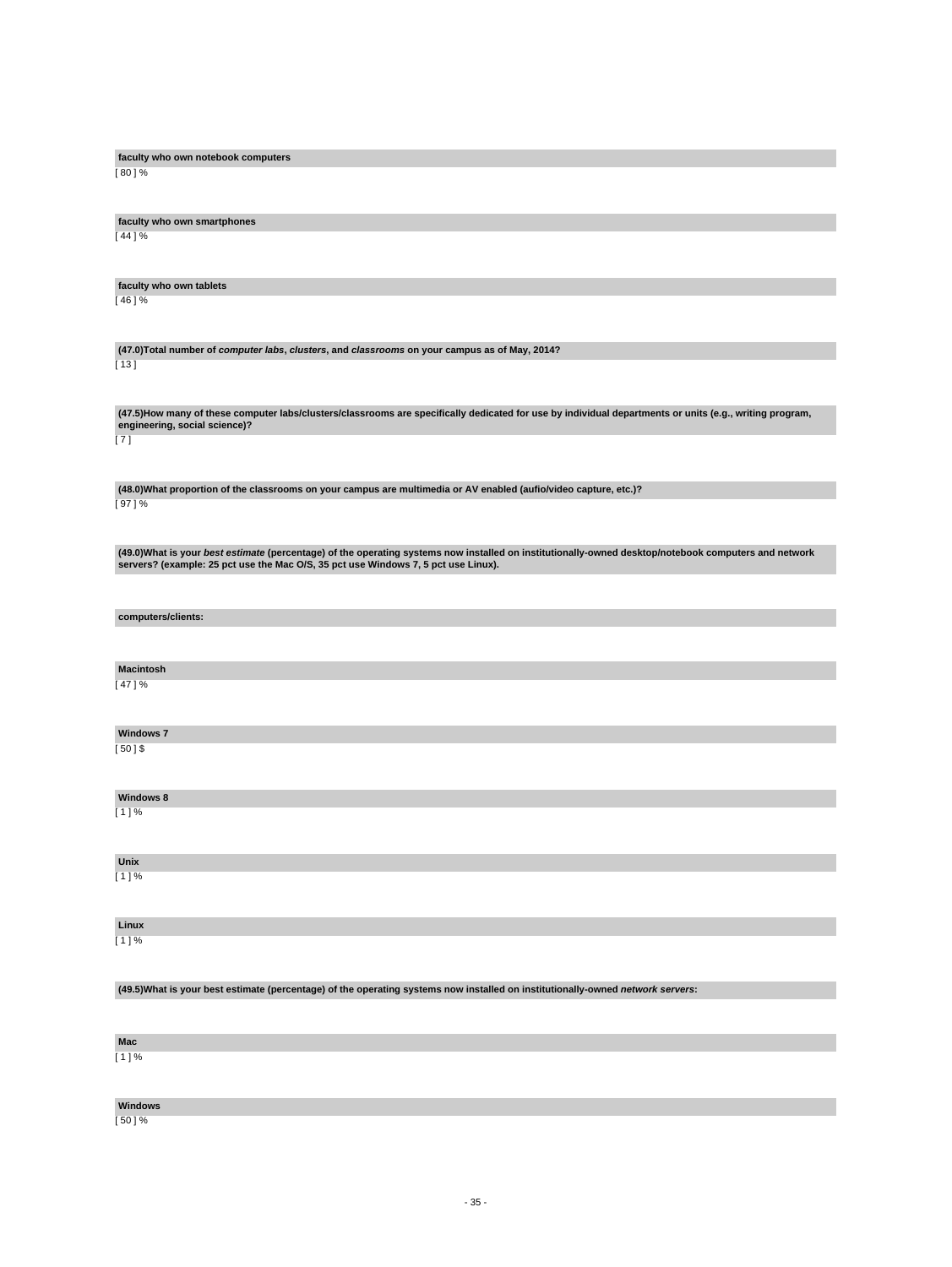| <b>Solaris/Open Solaris</b>                                                                                             |
|-------------------------------------------------------------------------------------------------------------------------|
| [ 0 ] %                                                                                                                 |
|                                                                                                                         |
| Unix (non-Solaris)                                                                                                      |
| [ 35 ] %                                                                                                                |
|                                                                                                                         |
| Linux                                                                                                                   |
| $[14]$ %                                                                                                                |
|                                                                                                                         |
| <b>Novell</b>                                                                                                           |
| [ 0 ] %                                                                                                                 |
|                                                                                                                         |
| (50.0) Total number (FTE) of IT help desk/technical support personnel (incl. departmental staff)?                       |
| [ 10 ] FTE                                                                                                              |
|                                                                                                                         |
| (51.0)Percentage of faculty who have an individual/personal Web page (for the person, not for a class):                 |
| [2]%                                                                                                                    |
|                                                                                                                         |
| (52.0) What percentage of your faculty have taught an online course (80 pct of content online) over the past two years? |
|                                                                                                                         |
| full-time faculty                                                                                                       |
| [ 0 ] %                                                                                                                 |
|                                                                                                                         |
| part-time faculty                                                                                                       |
| [ 0 ] %                                                                                                                 |
|                                                                                                                         |
| (53.0) What is your best estimate of the proportion/percentage of classes that use the following info. tech. resources: |
|                                                                                                                         |
| LMS/course mgmt. tools for online course resources                                                                      |
| [47]%                                                                                                                   |
|                                                                                                                         |
| audio lecture capture                                                                                                   |
| [ 0 ] %                                                                                                                 |
|                                                                                                                         |
| video lecture capture                                                                                                   |
| [0]%                                                                                                                    |
|                                                                                                                         |
| online video resources                                                                                                  |
| [10] %                                                                                                                  |
|                                                                                                                         |
| Open Source/OER curricular resources<br>[0]%                                                                            |
|                                                                                                                         |
|                                                                                                                         |

**antiplagiarism software for written assignments**

[ 10 ] %